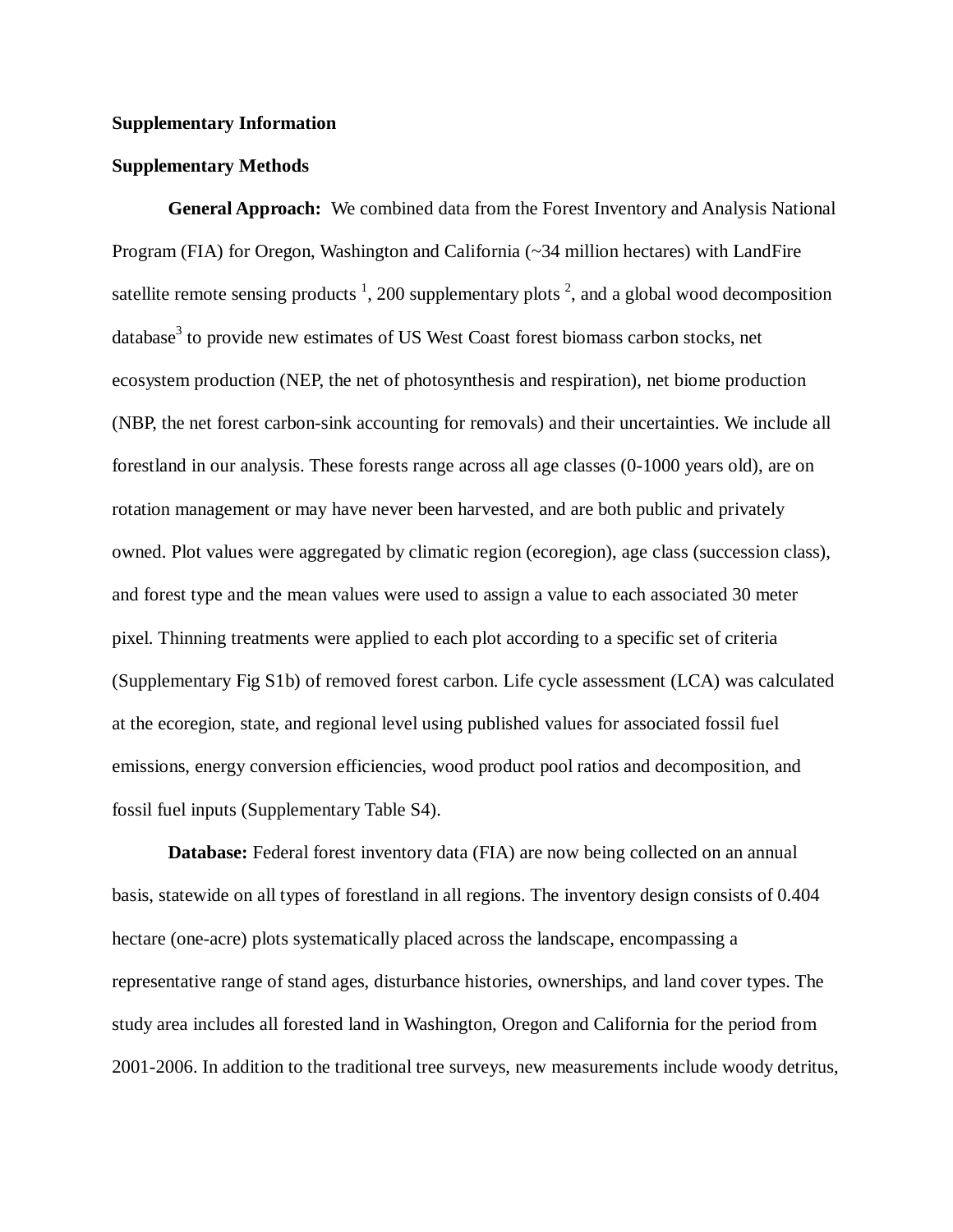understory shrubs, and litter allowing for a more complete quantification of land-based carbon stocks (excluding stocks in soils). As of 2006, there were 8889 measured plots (Supplementary Table S7) with accessible forestland (Plot Status code  $= 2$ ), of which 8659 with tree increment data recorded which is required for our methods of estimating NPP. Of these 8659, only 6840 had the necessary detritus measurements to calculate NEP (Phase 3 plots). These remaining 6840 plots are still distributed across the landscape in all forest types and ecoregions with about 20% of the plots excluded. Plot means of biomass, NPP, NEP, and NBP were scaled to state totals using spatially explicit forest cover, forest type and productivity, and succession class data products available in 30 x 30 meter resolution from LandFire Landsat satellite remote sensing derived products<sup>1</sup>. Finally, state carbon budgets were estimated using datasets containing annual harvest removals and wood densities, fire emissions, and fossil fuel emissions (Supplementary Table 5).

**Biomass stock and flux estimates:** Tree and shrub carbon stocks and NPP were calculated with a combination of species-specific allometric equations, tree increment data, and supplemental plot data using methods (Supplementary Table S8) described in  $2$ . Wood cores collected from a subsample of trees on each plot were used to estimate plot NPP from 10 year diameter growth increment and thus the annual mean NPP is averaged over a 10 year period of growth conditions. Woody detritus carbon was calculated using the line intersect method and species- and decay class-specific wood densities  $2$ . Foliage litter and duff depth measurements were converted to biomass as the product of the depth and the material density. Foliage NPP was calculated by dividing foliage biomass per tree by the average foliage retention time (average number of years of foliage that a stand carries). Herb mass was estimated using a biomass conversion factor and percent cover on each plot.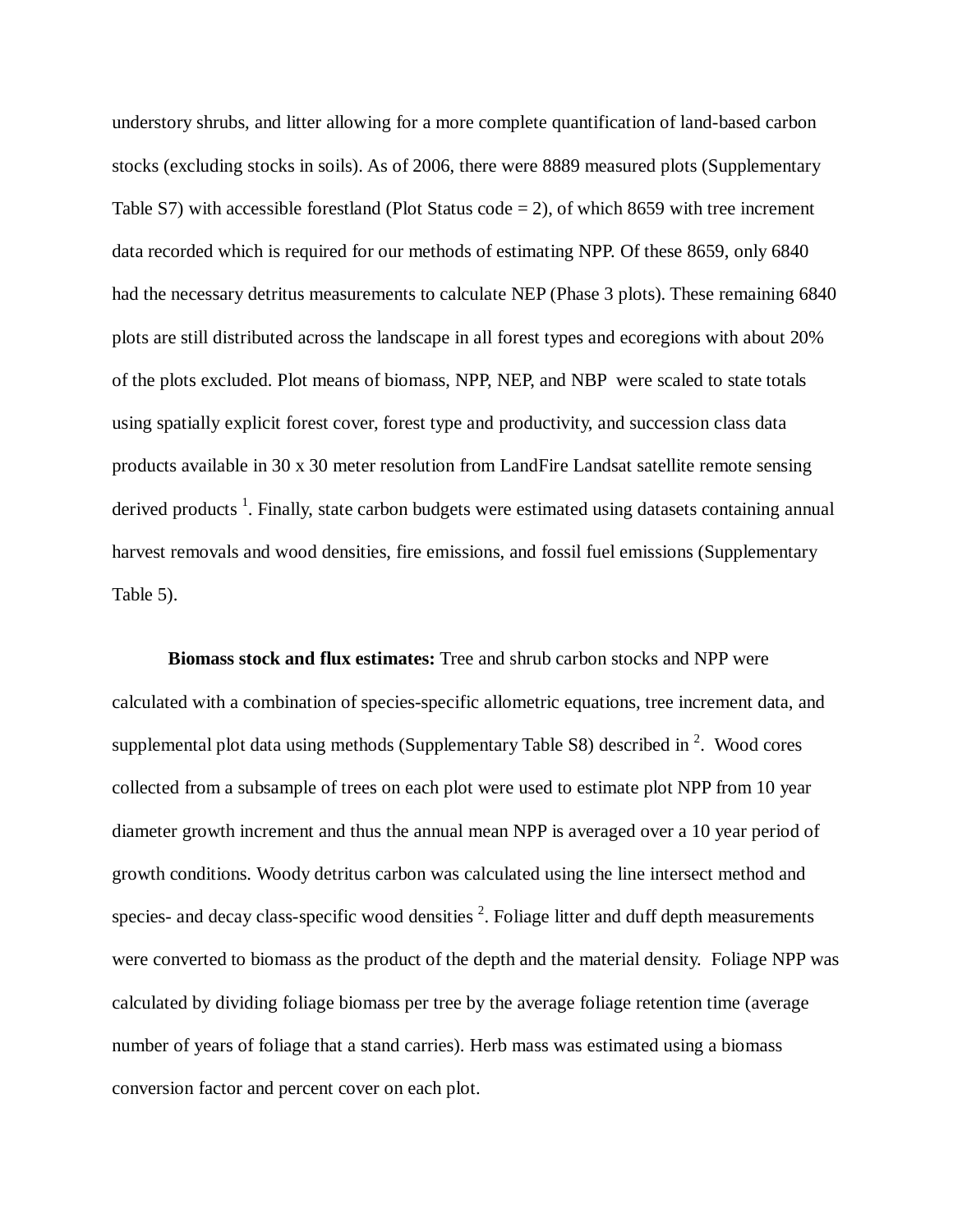We define NEP as the difference between annual NPP and heterotrophic respiration. While direct measurements of soil respiration are not available on FIA plots, we were able to calculate NEP using a mass-balance approach and supplementary plot data  $4.5$ :

 $NEP =$  Aboveground NPP – dead wood decomposition – litterfall +  $\Delta$  root + $\Delta$  soil C. (1)

The basic assumption is that annual soil respiration is balanced with litterfall, belowground carbon allocation and change in carbon of the roots and soils. Aboveground NPP from tree increment cores and dead wood species, diameter, and decay class are available from West Coast FIA observations. Deadwood decomposition was estimated based on a global dataset of wood decomposition rates of tree species (http://www.bgc-jena.mpg.de/bgcorganisms/pmwiki.php/Research/FET). Predictive models used genus-specific baseline rates modified by coefficients describing the sensitivity to mean annual temperature, annual precipitation sum, stem diameter and position (downed versus standing). Litterfall was estimated as foliage NPP minus an average mass retention of 21 percent (Supplementary Table 9). We assumed change in soil and fine root carbon were zero for plots older than 150 years (old growth) and used the difference between values found at our supplemental plots for younger and mature age classes and the old growth plots to calculate a delta soil carbon  $4.6$ .

*Net Biome Production (NBP).* We followed <sup>7</sup> and defined net biome production (NBP) as NEP minus any losses due to fire or harvest. Average annual state timber harvest volumes provided by the respective state Departments of Forestry were converted to biomass removals using known wood densities <sup>8</sup>. Actual fire emissions were calculated using burn area and severity<sup>9</sup> and biomass specific combustion factors for the region (Supplementary Table S9). Estimates of fire emissions vary greatly depending on the approach 10-13 and combustion factors used. We use biomass specific combustion factors from studies in our region  $10, 11$  which include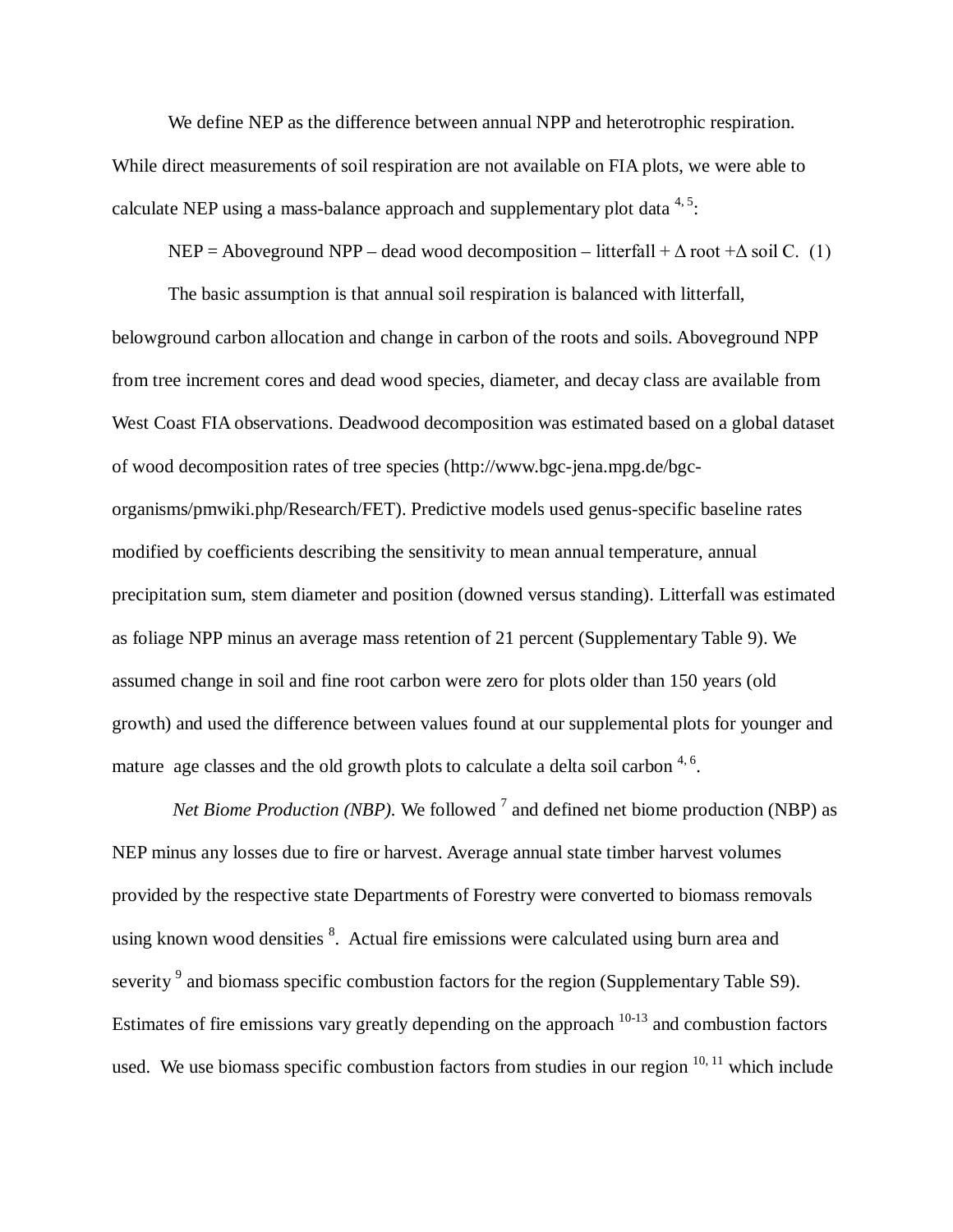several of the dominant forest types in our region covering 67% of the forested area. For woody detritus, these factors range from 3 – 100% combustion depending on fire severity and the type of biomass. Emissions estimates using these factors compare well with modeled estimates which also distinguish between biomass components 12. Other studies use a single combustion factor (30%) for all above ground woody biomass  $^{13, 14}$  including the standing dead trees. Since the majority of the woody biomass is in standing tree boles, this results in an overestimation of fire emissions. Nevertheless, we have included additional estimates of NBP for both current and treatment emissions using the single combustion factor to determine the sensitivity of this parameter on our results (Supplementary Table S6).

**Treatment Design:** To test the effect of biomass thinning on land-based carbon stocks and NBP, we chose three different management scenarios designed to meet varying objectives (Supplementary Figure S1a). Basal area removals, maximum tree bole size, and areas treated were varied by the following strategies: 1) Fire Prevention: Thinning targets smaller trees <sup>15</sup> and is limited to areas with frequent fires or short mean fire return intervals (the latter being derived from LandFire  $1$  Landsat remote sensing derived data product). This scenario is unlikely to be economically feasible due to low value of the extracted biomass. 2) Economically Feasible: Thinning targets larger trees followed by smaller trees providing at least 9 Mg of dry biomass per hectare (4.5 Mg C ha<sup>-1</sup>) of merchantable biomass  $^{16}$ . Merchantable biomass would help pay for removing fuel ladders (understory trees that allow fire to access and ignite the canopy). Hence, this treatment is limited to areas with short mean fire return interval. 3) Bioenergy Production: Thinning targets all regions and trees to maximize biomass available for energy production  $17$ . This scenario is also expected to be economically feasible because merchantable wood is removed. 4) Business-as-usual (BAU): forest management remains the same as current practices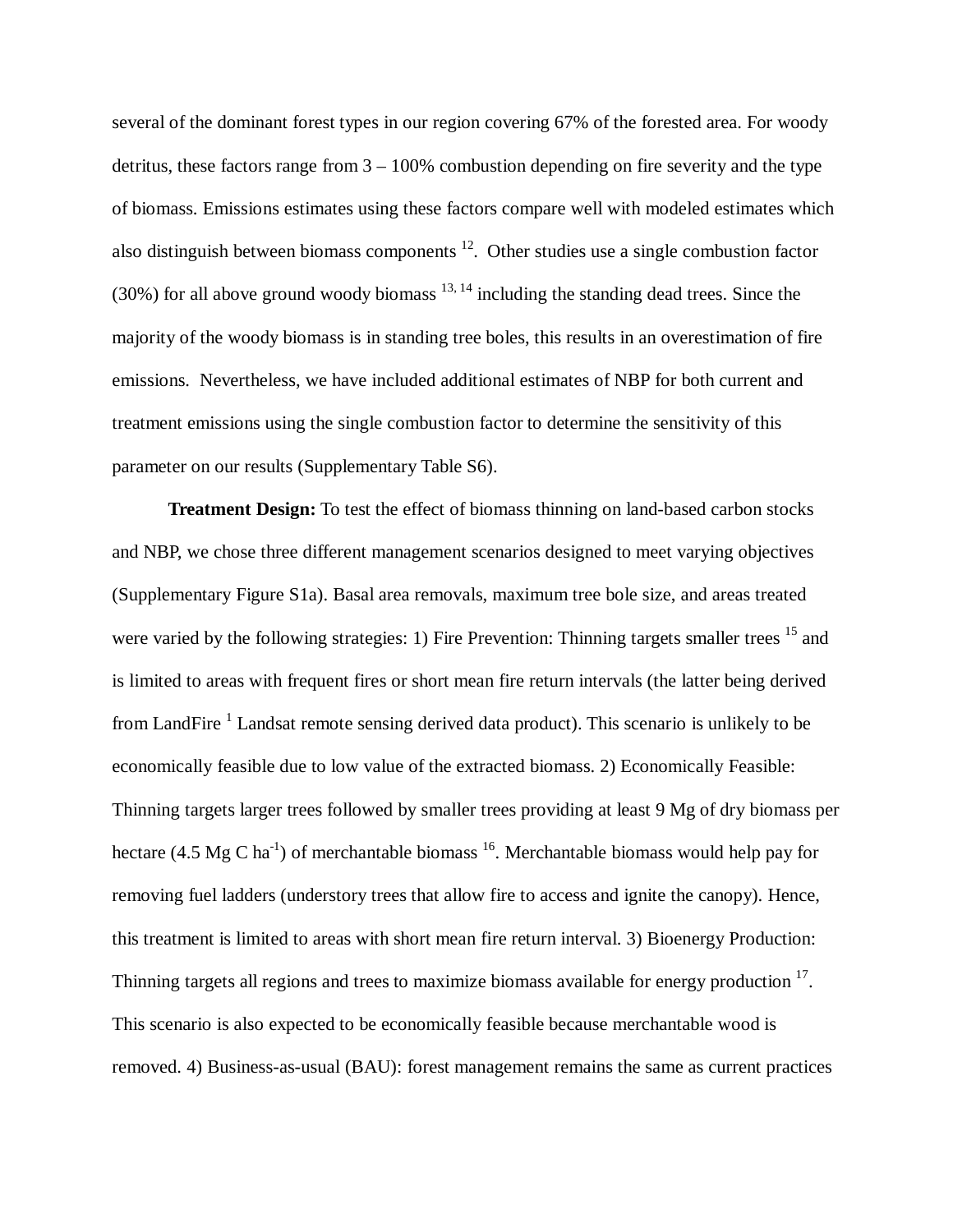(14.7 Tg C harvested annually) with no additional thinning or harvest treatments. The biomass removal targets were defined by current or proposed practices <sup>18</sup>. Treatments were all designed to produce stands capable of resisting crown fire by reducing canopy bulk density and removal of understory ladder fuel <sup>15</sup>. Synthesis of existing fuel reduction treatment studies found that stand basal area was reduced by an average of 48% 19. We chose to use a range of basal area reductions, 30% for the Fire Prevention treatment, 40% for Economically Feasible, and 50% for the Bioenergy treatment based on current and proposed practices  $15, 16, 20-22$ . These practices are designed to follow a general standard which is to alter stand conditions so that projected fire severity would result in at least 80% of the dominant and codominant residual trees surviving a wildfire under the  $80^{th}$  percentile fire weather conditions known as the " $80-80$ " rule  $^{15}$ .

The main difference between the Fire Prevention and the Economic Production scenario is the basal area reduction allowed and the size of the trees removed. For Economic Production, larger trees are targeted first and then smaller trees are removed to meet the basal area reduction requirements. We did not intend to predict or analyze the economic cost of any of the treatments and simply allowed for higher DBH removals to help offset the cost. There have been several studies that investigate the economic potential of forest bioenergy  $^{16, 19, 23}$ , with mixed results (see [http://www.eenews.net/climatewire/2011/07/22/5\)](http://www.eenews.net/climatewire/2011/07/22/5). In the Fire Prevention scenario, trees are removed from smaller DBH classes first and then larger trees are removed until basil area reduction requirements are met. The main difference between the Economic and the Bioenergy scenario is the basal area reduction and the land area treated. Bioenergy Production treats all land regardless of fire risk or return interval while the Economic scenario only treats land with a fire return interval of less than 40 years.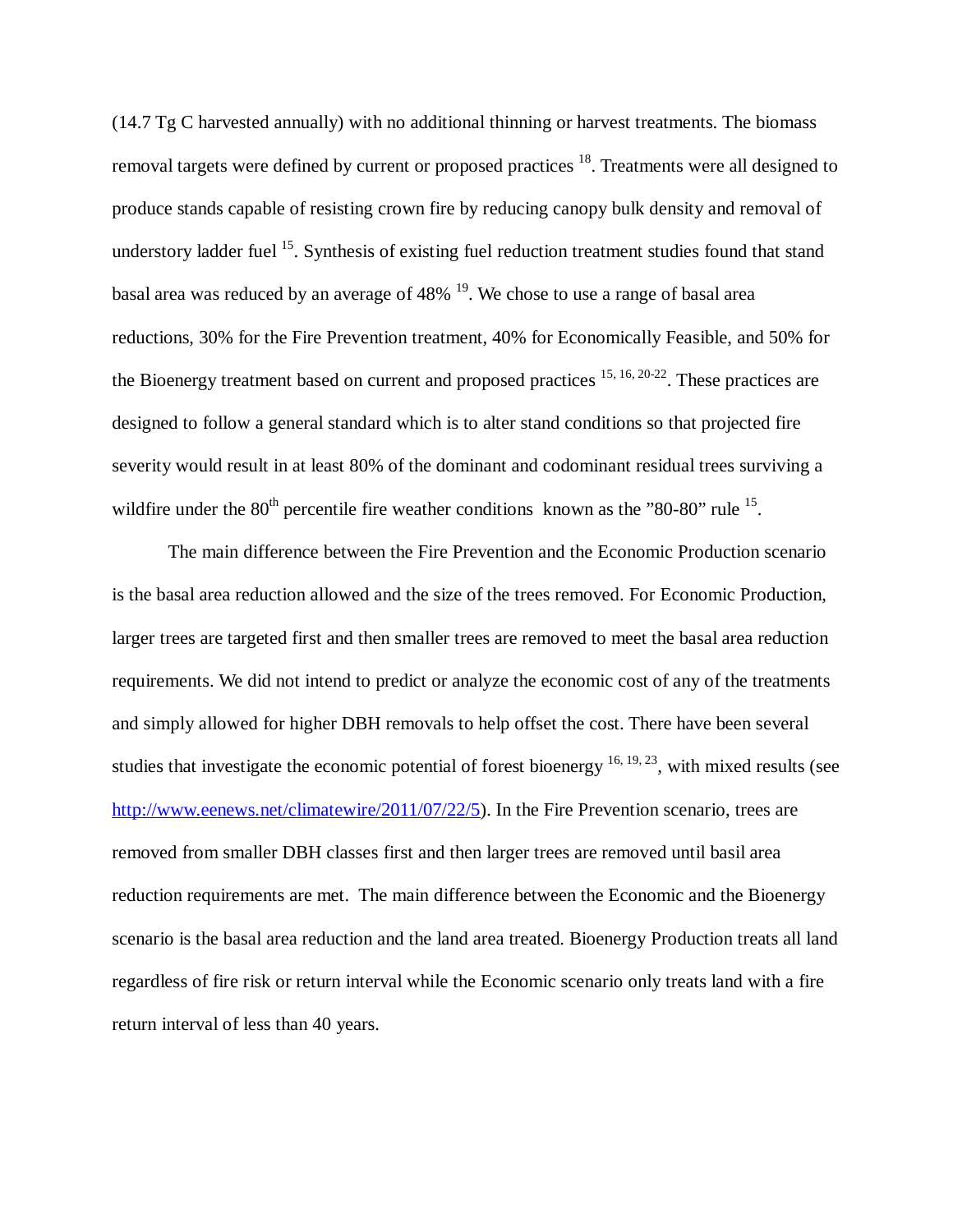*Thinning prescriptions:* Thinning prescriptions were applied to the FIA plots for each of the three treatments (Fire Prevention, Economically Feasible, and Bioenergy Production) according to the management scenarios. The primary objective in each scenario was to reduce stand density in order to reduce the risk of wildfire. The actual fuel reduction thinning treatments applied across different forest types and ownerships vary from stand to stand and are therefore prescribed on a stand-by-stand basis. In order to prevent wildfire, removal of ladder fuels and reduction in crown density are necessary  $^{20, 24, 25}$ . Stand prescriptions usually involve a vegetation model simulation which takes inputs of stand characteristics such as height, species composition, understory structure, canopy bulk density, ground fuels, wind speed, temperature, and moisture conditions. While most of the necessary inputs are available for a given FIA plot at a given time, some of these conditions change over time (weather) and are too stand specific (structure) to be extrapolated to other stands spatially and temporally. We chose to use the average basal area reduction (30-50%) found in a synthesis of studies  $16, 19$  to insure adequate reduction in crown density and prevent removal of too much biomass.

To simulate effective removal of ladder fuels, FIA plots were treated by removing the understory non-merchantable small trees  $(< 12.7 \text{ cm})$  in all three scenarios. Thinning of overstory trees was varied by scenario. All trees on the plot were grouped into small, medium, and large DBH classes. In the Fire Prevention scenario, the majority of the trees removed were in the small DBH class and less trees were removed from the medium and large classes to a maximum of 30% basal area reduction. An upper DBH limit of 45 cm was set. In the Economically Feasible scenario, the majority of trees were removed from the medium and large DBH class followed by a smaller percentage in the smaller class to a maximum of 40% basal area reduction. In the Bioenergy Production scenario, trees were removed similar to the Fire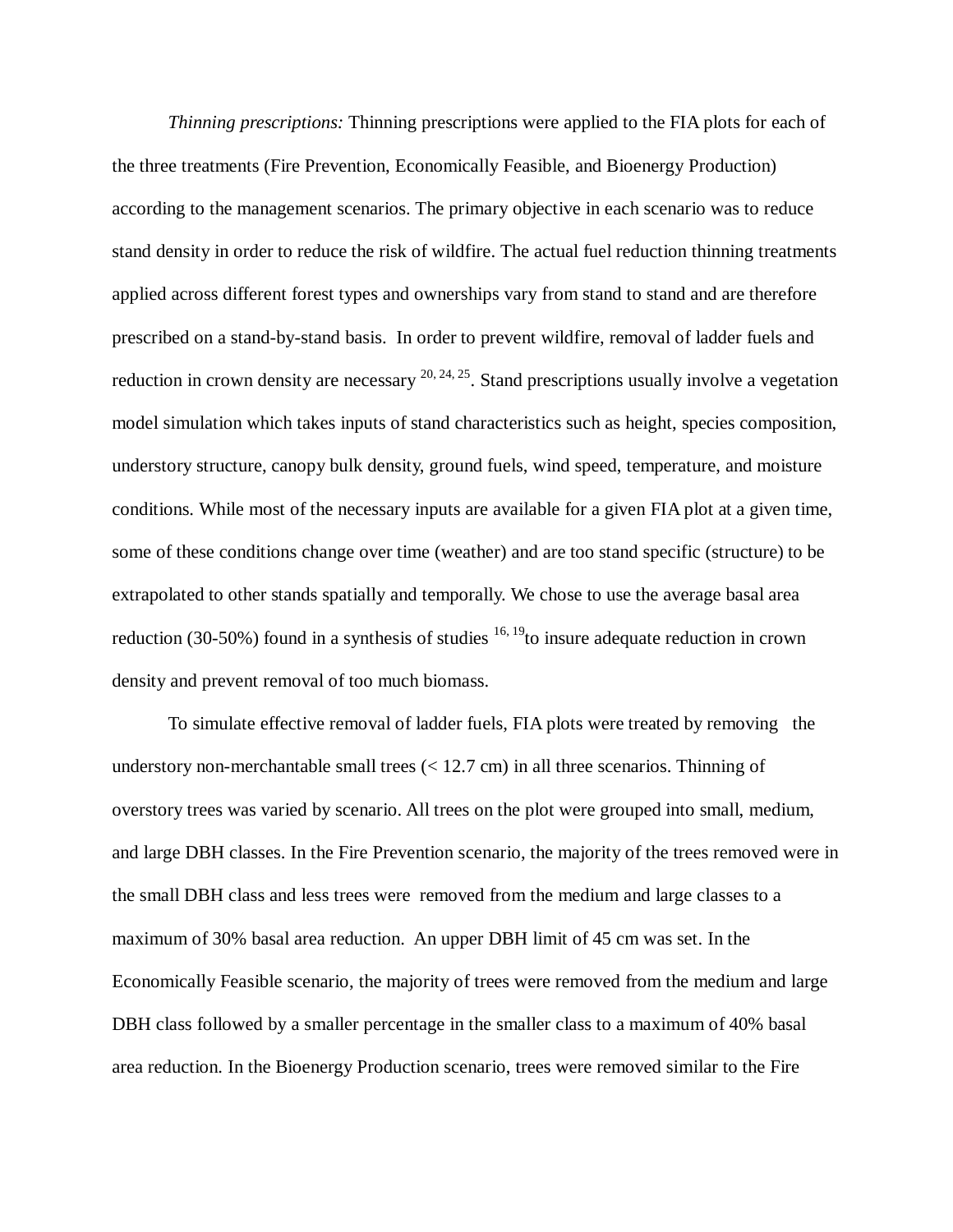Prevention scenario but the maximum basal area reduction was 50%. For both the Economically Feasible and the Bioenergy Production scenarios, the DBH limit was set to 60 cm. This upper limit on DBH is currently stated in active forest policy in Oregon and California  $^{26}$  and the smaller one was proposed to retain larger trees  $20$ . Bole, branch and bark biomass were considered 'removed' from the site and separated into merchantable and bioenergy pools. Total plot removals were aggregated and mapped by ecoregion, forest type, and age class. State and regional totals include only non-reserved, productive forestland in accessible areas [\(http://www.fs.fed.us/r1/gis/thematic\\_data/ira\\_us\\_dd.htm\)](http://www.fs.fed.us/r1/gis/thematic_data/ira_us_dd.htm). Productive forestland must be capable of producing 10 Mg/ha of merchantable wood annually.

All scenarios exclude public forest reserves and remove all non-merchantable wood (diameter at breast height or DBH < 12.7 cm). A treatment period of 20 years was assumed to be the amount of time required to treat the entire landscape or 5% of the treatable forested area per year <sup>27</sup>. We chose the 40-year mean fire return interval because a plot that is at least half-way through a 40 year mean fire return interval could burn during a 20-year treatment period. FIA plots on forestland capable of producing 10 Mg of merchantable wood per hectare per year were thinned according to each treatment and new plot mean biomass values were scaled to state and ecoregion boundaries to determine the removal totals. The treatment removals were treated as additional harvest (harvest in addition to Business-as-Usual harvest) in further calculations accounting for the portion of biomass utilized for energy and the portion used as merchantable biomass.

Treatments were assumed to be 75% effective at reducing fire emissions  $^{28}$ . Because only 5% of the landscape is treated each year, associated reductions in fire emissions increase as more forestland is treated. If treatments are 75% effective, then emissions are reduced by 3.75% each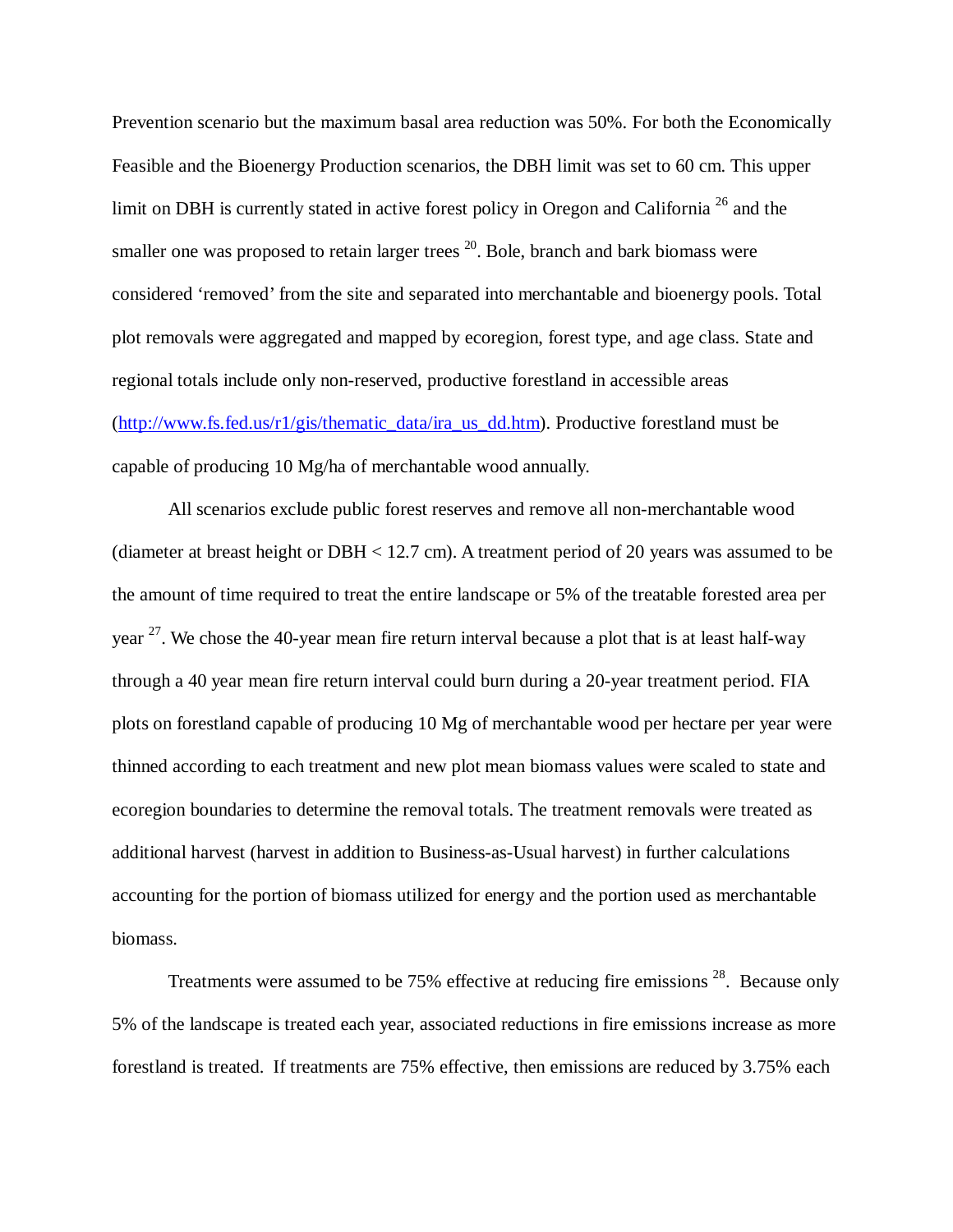year with 75% reduction in the final treatment year. This results in reducing fire emissions by half when integrated over the whole treatment period. We also assume there is no increase in fire frequency (or probability) over the study period due to other factors such as climate change. Fire frequency and intensity are expected to increase in the western US due to climate change  $29, 30$ , but the extent is highly unknown and limited by the capability of the climate-fire models.

*Post-treatment NEP:* While increased growth of the remaining trees following thinning is well documented, stand-level NPP is reduced (Law of Constant Final Yield,  $31$ ) because ultimately resources limit growth not density  $4$ . Thinning effects on NEP are not well documented and response is variable <sup>4</sup>. However, we needed to account for regrowth, either due to the increased growth of remaining trees or the growth of the understory over the treatment period. Since we could not estimate regrowth NEP using the plot data, we decided to use the NEP associated with young-aged plots since this might most mimic the conditions following release from competition. The thinned plots were assigned an NEP equal to the observed mean NEP of stands aged between 1 and 20 years over the treatment period resulting in an overall higher NEP for thinned stands, biasing our results towards beneficial effects on the carbon-sink for forest treatments.

Given the large uncertainty associated with predicting future fire  $32$ , we assume that in BAU, fire will occur with variability that has been observed in the past (no increases in fire). Since FIA plots include those that have within fire perimeters, post-fire NEP is part of the current flux estimates. However, because we assume no increase in fire, we do not predict a new postfire NEP, which would beyond the appropriate use of the data. In a recent study by  $^{33}$ , post-fire NEP for the 5 years prior to the Oregon Biscuit fire averaged the same as the five years after the fire. In this study, we have shown that a doubling of fire emissions by using different combustion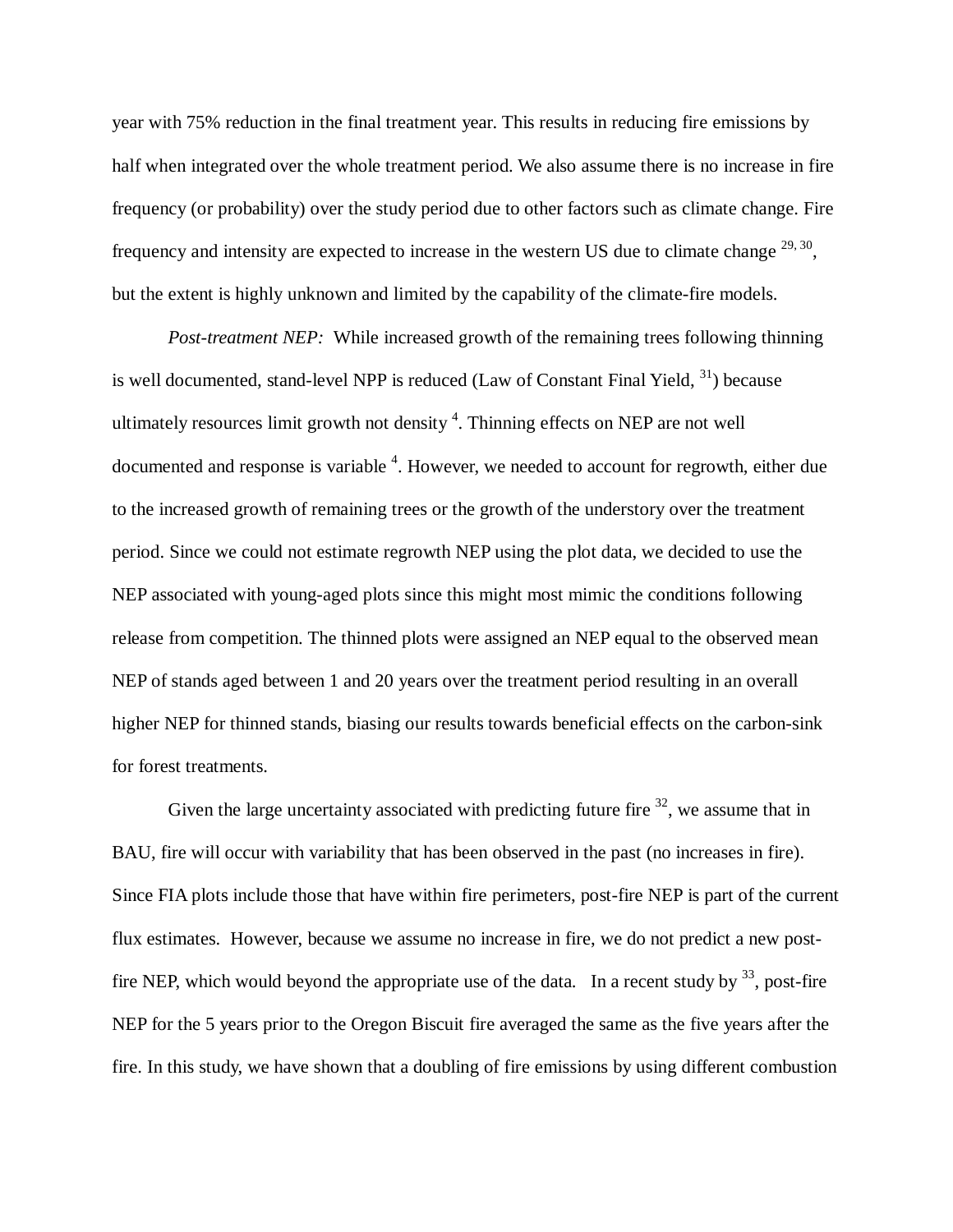coefficients still does not compensate for the emissions associated with bioenergy production (Supplemental discussion of sensitivity analysis).

**Life-cycle assessment (Fig S1b; Supplementary Tables 4 and 5):** Life-cycle assessment of forest carbon removals includes forestry related sinks and sources of carbon to and from the atmosphere and the associated impact on total fossil fuel emissions (FFE). The C emissions to the atmosphere for each scenario  $(FCO<sub>2</sub>)$  over 20 years were calculated as the difference between the sources and the sinks following this process:

 $FCO2 = NBP + Total Harvest - WD1 - WD2 - Wood Industry FFE - Bioenergy$ Emissions + Bioenergy Substitution + FF Well-To-Tank Emissions displacement+ (Wood Substitution) (2)

Where, WD1 is the wood lost during manufacturing processes, WD2 is the wood decomposed over time from product use and wood substitution is included with the assumption that there is an increased demand for wood supply.

To quantify the change in  $FCO<sub>2</sub>$  for each scenario we calculate the difference between each scenario and the BAU  $FCO<sub>2</sub>$  emissions. The physical sinks are forest net uptake (NBP) and wood products (Harvest) and the added virtual sinks of bioenergy and wood product substitution (FF Substitution). Because the benefits of wood substitution require an increase in wood use and this saturates quickly, we calculate the change in  $CO<sub>2</sub>$  with and without a wood substitution benefit <sup>34</sup>. We exclude imports and exports from the study region since we are only interested in quantifying domestic wood production emissions and exports are less than 1% of harvested merchantable wood (http://www.fs.fed.us/pnw/ppet/). 'Emissions' include release of carbon from woody biomass combustion, and FFE associated with harvest  $35$ , transport of both harvested material and end-use products<sup>19, 36</sup>, and processing and manufacturing of wood products  $36$  and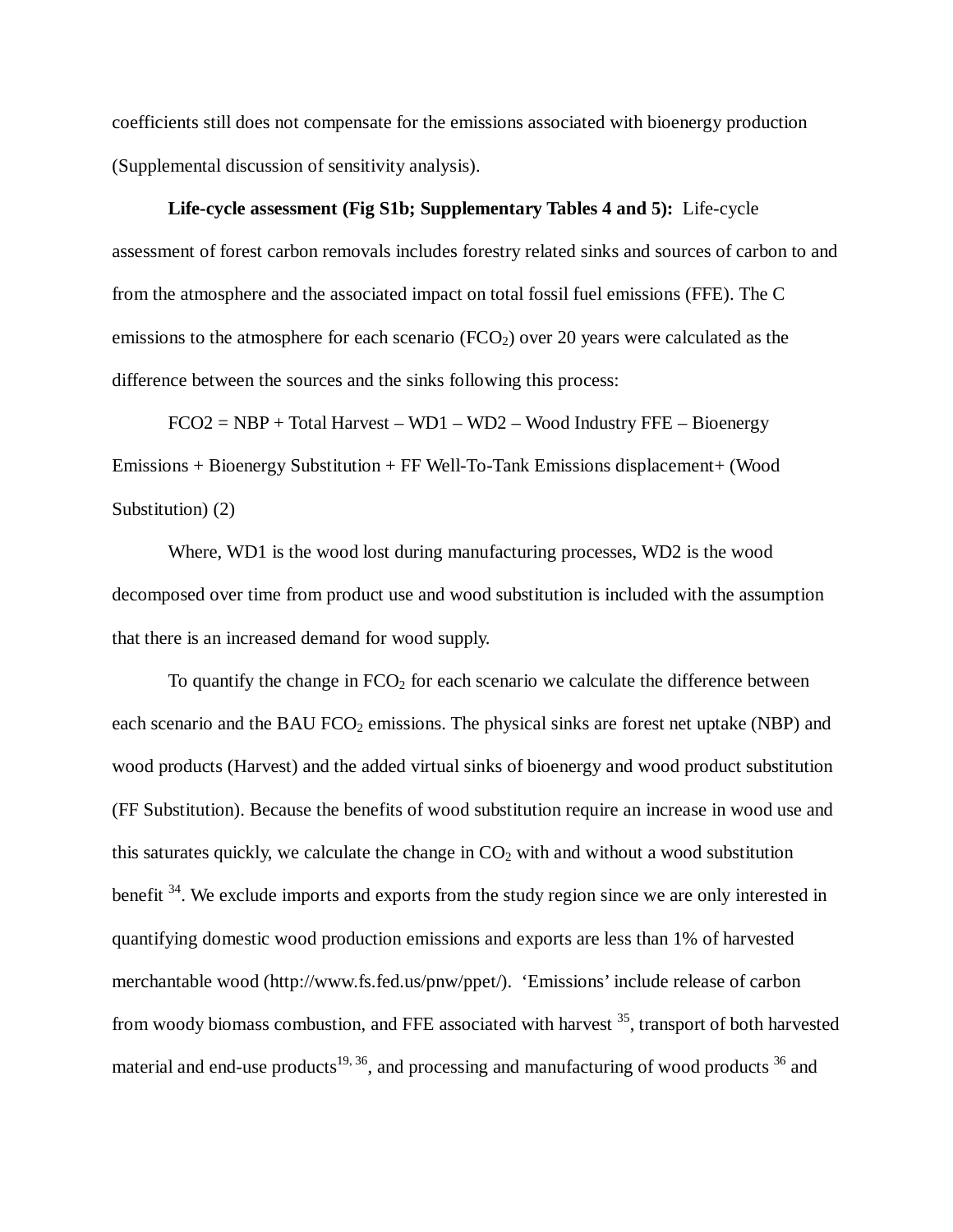bioenergy 37, 38. 'Decomposition' includes loss of material through decomposition or combustion during the manufacturing of wood products <sup>39</sup>, and the percentage of wood products that are expected to no longer be in-use at the end of the treatment period  $39$ .

Biomass utilized for wood products can end up in a long term storage product (structural wood) or a short term product (paper). Some wood product carbon reenters the atmosphere through rapid (paper) or slow (wood) decomposition or combustion while some is eventually disposed in landfills where it is very slowly decomposed. West Coast harvests generate merchantable bole wood at rates of 50-60% of the total wood harvested  $^{40}$  and an average of 54% of this wood remains in use or is in landfills after 20 years  $39$ . Using tables provided by  $39$  we determined the amounts of long and short term wood products that could be generated by the merchantable wood harvested accounting for the losses along the way and multiplied this by 54% to determine the wood product storage <sup>39</sup>. Because this ratio could increase or decrease due to changes in manufacturing efficiency, product use, or recycling, we allowed for a 10% increase and decrease of this percentage for the additional harvest *only* as part of the sensitivity analysis  $36,41$ . The remaining non-merchantable wood (including understory trees) from harvest was used for biofuel biomass and associated emissions.

Fossil fuel substitution with bioenergy was calculated as a 50/50 energy mix of ethanol conversion and biomass combustion compared to fossil fuel derived automotive gasoline. Woody biomass provides less energy per unit of carbon emitted than fossil fuels (i.e. wood has an energy content of 20 GJ per ton versus 43.5 GJ per ton in automotive gasoline because fossil fuels have a lower heating value  $42$ ). Under maximum yield conditions, the potential energy of woody biomass is 78% of fossil fuel if combusted and 36% if converted to cellulosic ethanol  $^{43}$ . These maximum values are highly unrealistic as they have yet to be obtained  $43$  and ratios up to 30%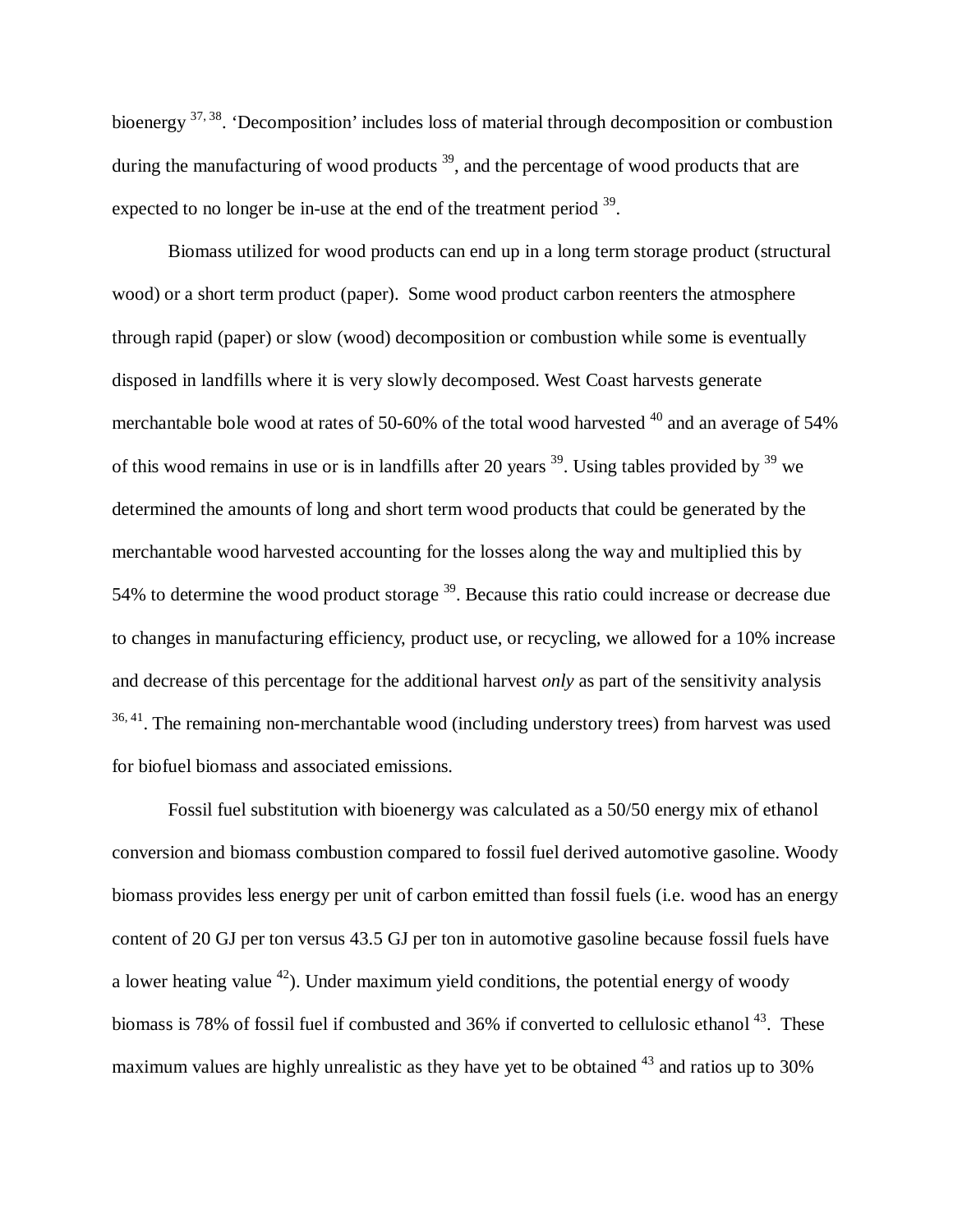lower have been suggested <sup>44</sup>. Nevertheless, we use the maximum values in our estimates under optimum conditions and reduce the ratios by 10 and 20% to provide a range of conditions in the sensitivity analysis (Supplementary Table 7). State annual fossil fuel emissions were acquired from the Vulcan Project Database (http://www.purdue.edu/eas/carbon/vulcan/index.php) and from the Oregon Department of Energy

### (http://www.oregon.gov/ENERGY/GBLWRM/CCIG.shtml, Appendix A).

There are also emissions associated with crude extraction and manufacturing, sometimes called the wells-to-tank emissions (WTT). Fossil fuel LCA total emissions (wells to wheels; WTW) include both WTT and tank-to-wheels (TTW) emissions. The amount of C emitted per unit of fossil fuel energy varies widely by oil field, but generally WTT emissions are about 15%<sup>45</sup> of total emissions (WTW), or 12 g  $CO<sub>2</sub>$  per MJ of energy. We have included theses emissions in the Wood Industry FFE and we have added a WTT displacement benefit along with the bioenergy substitution benefit.

An additional estimate of the LCA was calculated for a wood product substitution benefit. Wood product substitution for a 50/50 mix of aluminum and steel used in residential American housing generates a 36% reduction in fossil fuel emissions assuming a maintained rate in new residential housing 46. We applied a wood substitution benefit as 36% of the final structural wood product pool.

**Uncertainty Analysis:** Monte Carlo simulations were used to conduct an uncertainty analysis using the mean and standard deviations for NPP and Rh calculated using several approaches. For NPP, three alternative sets of allometric equations were used to estimate the uncertainty due to variation in region and/or species-specific allometry. The full suite of speciesspecific equations that use tree diameter (DBH) and height (preferred) were compared to a DBH-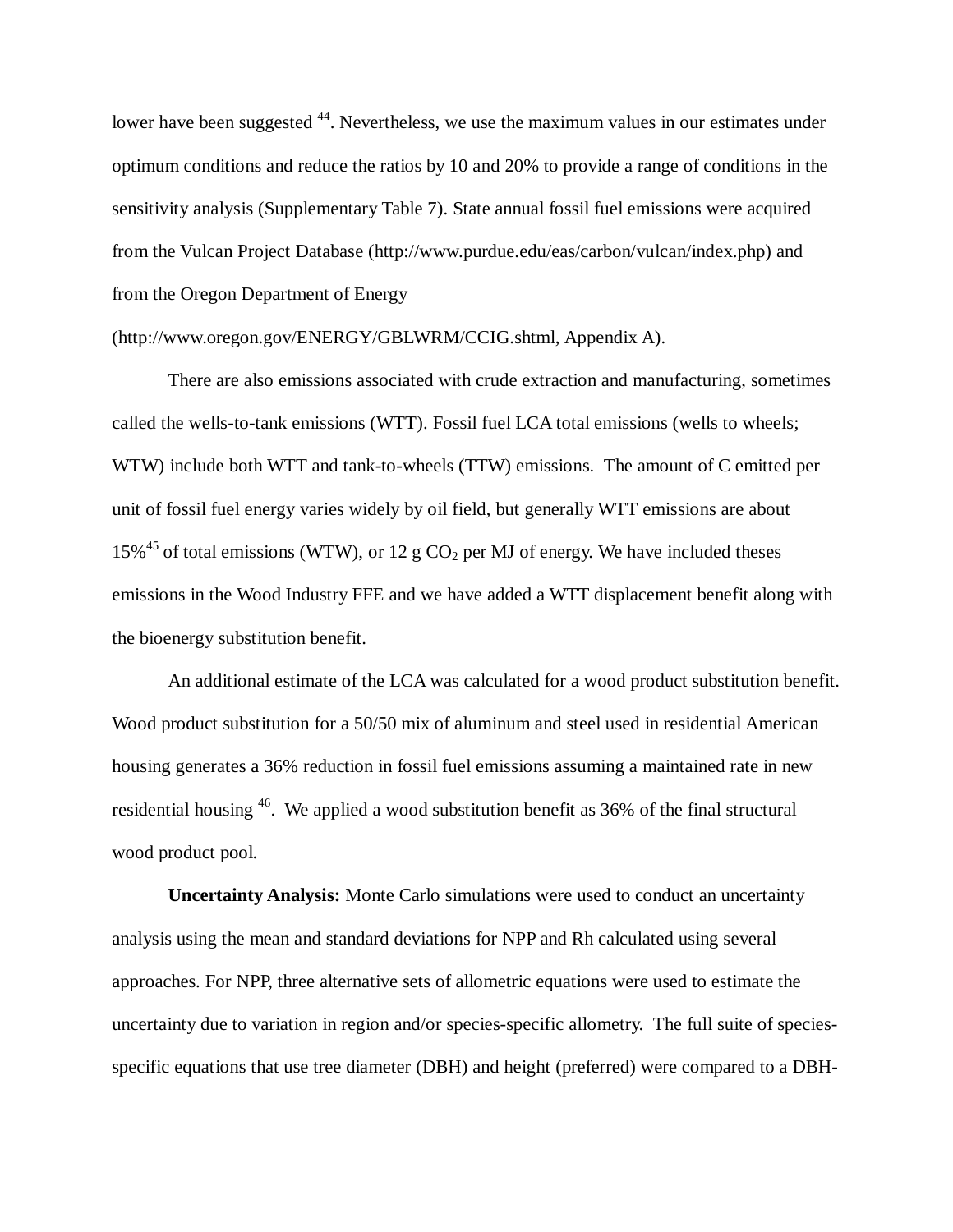only national set  $47$  and to a grouped forest type set. For, Rh, the variation in the calculated decomposition rate was used to quantify the uncertainty. A species-specific lookup table of decay constants was compared to decay constants that were allowed to vary by genus, precipitation, and temperature or by class, precipitation and temperature. Finally, uncertainty in NBP was calculated as the combined uncertainty of NEP, fire emissions  $(10\%)$ <sup>10</sup>, harvest emissions (7%)  $^{48}$ , and land cover estimates (10%) using the propagation of error approach  $^{49}$ . Uncertainty estimates are represented in the figures by the grey error bars and in tables with  $\pm$ .

Sensitivity analysis of most of the LCA parameters is summarized below (Table S6). The most sensitive parameters in this study that affect net emissions and NBP are land area treated, allowable removals (DBH limit and basal area reductions) per unit area, and to some extent, fire emissions. First, we present a range of scenarios that vary by land area and allowable removals. Removals are varied by basal area reduction limits of 30, 40, and 50% for the FP, EC, and BP scenarios respectively. These reductions equate to removal rates of 25-53% of live biomass. To test the sensitivity of the reduction in fire emissions, we also calculated NBP and net emissions assuming 50% and 75% effectiveness of the treatments. Additional parameters that affect only net emissions is the ratio of wood products that are in use at the end of the treatment period, the efficiency of the conversion to energy, and the fossil fuel inputs required for energy conversion. For the in-use product ratio, we calculated net emissions for a 10% increase and decrease to the ratio. For the conversion efficiencies, we varied each of these factors by 100, 90 and 80% of the maximum possible values to present a range of results reflecting the most optimum conditions (100% efficiency) to the least optimum (80% efficiency) (Supplementary Table S6). Values for the most optimum conditions are represented in the figures unless otherwise noted.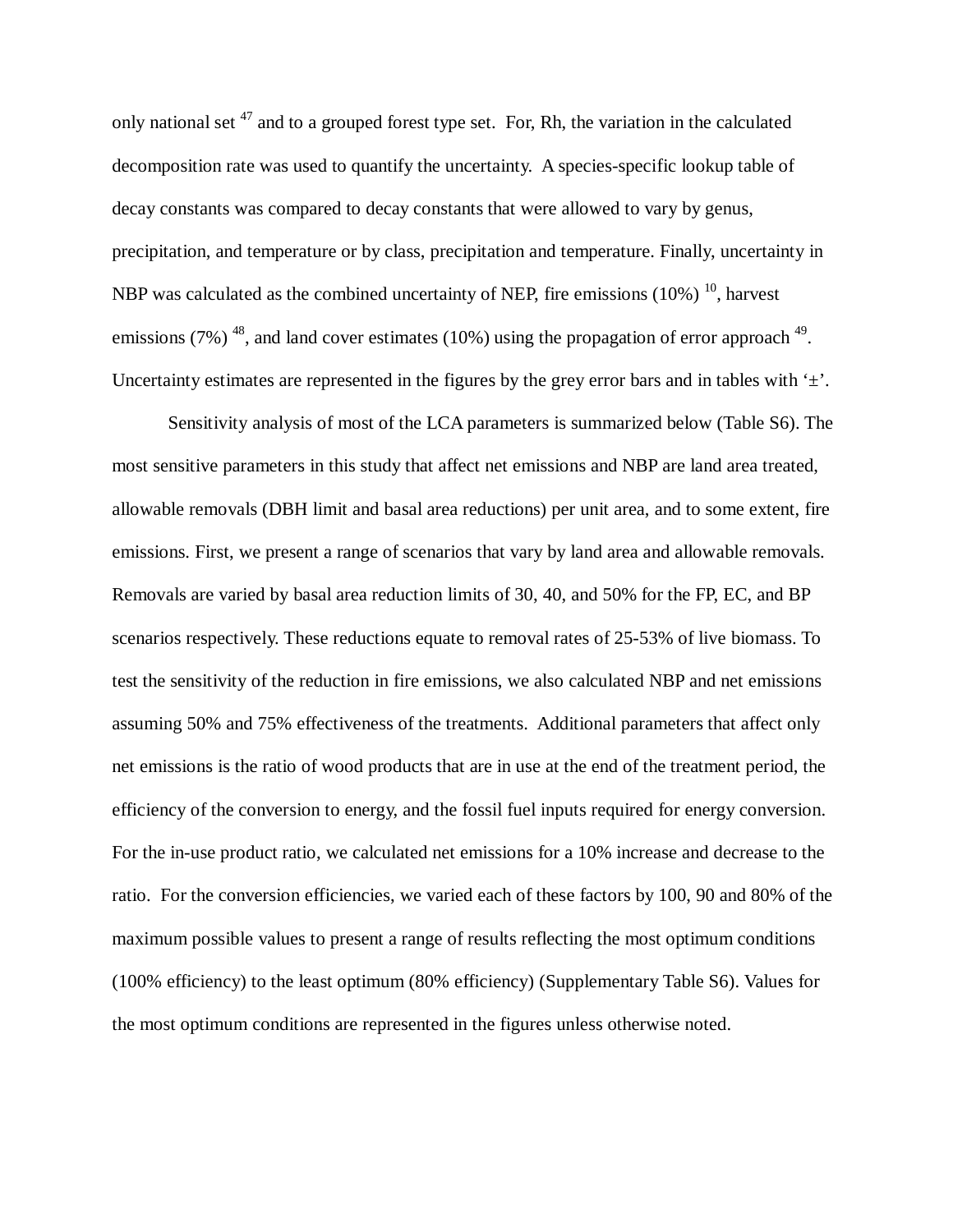In addition to evaluating the sensitivity of the proposed treatments to the parameter estimates, we also explored the effect of varying the range of harvest to NEP ratios, wood product to bioenergy biomass ratios, percent combusted versus converted to cellulosic ethanol, fossil fuel inputs required, and amount of wood product in the short-term product pool with subsequent recapture as bioenergy. We determined the hypothetical ratios where the forest net carbon flux was zero (neutral) or greater than or equal to the current flux (BAU) and compared the net carbon flux for each scenario with the range of ratios (Supplementary Fig S6).

## **Supplementary Discussion**

**State-level Estimates:** Forest carbon stocks (excluding soil carbon) for the entire region are  $5.0 \pm 0.8$  Pg C with 31% in Washington, 36% in Oregon, and 33% in California (Supplementary Table S2). NPP ranges from 100 to 900 g C  $m<sup>-2</sup>$  across the region and falls within the range of 100 to 1600 g C m<sup>-2</sup> yr<sup>-1</sup> reported for temperate and boreal forests <sup>50</sup> and Rh ranges from 100 to 600 g C m<sup>-2</sup>. Our estimates are in line with previous work: Our mean NEP ranges from -50 to 400 g C m<sup>-2</sup> yr<sup>-1</sup> similar to the range of -50 to 800 g C m<sup>-2</sup> yr<sup>-1</sup> reported for temperate forests  $^{50}$ . Using a simulation model, the total NEP of Oregon in the late 1990's was estimated to be  $17 \pm 11$  Tg C yr<sup>-1</sup> (vs.  $15.3 \pm 1.6$  Tg C yr<sup>-1</sup> in this study) most of which was attributed to forests <sup>8</sup>. Furthermore, recent estimates from <sup>33</sup> predict an NEP of 25.5 Tg C yr<sup>-1</sup> (vs. 29.2 Tg C yr<sup>-1</sup> for the same area in this study) in the northwest forest plan area of Washington, Oregon, and California. Also using a simulation model, the total NEP of California<sup>51</sup> for 2001-2004 ranged from 14-24 Tg C yr<sup>-1</sup> (vs.18.1 Tg C yr<sup>-1</sup> in this study). Previous regional estimates of NEP were not found for Washington.

We explored four scenarios, three treatments and business-as-usual (Supplementary Fig S1a). The removal limits of 30-50% of stand basal area resulted in 25– 53 % removal of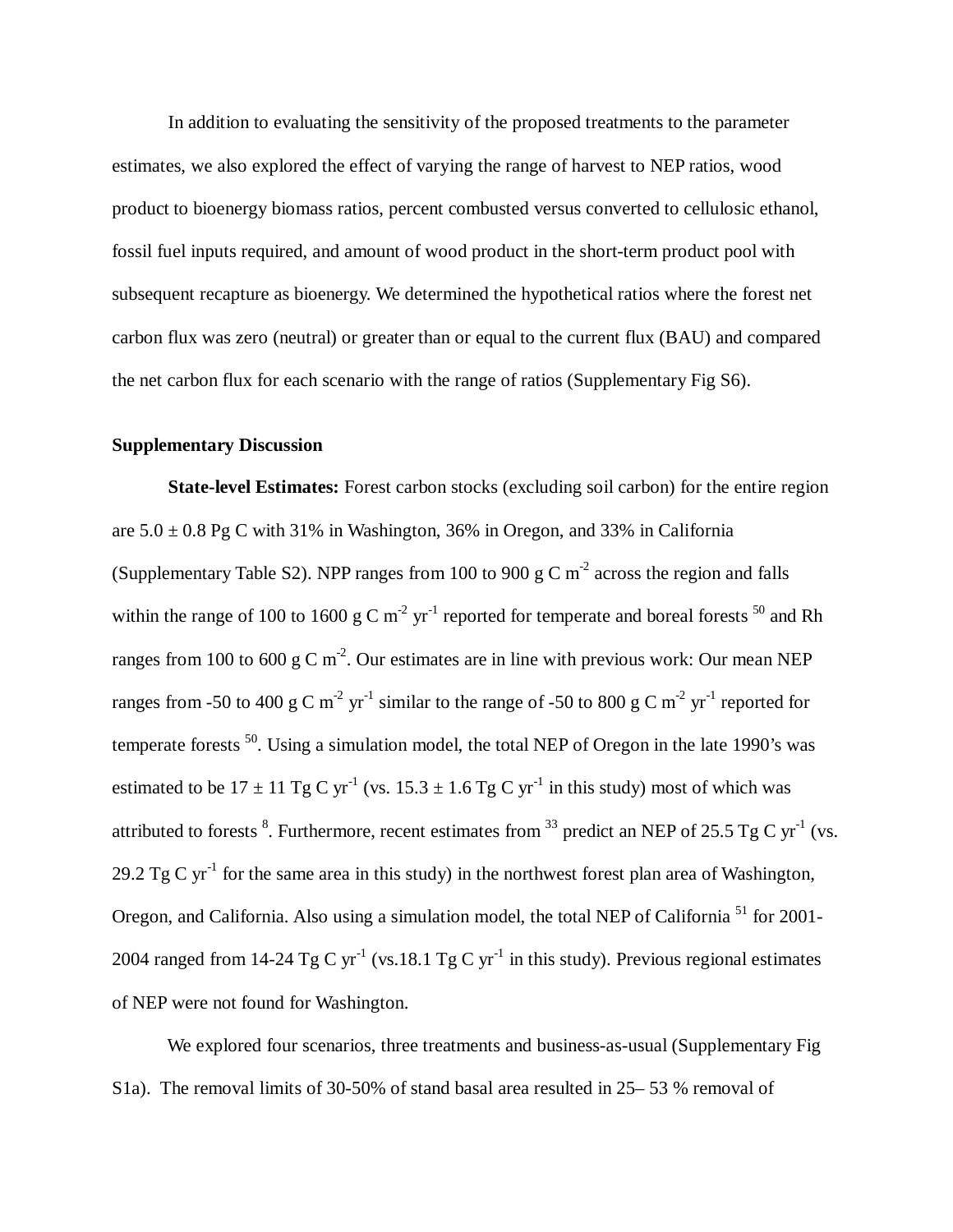aboveground live tree biomass per plot which is typical for fuel reduction treatments  $16, 20$ . These treatments do not replace current management practices. They result in additional harvest above the current harvest in the region. Statewide removals were much lower (by 5-10 Tg C  $yr^{-1}$ ) in Washington than the other two states for the Fire Prevention and Economically Feasible scenarios due to a higher median MFRI (91-100 years versus less than 60 years) resulting in a reduced treatment area (Supplementary Table S2). The Bioenergy Production scenario results in 264, 220, and 92% reductions in NBP in Washington, Oregon, and California respectively with Washington and Oregon forests becoming a carbon source (Supplementary Table S2). The Fire Prevention and Economically Feasible scenario had the most impact on California NBP compared to Oregon and Washington (decreased from 13.6 Tg C yr<sup>-1</sup> to 5.6 and 9.4 Tg C yr<sup>-1</sup> respectively). Furthermore, at the state level, Washington NBP was not significantly different from BAU for either the Fire Prevention or the Economically Feasible scenario because a smaller percentage of the forested area is in a high fire risk area compared to the other two states resulting in lower harvest levels. Washington removals were balanced by the assumed reduction in fire emissions and increased NEP from regrowth. These findings suggest that in regions where proposed harvest is low there may be little effect on NBP compared with BAU.

Comparing California and Oregon, the area-weighted state level differences in NEP, fire and harvest, are respectively 20, 3.1 and 30 g C m<sup>-2</sup> y<sup>-1</sup> summing to a difference in NBP of 46.4 g C m<sup>-2</sup>  $y^{-1}$  (Supplementary Table S3), indicating the largest differences were in NEP and harvest removals. Coastal Redwood forests in California, for example, contribute 16.5 g C m<sup>-2</sup> y<sup>-1</sup> more to the state-wide NBP per unit area than the same forest type in Oregon. However, the opposite was observed in, for example, North Pacific Maritime Mesic-Wet Douglas-fir-Western Hemlock Forest. This forest type has a 19.9 g C m<sup>-2</sup> y<sup>-1</sup> higher NBP in Oregon than in California. Although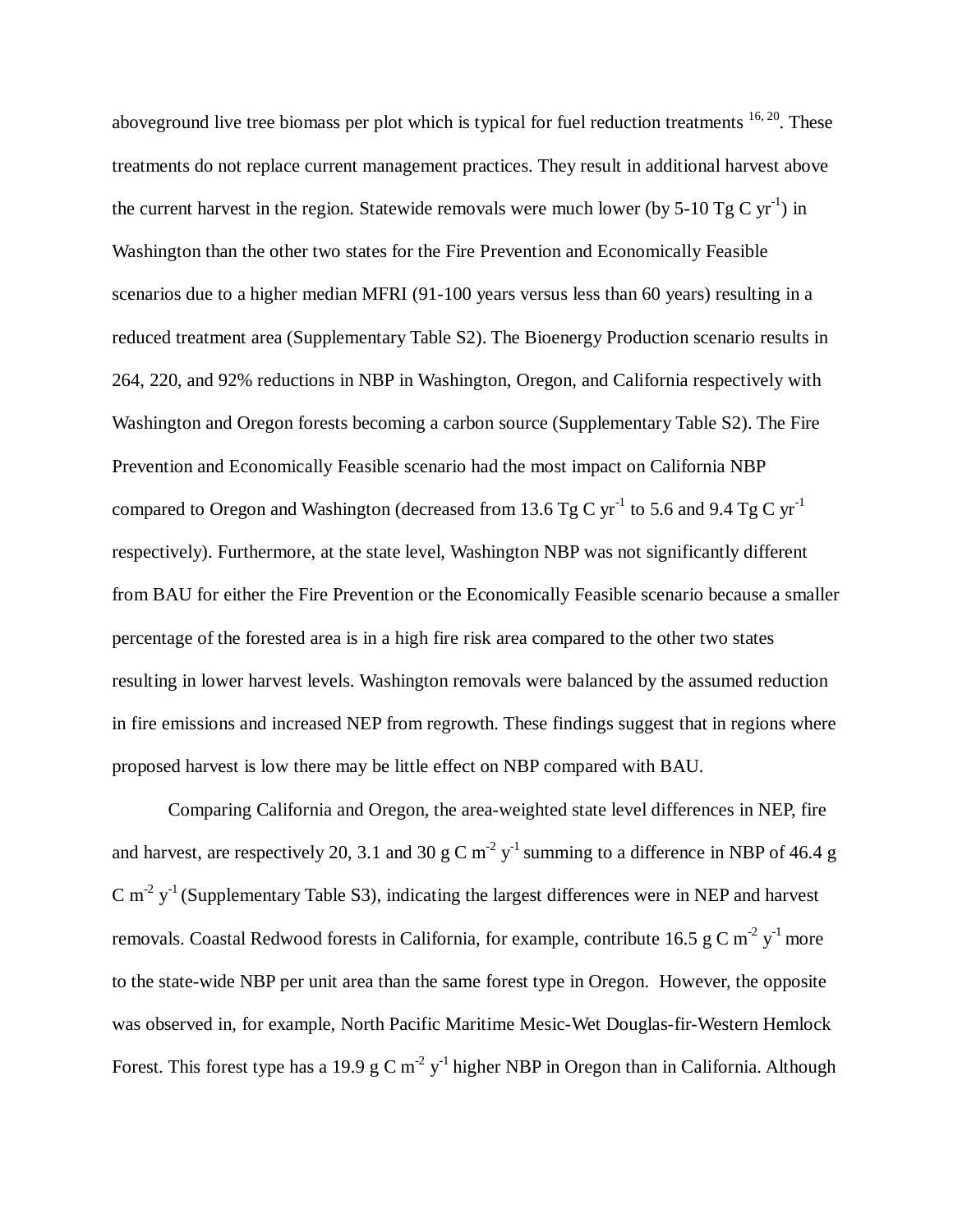there are considerable differences in fire emissions between Oregon and California (1.3 and 1.8 Tg C in OR vs CA), the difference in NEP and harvest between similar forest types within the same ecoregions appears to be the dominant reason of the observed differences in NBP between the two states. Some of the possible causes of the difference in NBP are: (1) A productive forest type is present in California but absent in Oregon (i.e. Lower Montane Blue Oak-Foothill Pine Woodland and Savanna), (2) A forest type with an above-average NBP is managed similarly in California and Oregon but is more abundant and productive in California (i.e. Coastal Redwood Forest and Mediterranean (Dry-)Mesic Mixed Conifer Forest and Woodland) and (3) The losses through harvest are lower in California than Oregon in forest types that cover a large area (North Pacific Sitka Spruce, Dry-Mesic and Wet-Mesic Douglas-fir-Western Hemlock Forests). Additionally, our estimates of NBP rely on our estimates of NEP using the mass balance approach. For stands older than 150 years, we have assumed a steady-state for the soil carbon pool (i.e. delta soil carbon is zero). For stands younger than 150 years, we used the best available data to estimate a delta soil carbon value for each plot depending on the age. We may be overestimating by a larger amount if the loss of soil carbon due to disturbance is higher (or gain is slower) in ecoregions (i.e California) not represented in our soils dataset. If we are overestimating NEP and subsequently overestimating NBP, the biomass removal impact on NBP is underestimated.

Previous estimates of forest biomass potentially available for energy supply in Oregon and California vary widely, from  $0.4 - 14$  Tg C yr<sup>-1</sup>, depending on assumptions of area needing treatment, volume removed per hectare, and the number of years over which treatments are conducted  $27, 52, 53$ . While these estimates are in general agreement with our estimates from all three treatments  $(3.8 - 17 \text{ Tg C yr}^{-1}$  for Oregon and California combined), they only addressed a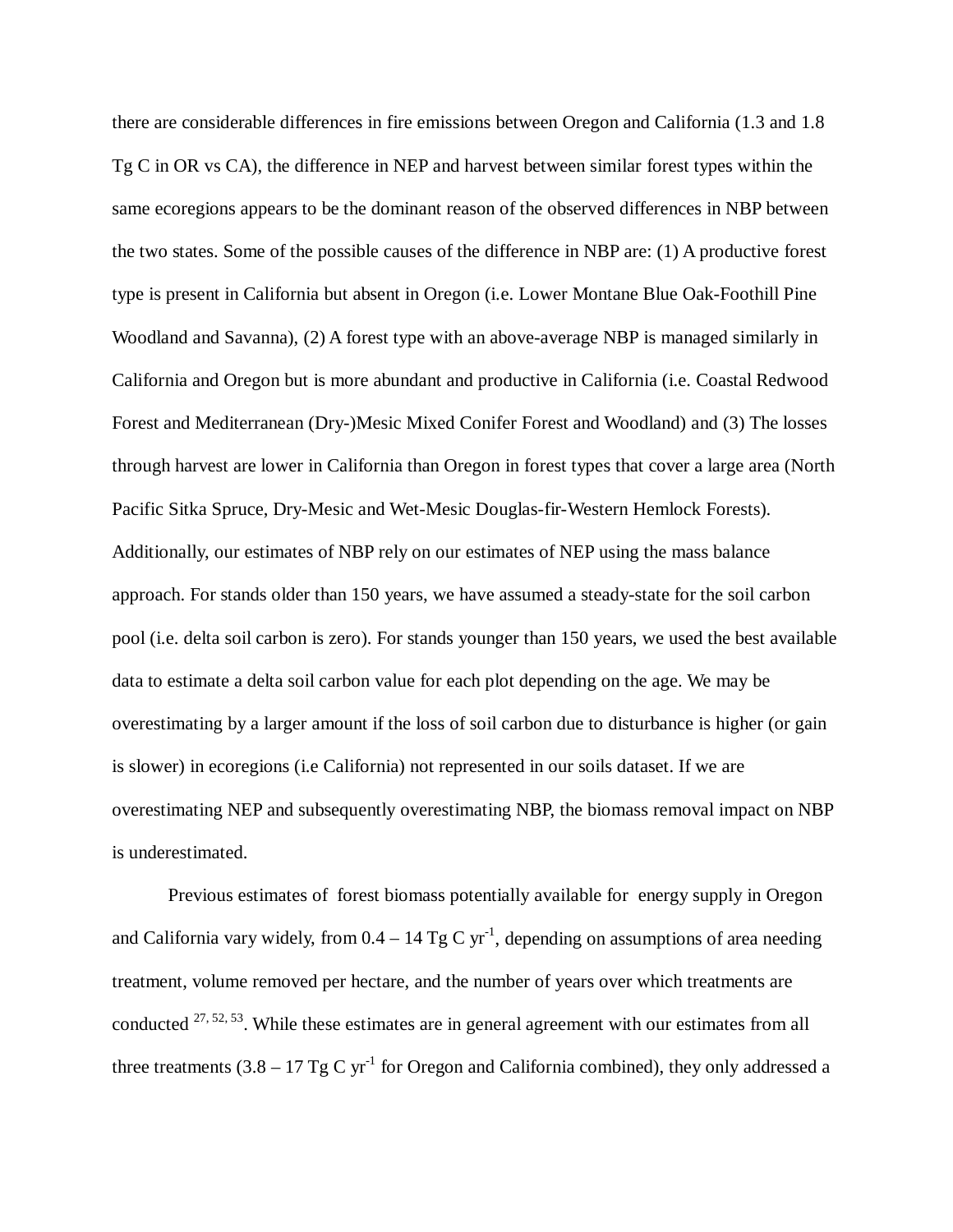portion of the potential biomass removals i.e. that used for energy production. In our scenario analysis, we go beyond previous approaches by accounting for the fate of all biomass removals and assess their effect on forest NBP. The thinning treatments result in additional biomass removals of 11-44 Tg C yr<sup>-1</sup> from current inventory biomass levels for the entire region (Supplementary Table S5) of which only  $7 - 24$  Tg C yr<sup>-1</sup> would be used for energy supply. Since current harvest levels are half of what they were in 1980s, three times current harvest rates are possible in this region as has been suggested in government and industry reports and given the current level of effort that is going into developing a biomass industry<sup>17, 23</sup>. The proposed harvest intensities are simply scenarios that are being considered in one region, and the application of such scenarios over other regions or subregions may not be appropriate given the forest type, climate, and management history. For example, in fire prone or beetle killed areas, it may be necessary to apply moderate harvest levels. Our approach lends itself to testing the carbon consequences of location-specific management activities.

**Additional LCA analysis:** Proper accounting of the *in-situ* NBP in LCA reveals the effects of forest management on atmospheric  $CO<sub>2</sub>$  when considering mitigation options for reducing  $CO<sub>2</sub>$  emissions. Towards this aim, we developed a conceptual model to determine the outcomes of mitigation options which may include different ratios of wood product to energy mixes, higher or lower BAU harvest to NEP ratios, or efficiency of fossil fuel usage. The conceptual LCA model addresses the main determinants of the forest sector carbon budget i.e. forest management and wood processing. This conceptual model reveals that the largest decreases in the forest sector emissions are accomplished by reducing the harvest to NEP ratio (Supplementary Figure S3, red line).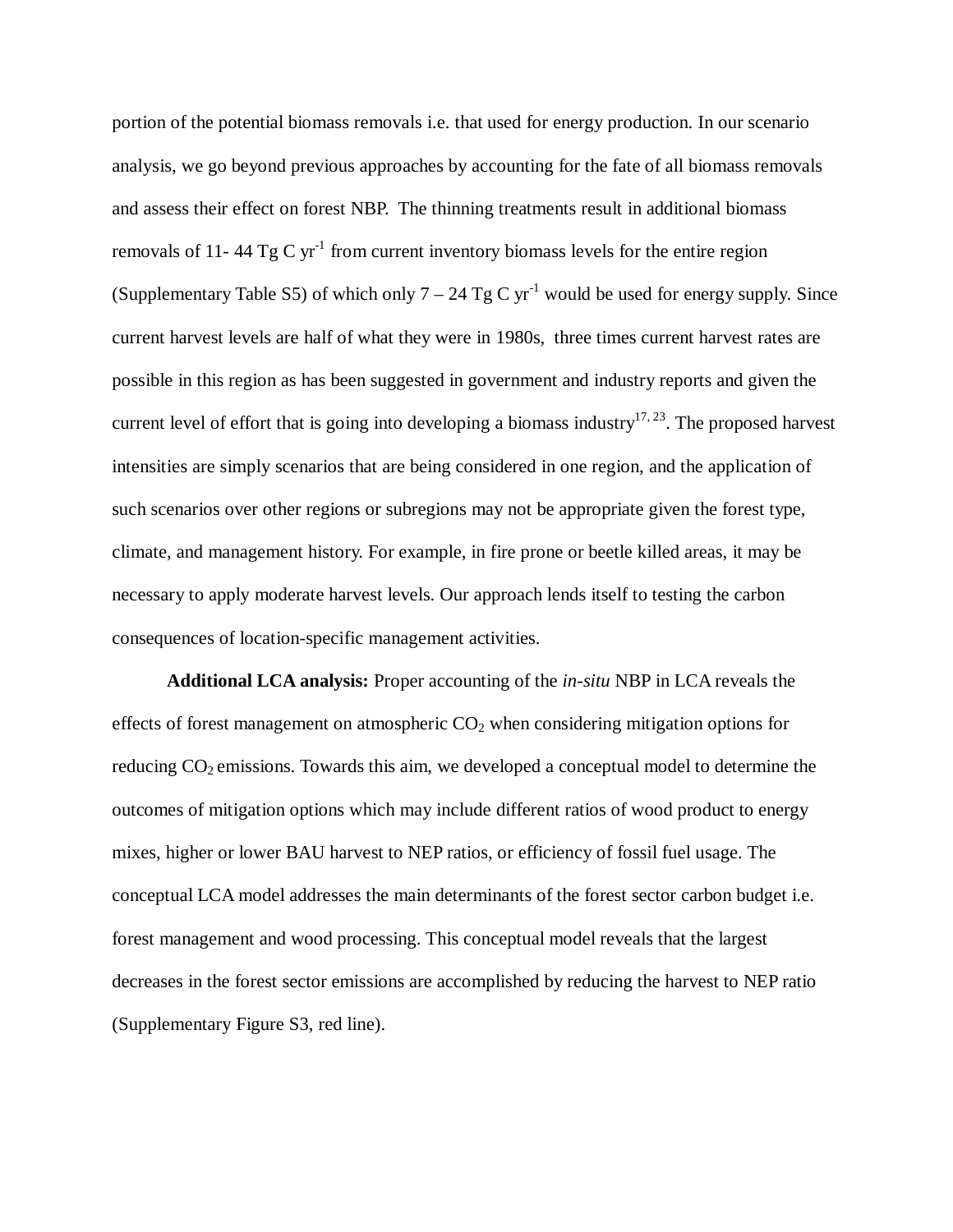We analyzed the sink-strength of the forest sector for varying management intensities where intensity was expressed as the ratio of harvest to net ecosystem productivity (H/NEP), the latter including forest growth and regrowth. The current H/NEP ratio is about 0.3. Wood processing was described by the ratio of wood products to total harvest (P/H). We then investigated the combinations of P/H ratios varying from 0 to 1 with different combinations of bioenergy (combustion versus ethanol), 0-100% reduction in fossil fuel inputs, and recycling of manufactured waste for bioenergy production to determine if biomass end-use affected the forest sector  $CO<sub>2</sub>$  emissions. Changing the ratios for the percentage used in wood products versus bioenergy (Supplementary Figure S3a), the mix of energy used for combustion versus cellulosic ethanol (Supplementary Figure S3b), the efficiency of fossil fuel inputs (Supplementary Figure S3c), and the reduction of the short-term product pool (Supplementary Figure S3d) has very little impact compared to the increase in removals.

Furthermore, this analysis suggests that a reduction of net  $CO<sub>2</sub>$  emissions compared to BAU can only be realized if harvest remains at current levels or increases to a maximum of 20% more than BAU, but this requires that either all bioenergy is produced by means of combined heat and power rather than ethanol (Supplementary Figure S3b), or wood-use results in 100% reduction of fossil fuel emissions from this process (Supplementary Figure S3c), or 100% of waste wood is used for bioenergy production (Supplementary Figure S3d). These measures are definitely unlikely to take place within the proposed 20-year time-frame.

**Sensitivity Analysis:** The differences in NBP and emissions due to land area treated and allowable removals are shown in Supplementary Table 2. The amount of land area treated has a significant impact on NBP. In the life-cycle assessment, the range in efficiencies changed the impact of the scenarios by 3-28% (Supplementary Table S6). For example, if the amount of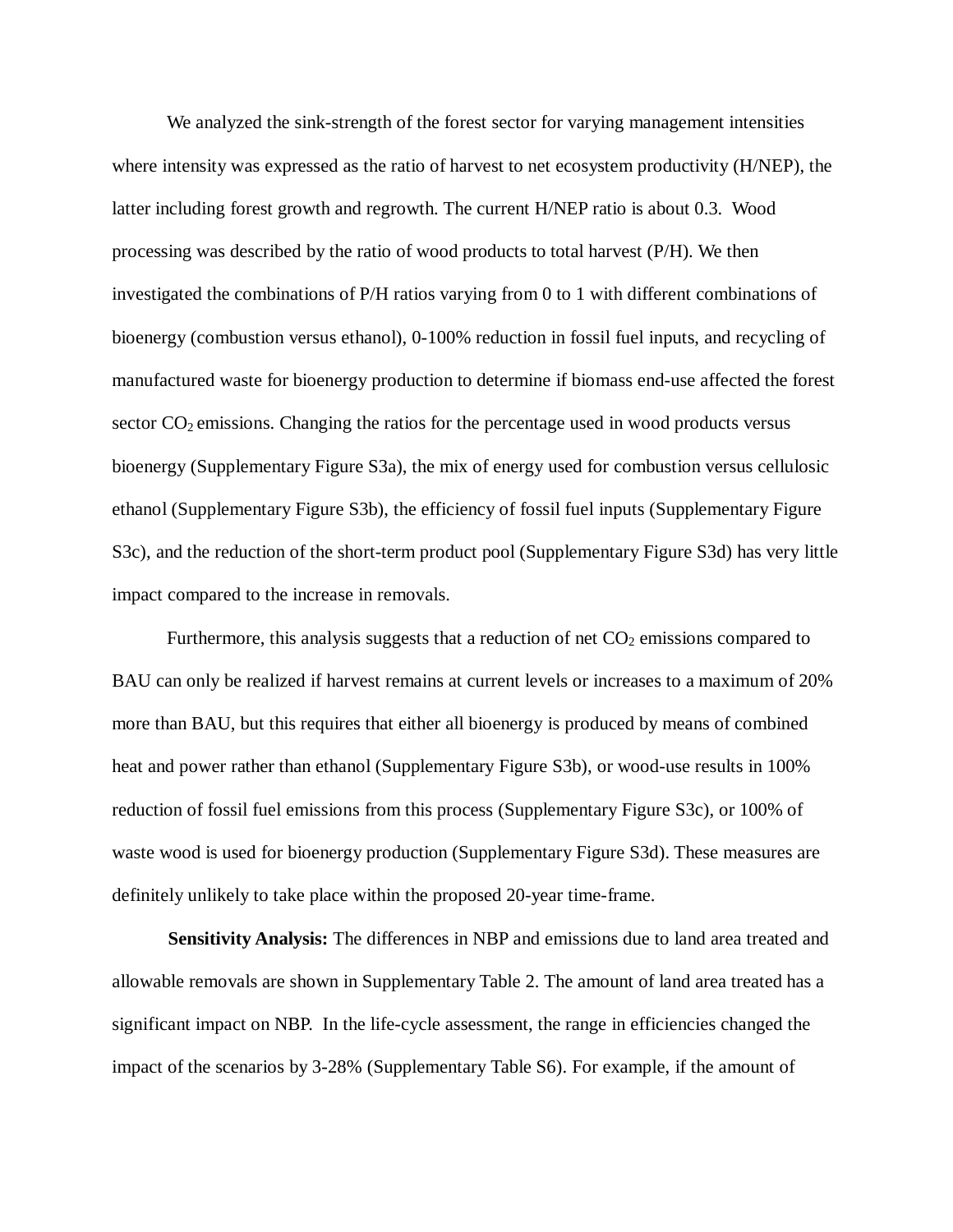wood products in use are reduced by 10%, bioenergy production is at 80% of optimum conditions (least effective), and fire emissions are reduced by 50%, net emissions to the atmosphere increase by a larger amount: 101, 251, and 579 Tg C for the Fire Prevention, Economically Feasible, and Bioenergy Production scenarios respectively (compared with 44, 175, and 421 Tg C for 100% of optimum conditions; Supplementary Table S5). Using the alternative combustion estimates reduces the impact of the FP and EC scenarios by 6-9%, and increases the impact in the BP scenario. This increase in initial fire emissions eliminates the net increases in emissions for the FP scenario (very small annual increase), but only under optimum conditions. The impact is greatest in the Klamath Mountains. Inclusion of wood substitution reduces atmospheric emissions by 2-10% across the scenarios, but only under optimum conditions and assuming there is a demand for the wood use.

Finally, our estimates of BAU harvest practices may decrease in the future, in which case, we could be overestimating removals over the next 20 years. However, this is unlikely because harvest declined significantly since 1990 due to restrictions placed on harvest on federal lands as part of the Northwest Forest Plan.

# **Supplementary References**

- 1. USGS. in U.S. Department of Interior, Geological Survey. <http://gisdata.usgs.net/website/landfire/> (U.S. Department of Interior, Geological Survey, 2009).
- 2. Hudiburg, T. et al. Carbon dynamics of Oregon and Northern California forests and potential land-based carbon storage. Ecological Applications 19, 163-180 (2009).
- 3. Wirth, C. et al. (Max Planc Institute for Biogeochemistry, 2010).
- 4. Campbell, J., Alberti, G., Martin, J. & Law, B. E. Carbon dynamics of a ponderosa pine plantation following a thinning treatment in the northern Sierra Nevada. Forest Ecology and Management 257, 453-463 (2009).
- 5. Giardina, C. P. & Ryan, M. G. Total belowground carbon allocation in a fast-growing eucalyptus plantation estimated using a carbon balance approach. Ecosystems 5, 487-499 (2002).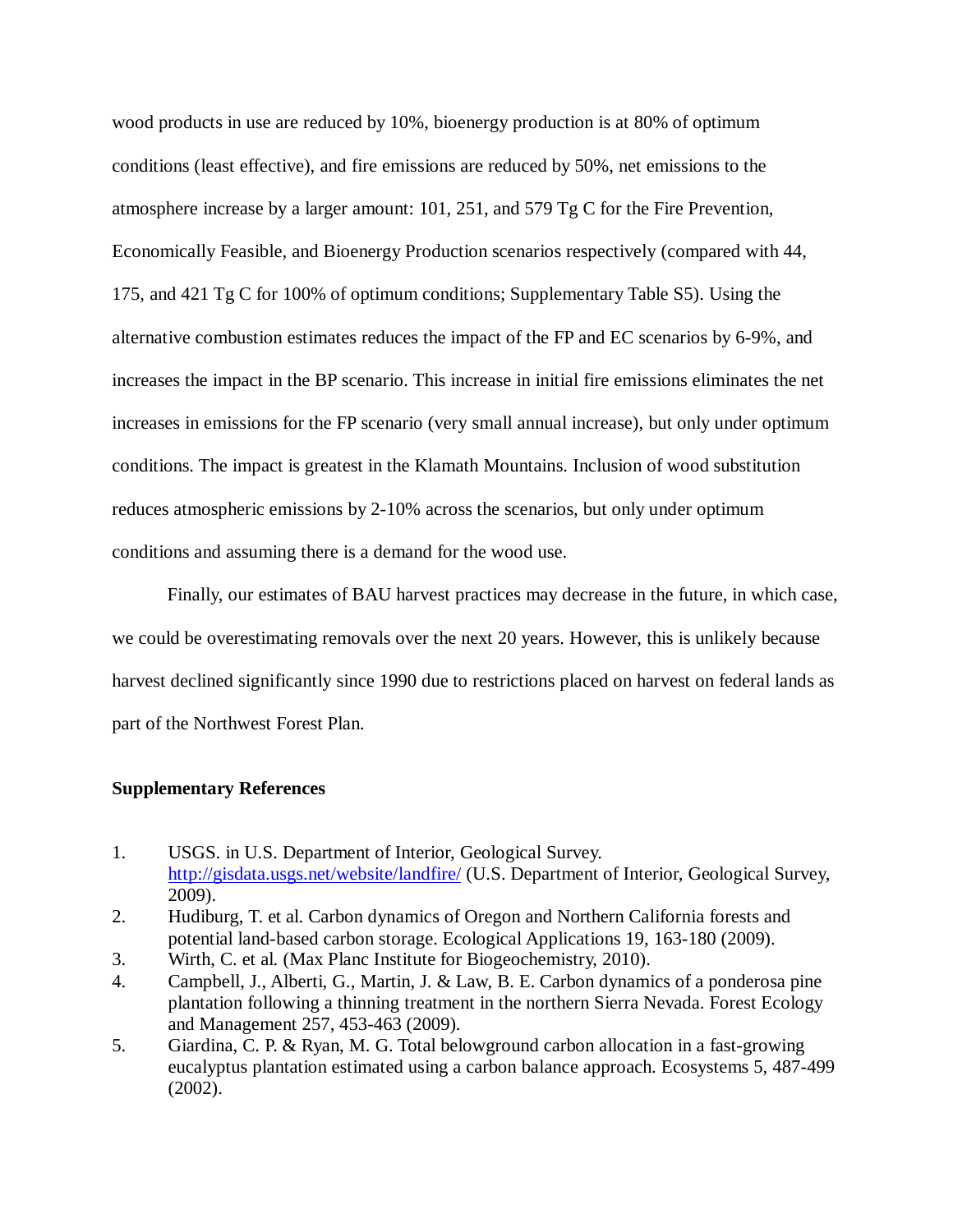- 6. Law, B. E., Sun, O. J., Campbell, J., Van Tuyl, S. & Thornton, P. E. Changes in carbon storage and fluxes in a chronosequence of ponderosa pine. Global Change Biology 9, 510-524 (2003).
- 7. Chapin, F. et al. Reconciling carbon-cycle concepts, terminology, and methods. Ecosystems 9, 1041-1050 (2006).
- 8. Turner, D. P. et al. Scaling net ecosystem production and net biome production over a heterogeneous region in the western United States. Biogeosciences 4, 597-612 (2007).
- 9. Eidenshink, J. et al. A project for monitoring trends in burn severity. Fire ecology 3, 3-20 (2007).
- 10. Campbell, J., Donato, D., Azuma, D. & Law, B. Pyrogenic carbon emission from a large wildfire in Oregon, United States. J. Geophys. Res. 112 (2007).
- 11. Meigs, G., Donato, D., Campbell, J., Martin, J. & Law, B. Forest fire impacts on carbon uptake, storage, and emission: the role of burn severity in the Eastern Cascades, Oregon. Ecosystems 12, 1246-1267 (2009).
- 12. Ottmar, R. D., Pritchard, S. J., Vihnanek, R. E. & Sandberg, D. V. 14 pp (Final Report JFSP Project 98-1-9-06, 2006).
- 13. Wiedinmyer, C. & Hurteau, M. D. Prescribed fire as a means of reducing forest carbon emissions in the western United States. Environmental Science & Technology 44, 1926- 1932 (2010).
- 14. Wiedinmyer, C. et al. Estimating emissions from fires in North America for air quality modeling. Atmospheric Environment 40, 3419-3432 (2006).
- 15. Stephens, S. L. et al. Fire treatment effects on vegetation structure, fuels, and potential fire severity in western US forests. Ecological Applications 19, 305-320 (2009).
- 16. Skog, K. E., Ince, P. J., Spelter, H., Kramp, A. & Barbour, R. J. Woody biomass supply from thinnings to reduce fire hazard in the U.S. West and its potential impact on regional wood markets (Forest Products Society, Madison, WI, 2008).
- 17. Perlack, R. et al. in US Department of Energy, US Department of Agriculture, Oak Ridge, TN (US Department of Energy, US Department of Agriculture, Oak Ridge, TN, 2005).
- 18. USDA. (USDA Forest Service Pacific Southwest Region, Vallejo, CA 94592, 2010).
- 19. Evans, A. & Finkral, A. From renewable energy to fire risk reduction: a synthesis of biomass harvesting and utilization case studies in US forests. GCB Bioenergy 1, 211-219 (2009).
- 20. Harrod, R. J., Peterson, D. W., Povak, N. A. & Dodson, E. K. Thinning and prescribed fire effects on overstory tree and snag structure in dry coniferous forests of the interior Pacific Northwest. Forest Ecology and Management 258, 712-721 (2009).
- 21. Finkral, A. J. & Evans, A. M. The effects of a thinning treatment on carbon stocks in a northern Arizona ponderosa pine forest. Forest Ecology and Management 255, 2743-2750 (2008).
- 22. Stephens, S. L., Moghaddas, J. J., Hartsough, B. R., Moghaddas, E. E. Y. & Clinton, N. E. Fuel treatment effects on stand-level carbon pools, treatment-related emissions, and fire risk in a Sierra Nevada mixed-conifer forest. Canadian Journal of Forest Research 39, 1538-1547 (2009).
- 23. OFRI. Oregon Biofuels and Biomass: Woody Biomass in Oregon Current Uses, Barriers and Opportunities for Increased Utilization and Research Needs. OSU Chemical Engineering Department, Institute for Natural Resources, and Oregon Wood Innovation Center, p.37 (2006).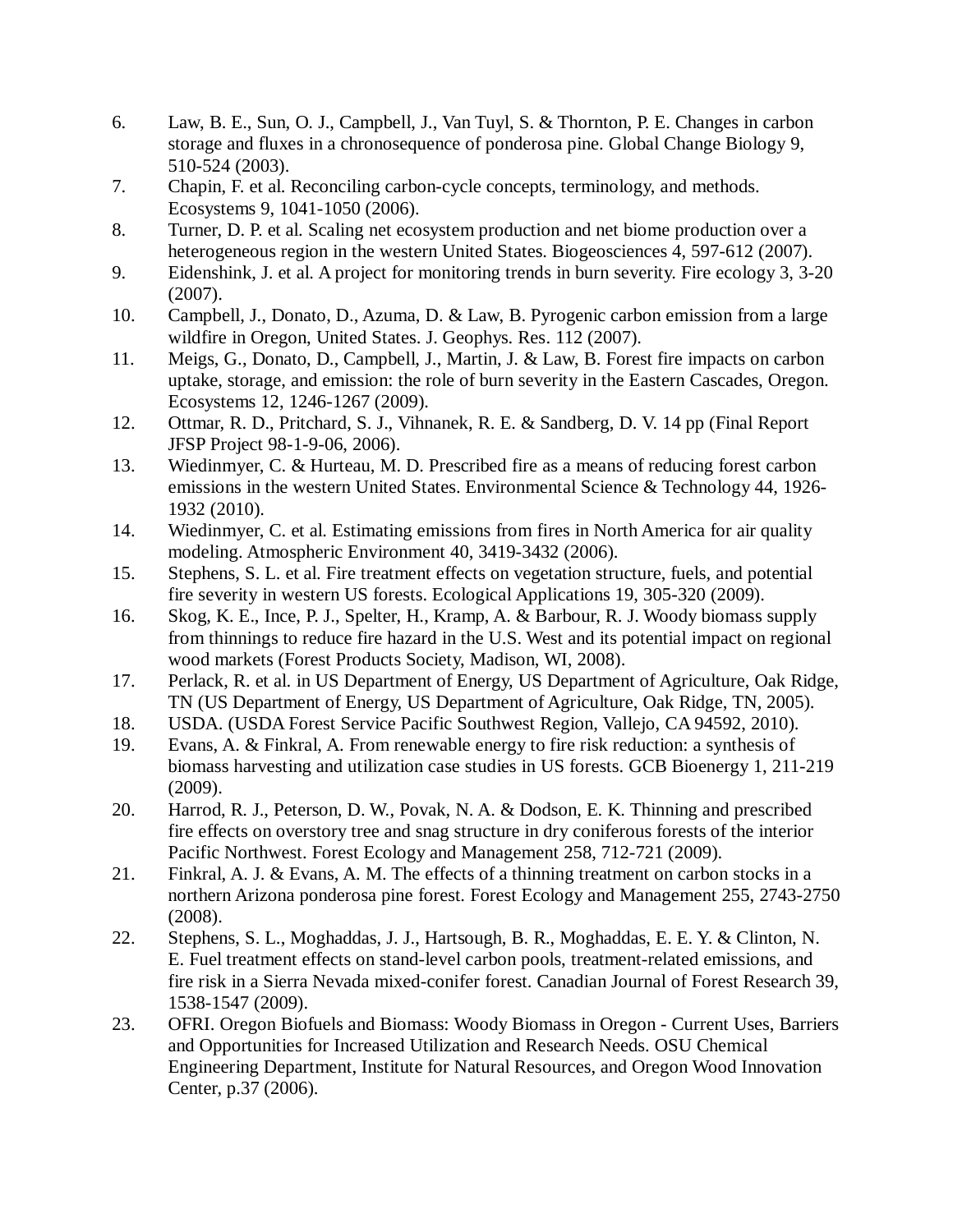- 24. Agee, J. K. & Skinner, C. N. Basic principles of forest fuel reduction treatments. Forest Ecology and Management 211, 83-96 (2005).
- 25. Huggett Jr, R. J., Abt, K. L. & Shepperd, W. Efficacy of mechanical fuel treatments for reducing wildfire hazard. Forest Policy and Economics 10, 408-414 (2008).
- 26. ORSenate. (73rd OREGON LEGISLATIVE ASSEMBLY--2005 Regular Session, Salem, OR, 2005).
- 27. Bowyer, J. (ed. Bowyer, J.) (Oregon Forest Resources Institute, Corvallis, OR, 2006).
- 28. Raymond, C. L. & Peterson, D. L. Fuel treatments alter the effects of wildfire in a mixedevergreen forest, Oregon, USA. Canadian Journal of Forest Research 35, 2981-2995 (2005).
- 29. Littell, J. S., McKenzie, D., Peterson, D. L. & Westerling, A. L. Climate and wildfire area burned in western U.S. ecoprovinces, 1916â€'2003. Ecological Applications 19, 1003-1021 (2009).
- 30. Westerling, A. L., Hidalgo, H. G., Cayan, D. R. & Swetnam, T. W. Warming and Earlier Spring Increase Western U.S. Forest Wildfire Activity. Science 313, 940-943 (2006).
- 31. Shinozaki, K. & Kira, T. Intraspecific competition among higher plants. VII. Logistic theory of the C - D effect. J Inst Polytech Osaka City Univ (1956).
- 32. Rogers, B. et al. Impacts of climate change on fire regimes and carbon stocks of the U.S. Pacific Northwest. J. Geophys. Res. doi:10.1029/2011JG001695 (In press).
- 33. Turner, D. et al. Decadal trends in net ecosystem production and net ecosystem carbon balance for a regional socioecological system. Forest Ecology and Management (In press).
- 34. Law, B. E. & Harmon, M. E. Forest sector carbon management, measurement and verification, and discussion of policy related to climate change. Carbon Management 2, 73-84 (2011).
- 35. Sonne, E. Greenhouse Gas Emissions from Forestry Operations. J. Environ. Qual. 35, 1439-1450 (2006).
- 36. Heath, L. S. et al. Greenhouse Gas and Carbon Profile of the U.S. Forest Products Industry Value Chain. Environmental Science & Technology 44, 3999-4005 (2010).
- 37. Jaeger, W. K., Cross, R. & Egelkraut, T. M. in OSU Extension (Oregon State University, Corvallis, OR, 2007).
- 38. Whitaker, J., Ludley, K. E., Rowe, R., Taylor, G. & Howard, D. C. Sources of variability in greenhouse gas and energy balances for biofuel production: a systematic review. GCB Bioenergy 2, 99-112 (2010).
- 39. Smith, J. E., Heath, L., Skog, K. E. & Birdsey, R. 216 (U.S. Department of Agriculture, Forest Service, Northeastern Research Station, Newtown Square, PA, 2006).
- 40. Harmon, M. E., Harmon, J. M., Ferrell, W. K. & Brooks, D. Modeling carbon stores in Oregon and Washington forest products: 1900–1992. Climatic Change 33, 521-550 (1996).
- 41. Lippke, B., Wilson, J., Meil, J. & Taylor, A. Characterizing the importance of carbon stored in wood products. Wood and Fiber Science 42, 5-14 (2010).
- 42. Wright, L., Boundy, B., Perlack, R., Davis, S. C. & Saulsbury, B. Biomass energy data book: edition 1 (Oak Ridge National Laboratory, Oak Ridge, Tennessee, USA, 2006).
- 43. Mitchell, S. R., Harmon, M. E. & O'Connel, K. E. B. Forest fuel reduction alters fire severity and long-term carbon storage in three Pacific Northwest ecosystems. Ecological Applications 19 (2009).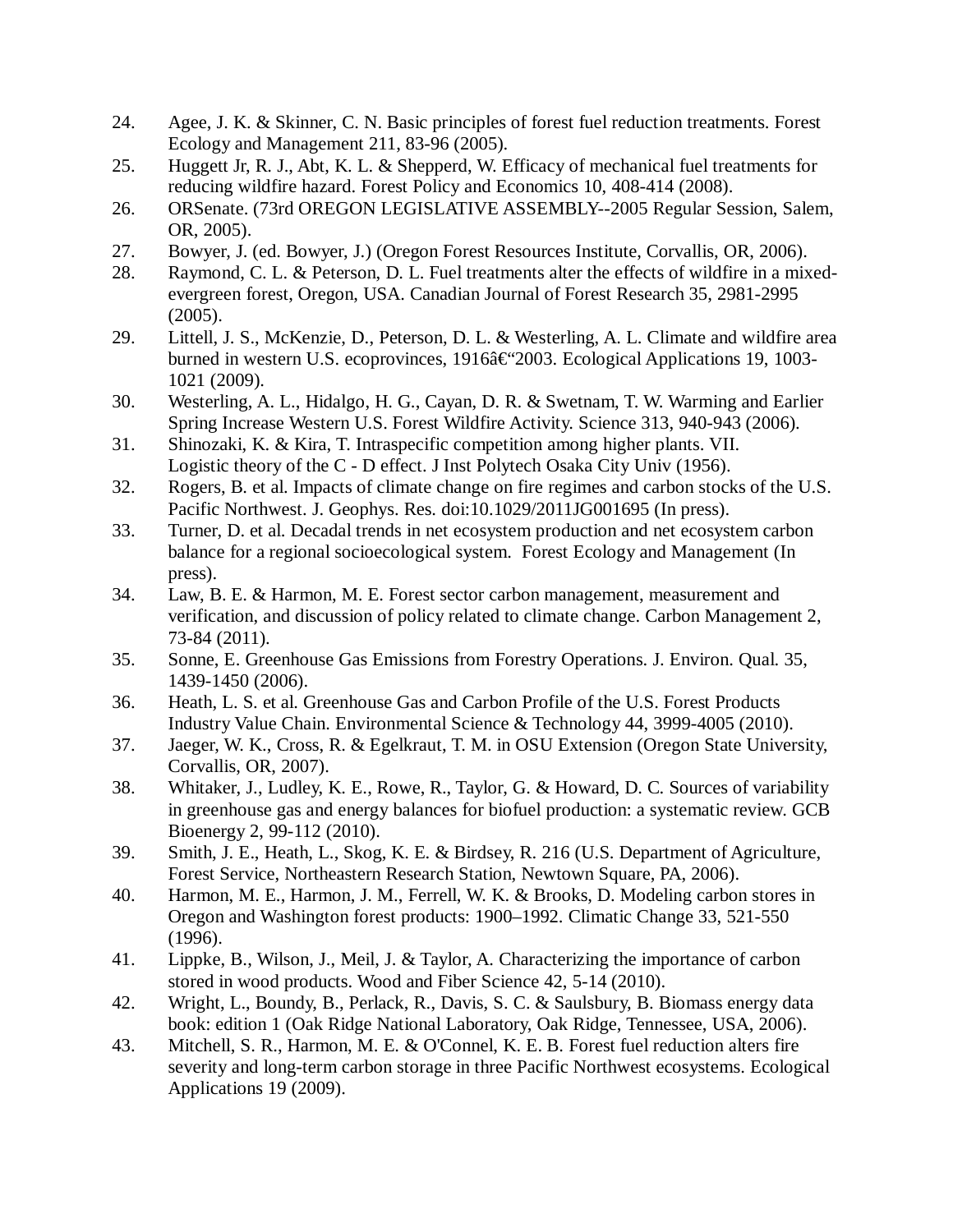- 44. Galbe, M. & Zacchi, G. A review of the production of ethanol from softwood. Applied Microbiology and Biotechnology 59, 618-628 (2002).
- 45. ICCT. p1-20 (International Council on Clean Transportation, Washington D.C., 2010).
- 46. Upton, B., Miner, R., Spinney, M. & Heath, L. S. The greenhouse gas and energy impacts of using wood instead of alternatives in residential construction in the United States. Biomass and Bioenergy 32, 1-10 (2008).
- 47. Jenkins, J. C., Chojnacky, D. C., Heath, L. S. & Birdsey, R. A. National-Scale Biomass Estimators for United States Tree Species. Forest Science 49, 12-35 (2003).
- 48. Heath, L. S. & Smith, J. E. An assessment of uncertainty in forest carbon budget projections. Environmental Science and Policy 3, 73-82 (2000).
- 49. NRC. Verifying Greenhouse Gas Emissions (ed. Pacala, S. W.) (National Academies Press, Washington, D.C., 2010).
- 50. Luyssaert, S. et al. Old-growth forests as global carbon sinks. Nature 455, 213-215 (2008).
- 51. Potter, C. The carbon budget of California. Environmental Science & Policy 13, 373-383 (2010).
- 52. Strittholt, J. R. & Tutak, J. (Conservation Biology Institute, Corvallis, OR, 2009).
- 53. Williams, R. B. 61-64 (California Biomass Collaborative, California Energy Commission, Davis, CA, 2007).
- 54. Van Tuyl, S., Law, B. E., Turner, D. P. & Gitelman, A. I. Variability in net primary production and carbon storage in biomass across Oregon forests--an assessment integrating data from forest inventories, intensive sites, and remote sensing. Forest Ecology and Management 209, 273-291 (2005).
- 55. Harmon, M. E. & Sexton, J. in Publication No. 20. US LTER Network Office, University of Washington, Seattle, WA 93pp. (Publication No. 20. US LTER Network Office, University of Washington, Seattle, WA, 1996).
- 56. Van Wagner, C. E. The line-intersect method in furest fuel sampling. Forest Science 14, 20-26 (1968).
- 57. Waddell, K. L. Sampling coarse woody debris for multiple attributes in extensive resource inventories. Ecological Indicators 1, 139-153 (2002).
- 58. Campbell, J. L., Sun, O. J. & Law, B. E. Supply-side controls on soil respiration among Oregon forests. Global Change Biology 10, 1857-1869 (2004a).
- 59. Keyes, M. R. & Grier, C. C. Above- and belowground net production in 40-year-old Douglas-fir stands on low and high productivity sites Canadian Journal of Forest Research 11, 599-605 (1981).
- 60. van Heerwaarden, L. M., Toet, S. & Aerts, R. Current measures of nutrient resorption efficiency lead to a substantial underestimation of real resorption efficiency: facts and solutions. Oikos 101, 664-669 (2003).
- 61. Maeglin, R. R. & Wahlgren, H. E. (USDA Forest Service Research Paper FPL-183, 1972).
- 62. Wood Handbook, p. 72 (Forest Products Laboratory, Madison, WI, 1974).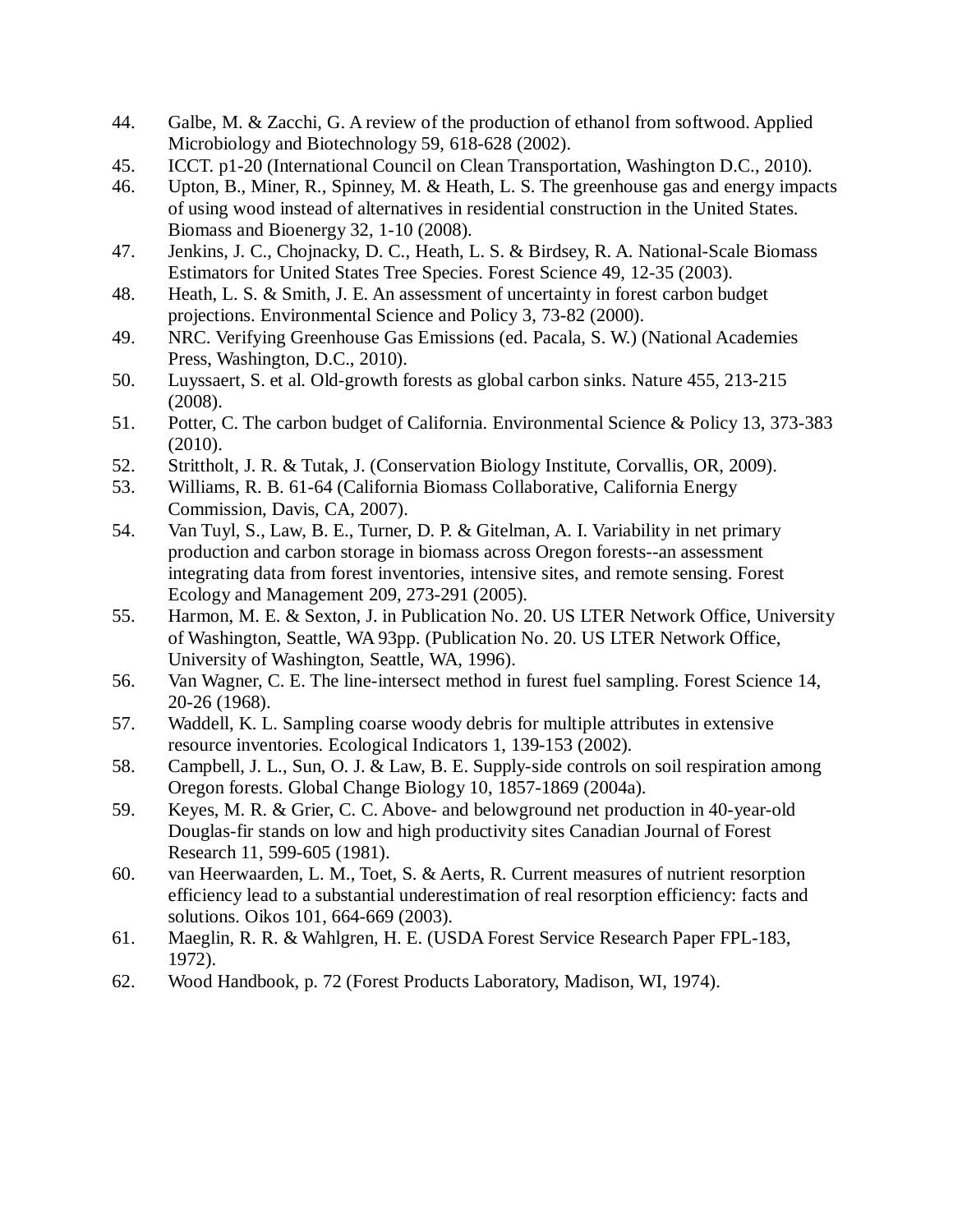**Supplementary Table S1.** Ecoregion characteristics including dominant forest types, mean annual temperature (MAT), mean annual precipitation (MAP), and area weighted mean fire return interval (MFRI).

| Ecoregion <sup>1</sup>     | <b>Forest</b>    | <b>Dominant Forest Types</b>                                                                                              | <b>MAT</b>       | <b>MAP</b>       | <b>MFRI</b>                          |
|----------------------------|------------------|---------------------------------------------------------------------------------------------------------------------------|------------------|------------------|--------------------------------------|
|                            | (ha)             |                                                                                                                           |                  |                  |                                      |
| ${\bf BM}$                 | 3312268          | Mixed Conifer, Ponderosa Pine, Juniper, Spruce-<br>Fir                                                                    | 7.3              | 552              | 41 to 45                             |
| $\overline{\text{CB}}$     |                  | Pinyon-Juniper, Jeffrey-Ponderosa Pine, Limber-                                                                           | 6.0              | 445              | 51 to 60                             |
|                            | 352650           | <b>Bristlecone Pine</b>                                                                                                   |                  |                  |                                      |
| $\overline{CO}$            | 2688165          | Blue Oak-Foothill Pine, Mixed Evergreen, Mixed                                                                            | 14.8             | 652              | 26 to 30                             |
|                            |                  | Conifer, Redwood, Oak Woodland and Savanna,                                                                               |                  |                  |                                      |
|                            |                  | <b>Black Oak-Conifer</b>                                                                                                  |                  |                  |                                      |
| ${\bf CP}$                 | 253667           | Mixed Conifer, Ponderosa Pine, Riparian                                                                                   | 9.7              | 330              | 51 to 60                             |
| CR                         | 4812627          | Douglas-fir-Western Hemlock, Sitka Spruce,                                                                                | 11.0             | 1742             | 91 to 100                            |
|                            |                  | Redwood, Mixed Evergreen, Riparian, Western                                                                               |                  |                  |                                      |
|                            |                  | Red Cedar, Western Hemlock-Silver Fir                                                                                     |                  |                  |                                      |
| $\overline{\text{CV}}$     | 170243           | Blue Oak-Foothill Pine, Riparian, Salt Desert                                                                             | 17.2             | 412              | 36 to 40                             |
|                            |                  | Scrub, Mixed Oak Savanna                                                                                                  |                  |                  |                                      |
| EC                         | 3545116          | Ponderosa Pine, Mixed Conifer, Montane                                                                                    | 9.1              | 630              | 36 to 40                             |
|                            |                  | Riparian, Juniper, Jeffrey Pine-Ponderosa Pine,                                                                           |                  |                  |                                      |
|                            |                  | Lodgepole Pine, Red Fir, Mountain Hemlock                                                                                 |                  |                  |                                      |
| $\mathop{\rm KM}\nolimits$ | 3748465          | Mixed Conifer, Mixed Evergreen, Red Fir,                                                                                  | 11.5             | 1549             | 16 to 20                             |
|                            |                  | Douglas-fir-Western Hemlock, Riparian, Black                                                                              |                  |                  |                                      |
|                            |                  | Oak-Conifer, Redwood, Mixed Oak Woodland                                                                                  |                  |                  |                                      |
| MB                         | 93889            | Pinyon-Juniper, Montane Riparian, Mixed Oak                                                                               | 18.4             | 185              | 41 to 45                             |
|                            |                  | Woodland                                                                                                                  |                  |                  |                                      |
| ${\rm NB}$                 | 478106           | Juniper, Aspen, Pinyon-Juniper, Montane Riparian,                                                                         | 9.7              | 304              | 51 to 60                             |
|                            |                  | Jeffrey-Ponderosa Pine, Mountain Mahogany                                                                                 |                  |                  |                                      |
| NC                         | 2311424          | Western Hemlock-Silver Fir, Mixed Conifer,                                                                                | $\overline{5.6}$ | 1548             | $\overline{101}$ to $\overline{125}$ |
|                            |                  | Mountain Hemlock, Spruce-Fir, Western Red                                                                                 |                  |                  |                                      |
|                            |                  | Cedar, Riparian, Subalpine Woodland                                                                                       |                  |                  |                                      |
| $\overline{\text{NR}}$     | 1514359          | Mixed conifer, Riparian, Spruce-Fir, Ponderosa                                                                            | 7.5              | 613              | 51 to 60                             |
|                            |                  | Pine                                                                                                                      |                  |                  |                                      |
| PL                         | 1102015          | Douglas-fir-Western Hemlock, Riparian, Western                                                                            | 10.6             | 1304             | 151 to 200                           |
|                            |                  | Red Cedar, Sitka Spruce                                                                                                   |                  |                  |                                      |
| $\overline{\text{SB}}$     | $\frac{2175}{ }$ | Pinyon-Juniper                                                                                                            | 22.0             | 110              | 41 to 45                             |
| $\overline{\text{SM}}$     | 730051           | Mixed Evergreen, Mixed Conifer, Mixed Oak,                                                                                | 12.3             | 1064             | 26 to 30                             |
|                            |                  | Blue Oak-Foothill Pine, Oak Woodland, Riparian                                                                            |                  |                  |                                      |
| ${\rm SN}$                 | 1022645          | Mixed Conifer, Red Fir, Jeffrey-Ponderosa Pine,                                                                           | 8.2              | $\overline{915}$ | 21 to 25                             |
|                            |                  | Riparian, Mixed Oak, Subalpine Woodland, Blue                                                                             |                  |                  |                                      |
|                            |                  | Oak-Foothill Pine, Black Oak-Conifer, Lodgepole                                                                           |                  |                  |                                      |
|                            |                  | Pine                                                                                                                      | 9.7              |                  |                                      |
| <b>SR</b>                  | 8613             | Montane Riparian<br>Douglas-fir-Western Hemlock, Silver Fir-Western                                                       |                  | 303              | 101 to 125                           |
| <b>WC</b>                  | 4329871          | Hemlock, Mountain Hemlock, Mixed Conifer,                                                                                 | 8.8              | 1688             | 101 to 125                           |
|                            |                  |                                                                                                                           |                  |                  |                                      |
| <b>WV</b>                  | 538681           | Red Fir, Riparian, Western Red Cedar<br>Douglas-fir-Western Hemlock, Riparian                                             | 11.0             | 1280             | 46 to 50                             |
|                            |                  | BM, Blue Mountains; CB, Central Basin; CO, California Chaparral and Oak Woodlands; CP, Columbia Plateau; CR, Coast Range; |                  |                  |                                      |

CV, Central California Valley; EC, East Cascades; KM, Klamath Mountains; MB, Mohave Basin; NB, North Basin and Range; NC, North Cascades; NR, Northern Rockies; PL, Puget Lowlands; SB, Sonoran Basin; SM, Southern California Mountains; SN, Sierra Nevada; SR, Snake River; WC, West Cascades; WV, Willamette Valley.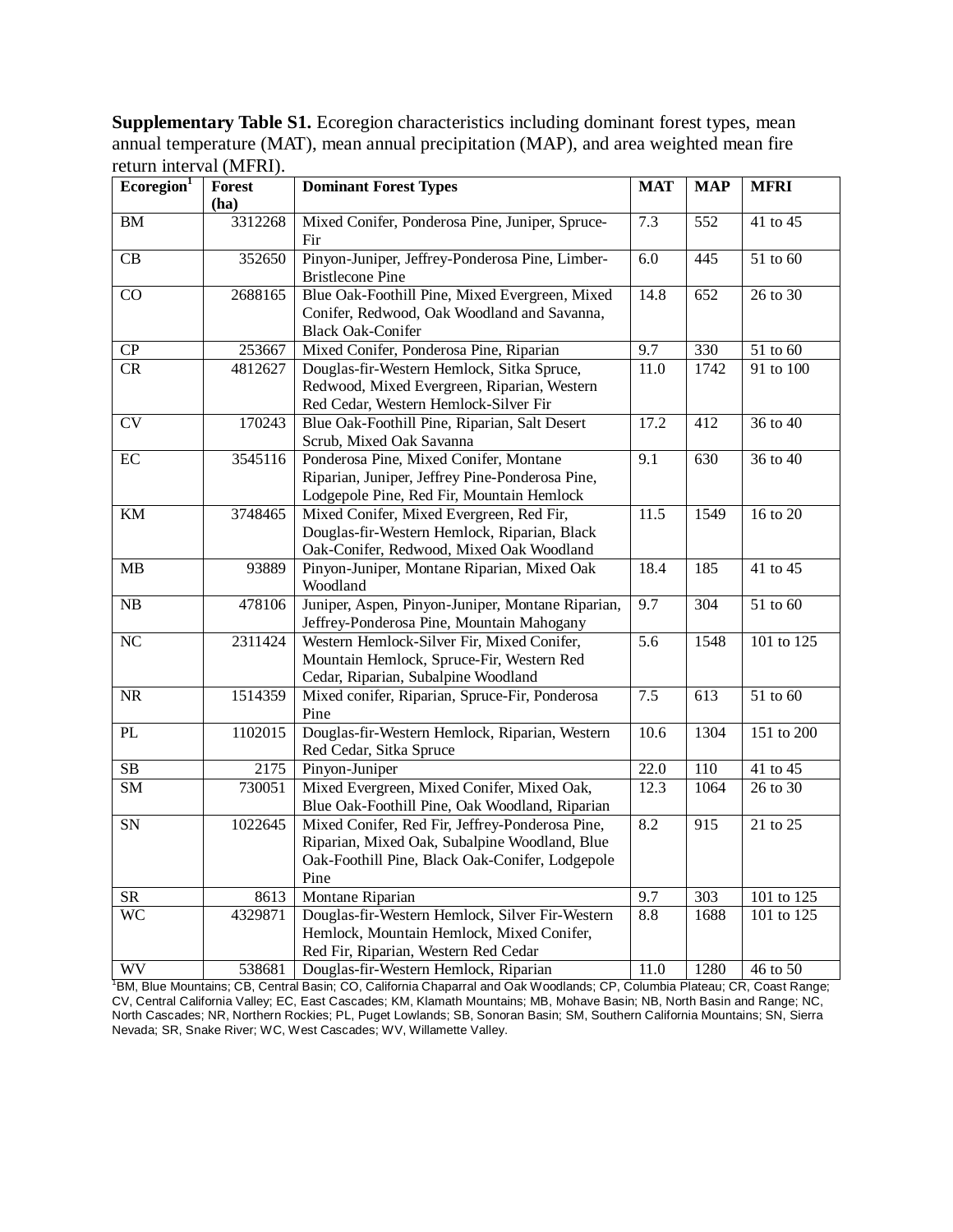**Supplementary Table S2**. State total and mean carbon fluxes for Business-As-Usual (BAU) and treatments. Net biome production (NBP) calculated for 75% treatment efficiency (possible fire emission reductions). Uncertainty is noted by the  $\pm$ ' symbol.

| <b>State</b>                              | <b>Washington</b>   | Oregon              | California          |
|-------------------------------------------|---------------------|---------------------|---------------------|
| (forested hectares)                       | $9.0 \times 10^{6}$ | $12.2 \times 10^6$  | $12.8 \times 10^6$  |
| <b>Annual Fossil Fuel Emissions</b>       | 21                  | 15                  | 105                 |
| $(Tg C yr^{-1})$                          |                     |                     |                     |
| Carbon density                            | $172 \pm 25$        | $150 \pm 22$        | $130 \pm 18$        |
| $(Mg C ha^{-1})$                          |                     |                     |                     |
| Net Primary Production (NPP)              |                     |                     |                     |
| $(Tg C yr^{-1})$                          | $46.7 \pm 4.7$      | $60.0 \pm 6.0$      | $61.0 \pm 6.2$      |
| $(g C m-2 yr-1)$                          | $518 \pm 52$        | $488 \pm 49$        | $477 \pm 48$        |
| Net Ecosystem Production (NEP)            |                     |                     |                     |
| $(Tg C yr^{-1})$                          | $11.3 \pm 1.2$      | $15.2 \pm 1.6$      | $18.1 \pm 2.1$      |
| $(g C m-2 yr-1)$                          | $125 \pm 13$        | $125 \pm 13$        | $142 \pm 16$        |
| Harvest emissions (Tg C $yr^{-1}$ )       | $5.5 \pm 0.4$       | $6.4 \pm 0.5$       | $2.7 \pm 0.2$       |
| Fire emissions $(Tg C yr^{-1})$           | $0.9 \pm 0.1$       | $1.3 \pm 0.2$       | $1.8 \pm 0.3$       |
| Net Biome Production (NBP)                |                     |                     |                     |
| $(Tg C yr^{-1})$                          | $4.8 \pm 1.3$       | $7.5 \pm 1.7$       | $13.6 \pm 2.1$      |
| $(g C 2^{-2} yr^{-1})$                    | $53 \pm 14$         | $61 \pm 14$         | $107 \pm 16$        |
| Area Treated (hectares)                   |                     |                     |                     |
| <b>Fire Prevention</b>                    | $0.8 \times 10^{6}$ | $4.0 \times 10^6$   | $6.8 \times 10^{6}$ |
| <b>Economically Feasible</b><br>$\bullet$ | $0.8 \times 10^{6}$ | $4.0 \times 10^{6}$ | $6.8 \times 10^{6}$ |
| <b>Bioenergy Production</b><br>$\bullet$  | $7.2 \times 10^6$   | $9.8 \times 10^{6}$ | $7.9 \times 10^6$   |
| Additional Removals (Tg C $yr^{-1}$ )     |                     |                     |                     |
| <b>Fire Prevention</b>                    | $0.6 \pm 0.02$      | $3.8 \pm 0.2$       | $6.7 \pm 0.4$       |
| <b>Economically Feasible</b>              | $0.9 \pm 0.04$      | $5.7 \pm 0.3$       | $10.5 \pm 0.7$      |
| <b>Bioenergy Production</b>               | $13.2 \pm 0.4$      | $17.2 \pm 0.7$      | $13.4 \pm 0.9$      |
| Scenario NBP (Tg C $yr^{-1}$ )            |                     |                     |                     |
| <b>Fire Prevention</b>                    | $4.8 \pm 1.3$       | $5.2 \pm 1.7$       | $9.4 \pm 2.1$       |
| <b>Economically Feasible</b><br>$\bullet$ | $4.5 \pm 1.3$       | $3.3 \pm 1.7$       | $5.6 \pm 2.2$       |
| <b>Bioenergy Production</b>               | $-6.1 \pm 1.3$      | $-6.6 \pm 1.9$      | $2.9 \pm 2.3$       |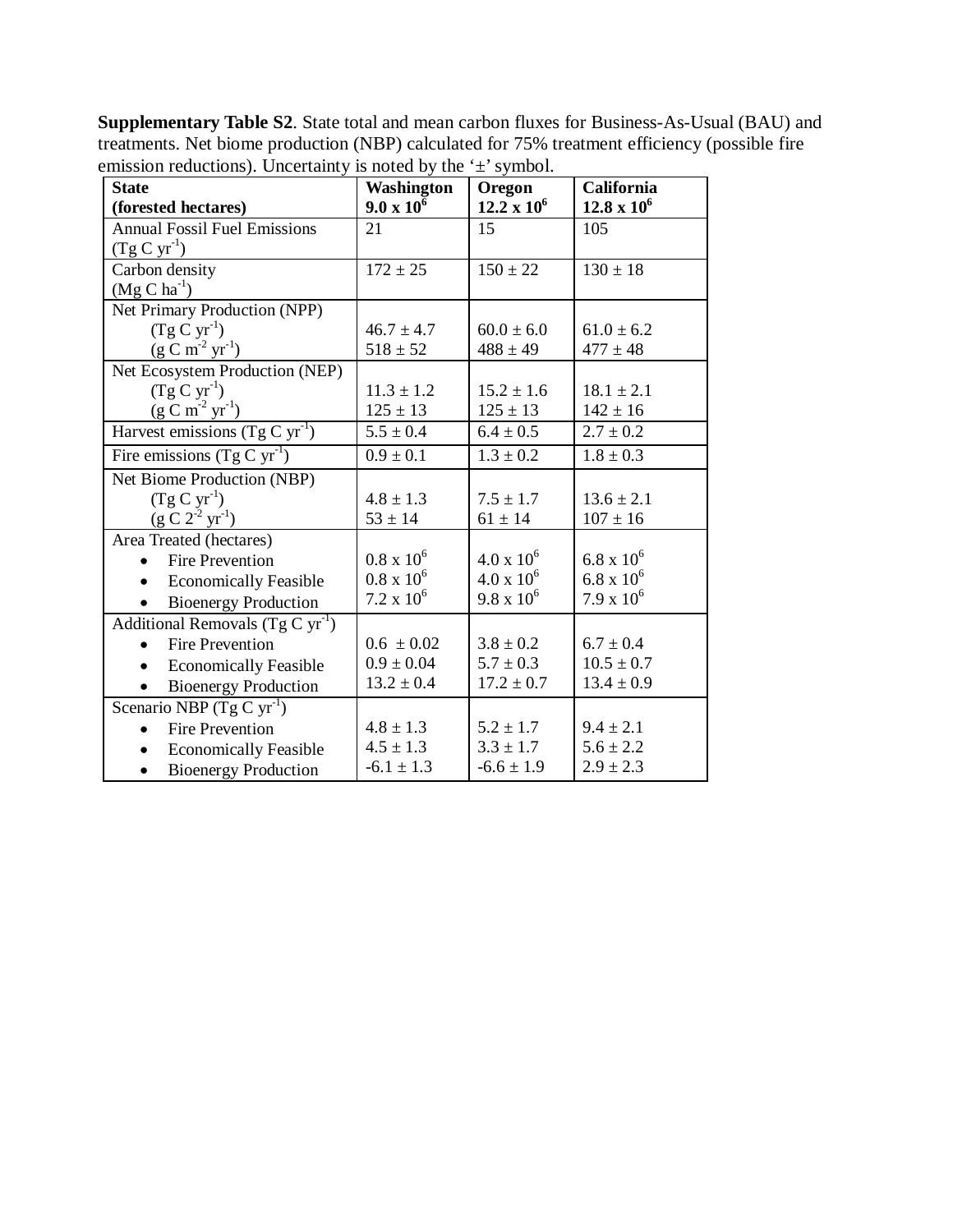**Supplementary Table S3**. Forest types that contribute more than  $1 \text{ g C m}^{-2} \text{ y}^{-1}$  to the observed area-weighted difference of 46.4 g C  $m^2 y^1$  (see also Supplementary Table 2) in net biome production (NBP) between California and Oregon for shared forest types. For example, this difference in NBP is partially due to an area-weighted difference in net ecosystem production (NEP) and harvest of 19.2 and 2.7 g C m<sup>-2</sup> y<sup>-1</sup> for the California Coastal Redwood forest type (see example calculation in footnote). Units are in g C m<sup>-2</sup> y<sup>-1</sup> unless otherwise noted.

| <b>Forest Type</b>                                                            | <b>State</b> | <b>NEP</b>     | <b>Fire</b>    | <b>Harvest</b> | Area<br>(ha)   | <b>ANEP</b> | $\Delta$ Fire | <b>AHarvest</b> | Weighted<br><b>NBP</b> | <b>ANBP</b> |
|-------------------------------------------------------------------------------|--------------|----------------|----------------|----------------|----------------|-------------|---------------|-----------------|------------------------|-------------|
| <b>North Pacific Maritime Mesic-Wet</b>                                       | CA           | 189            | $\overline{4}$ | $\theta$       | 3488           | $-44.9$     | $-0.1$        | $-24.9$         | 0.1                    | $-19.9$     |
| Douglas-fir-Western Hemlock Forest                                            | <b>OR</b>    | 205            | $\overline{0}$ | 113            | 2684324        |             |               |                 | 19.9                   |             |
| <b>California Coastal Redwood Forest</b>                                      | CA           | 296            |                | 41             | 832912         | 19.2        | 0.1           | 2.7             | 16.6                   | 16.5        |
|                                                                               | <b>OR</b>    | 238            | $\Omega$       | 26             | 2983           |             |               |                 | 0.1                    |             |
| <b>California Lower Montane Blue Oak-</b>                                     | CA           | 120            | $\overline{7}$ | 17             | 1636673        | 15.4        | 0.9           | 2.2             | 12.3                   | 12.3        |
| <b>Foothill Pine Woodland and Savanna</b>                                     | <b>OR</b>    | $\overline{0}$ | $\overline{0}$ | $\overline{0}$ | $\overline{0}$ |             |               |                 | 0.0                    |             |
| Mediterranean California Mesic                                                | CA           | 111            | 13             | 27             | 2748963        | 17.6        | 1.9           | 4.1             | 15.4                   | 11.6        |
| <b>Mixed Conifer Forest and Woodland</b>                                      | <b>OR</b>    | 107            | 14             | 29             | 721488         |             |               |                 | $\overline{3.8}$       |             |
| <b>Central and Southern California</b>                                        | CA           | 186            | 28             | $\overline{2}$ | 643670         | 9.4         | 1.4           | 0.1             | 7.9                    | 7.9         |
| <b>Mixed Evergreen Woodland</b>                                               | <b>OR</b>    | $\overline{0}$ | $\overline{0}$ | $\overline{0}$ | $\theta$       |             |               |                 | 0.0                    |             |
| <b>California Montane Riparian Systems</b>                                    | CA           | 165            | 14             | $\overline{0}$ | 667775         | 8.1         | 0.7           | 0.0             | 7.9                    | 7.4         |
|                                                                               | <b>OR</b>    | 163            | 18             | $\Omega$       | 42589          |             |               |                 | 0.5                    |             |
| Mediterranean California Dry-Mesic                                            | CA           | 153            | 20             | 27             | 1559888        | 10.1        | 2.0           | 1.2             | 13.0                   | 6.8         |
| <b>Mixed Conifer Forest and Woodland</b>                                      | <b>OR</b>    | 158            | 8              | 37             | 671005         |             |               |                 | $\overline{6.2}$       |             |
| Mediterranean California Mixed                                                | CA           | 308            | 11             | 62             | 581798         | 3.6         | $-3.0$        | 1.1             | 10.7                   | 5.5         |
| <b>Evergreen Forest</b>                                                       | <b>OR</b>    | 228            | 76             | 38             | 562982         |             |               |                 | $\overline{5.2}$       |             |
| <b>North Pacific Maritime Dry-Mesic</b><br>Douglas-fir-Western Hemlock Forest | CA           | 166            | $\overline{0}$ | $\overline{0}$ | 3184           | $-11.1$     | $-0.7$        | $-5.4$          | 0.0                    | $-5.0$      |
|                                                                               | <b>OR</b>    | 163            | 11             | 78             | 838685         |             |               |                 | 5.1                    |             |
| <b>Great Basin Pinyon-Juniper</b>                                             | CA           | 208            | 23             | $\mathbf{0}$   | 343308         | 5.4         | 0.6           | 0.0             | 5.0                    | 4.8         |
| Woodland                                                                      | <b>OR</b>    | 221            | 16             | $\overline{0}$ | 8570           |             |               |                 | 0.1                    |             |
| Mediterranean California Mixed Oak                                            | CA           | 155            | 27             | $\mathbf{0}$   | 455384         | 5.4         | 1.0           |                 | 4.5                    |             |
| Woodland                                                                      | <b>OR</b>    | 151            | $\tau$         | $\overline{0}$ | 9823           |             |               | 0.0             | 0.1                    | 4.4         |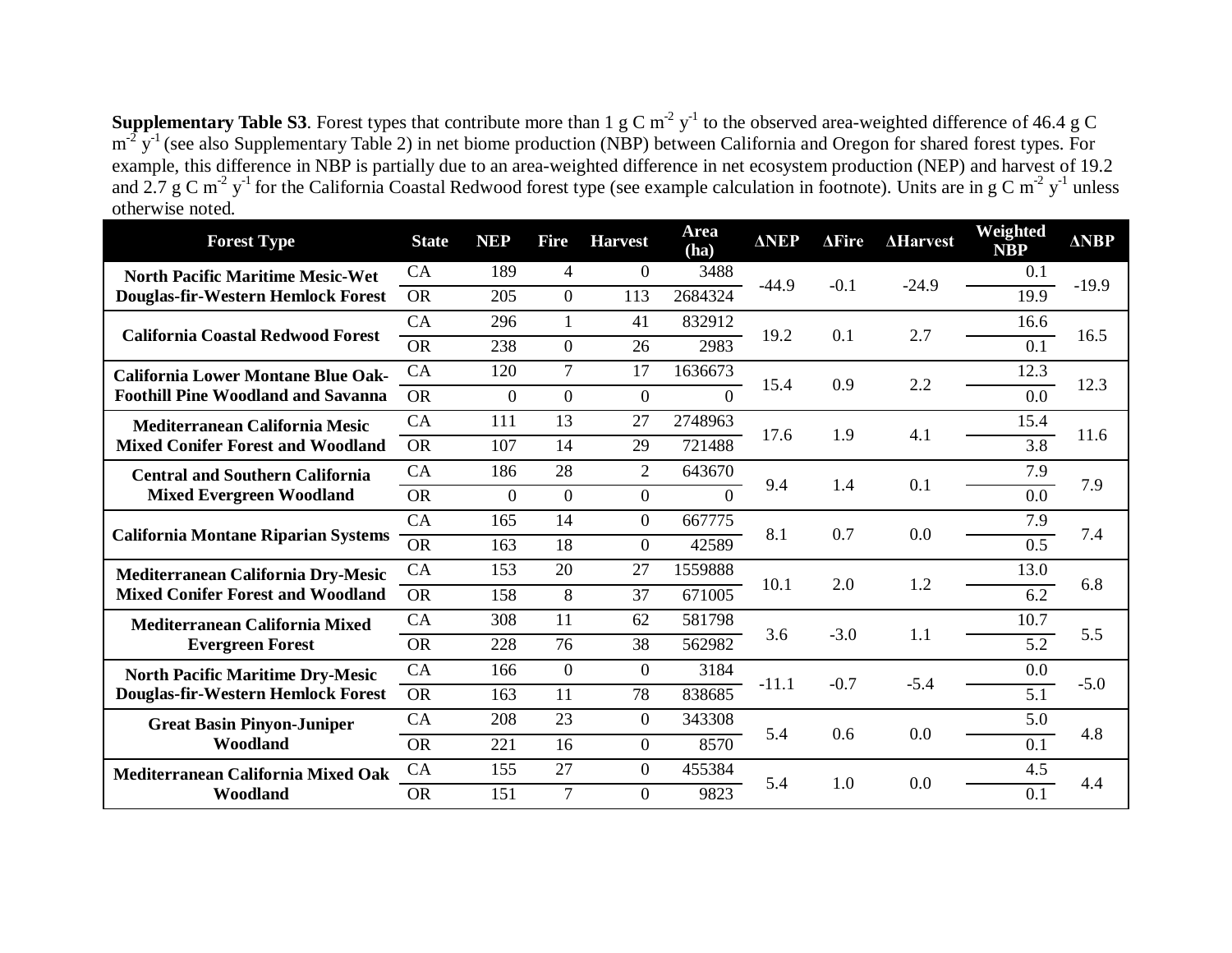| <b>Forest Type</b>                                                                      | <b>State</b> | <b>NEP</b>     | <b>Fire</b>    | <b>Harvest</b> | Area<br>(ha)   | <b>ANEP</b> | $\Delta$ Fire | <b>AHarvest</b> | Weighted<br><b>NBP</b> | <b>ANBP</b> |
|-----------------------------------------------------------------------------------------|--------------|----------------|----------------|----------------|----------------|-------------|---------------|-----------------|------------------------|-------------|
| Mediterranean California Red Fir                                                        | CA           | 91             | 13             | 20             | 1087841        | 6.7         | 1.1           | 1.3             | 4.9                    | 4.3         |
| Forest                                                                                  | <b>OR</b>    | 90             | $\overline{2}$ | 38             | 147570         |             |               |                 | 0.6                    |             |
| <b>North Pacific Hypermaritime Sitka</b>                                                | CA           | $\overline{0}$ | $\overline{0}$ | $\theta$       | $\overline{0}$ | $-7.2$      | 0.0           | $-3.8$          | 0.0                    | $-3.4$      |
| <b>Spruce Forest</b>                                                                    | <b>OR</b>    | 275            | $\overline{0}$ | 145            | 321231         |             |               |                 | 3.4                    |             |
| <b>Northern Rocky Mountain Ponderosa</b>                                                | CA           | 59             | 3              | 21             | 104182         | $-5.8$      | $-0.9$        | $-1.9$          | 0.3                    | $-3.0$      |
| <b>Pine Woodland and Savanna</b>                                                        | <b>OR</b>    | 63             | 10             | 20             | 1225805        |             |               |                 | $\overline{3.3}$       |             |
| <b>North Pacific Montane Riparian</b>                                                   | CA           | 178            | 3              | $\theta$       | 2846           | $-2.7$      | $-0.1$        | 0.0             | 0.0                    | $-2.7$      |
| <b>Woodland and Shrubland</b>                                                           | <b>OR</b>    | 175            | $\overline{3}$ | $\Omega$       | 192321         |             |               |                 | 2.7                    |             |
| Mediterranean California Lower                                                          | CA           | 158            | 13             | 27             | 320462         | 3.6         | 0.3           | 0.6             | 2.9                    | 2.6         |
| <b>Montane Black Oak-Conifer Forest</b>                                                 | <b>OR</b>    | 159            | 9              | 23             | 28108          |             |               |                 | 0.3                    |             |
| <b>Southern California Oak Woodland</b><br>and Savanna                                  | CA           | 158            | 51             | $\theta$       | 261241         | 3.2         | 1.0           | 0.0             | 2.2                    | 2.2         |
|                                                                                         | <b>OR</b>    | $\overline{0}$ | $\overline{0}$ | $\overline{0}$ | $\overline{0}$ |             |               |                 | 0.0                    |             |
| <b>Northern Rocky Mountain Dry-Mesic</b>                                                | CA           | 41             | $\overline{4}$ | 20             | 4468           | $-5.6$      | $-1.0$        | $-2.4$          | 0.0                    | $-2.2$      |
| <b>Montane Mixed Conifer Forest</b>                                                     | <b>OR</b>    | 40             | $\overline{7}$ | 17             | 1737309        |             |               |                 | $\overline{2.2}$       |             |
| <b>California Montane Jeffrey Pine(-</b>                                                | CA           | 71             | 11             | 22             | 601572         | 3.3         | 0.4           | 1.0             | 1.8                    | 1.9         |
| <b>Ponderosa Pine) Woodland</b>                                                         | <b>OR</b>    | 71             | 89             | 22             | 13831          |             |               |                 | 0.0                    |             |
| <b>North Pacific Dry-Mesic Silver Fir-</b><br><b>Western Hemlock-Douglas-fir Forest</b> | CA           | 122            | $\overline{0}$ | $\overline{0}$ | 9              | $-4.1$      | $-0.2$        | $-2.1$          | 0.0                    | $-1.8$      |
|                                                                                         | <b>OR</b>    | 142            | $\overline{7}$ | 73             | 350817         |             |               |                 | 1.8                    |             |
| <b>North Pacific Swamp Systems</b>                                                      | CA           | 190            | $\overline{0}$ | $\theta$       | 71             | $-1.7$      | 0.0           | 0.0             | 0.0                    |             |
|                                                                                         | <b>OR</b>    | 190            | 5              | $\Omega$       | 112087         |             |               |                 | 1.7                    | $-1.7$      |
| <b>North Pacific Mountain Hemlock</b>                                                   | CA           | 105            | $\overline{2}$ | 33             | 9232           | $-2.9$      |               | $-1.4$          | 0.1                    | $-1.1$      |
| <b>Forest</b>                                                                           | <b>OR</b>    | 99             | 14             | 48             | 372207         |             | $-0.4$        |                 | 1.1                    |             |

<sup>1</sup> Weighted NBP =  $((NEP - Fire - Harvest) * Forest Type Area) / Total Forest Area of State; Total forest areas are 12.2 and 12.8$ million hectares for Oregon and California, respectively (Supplementary Table 2)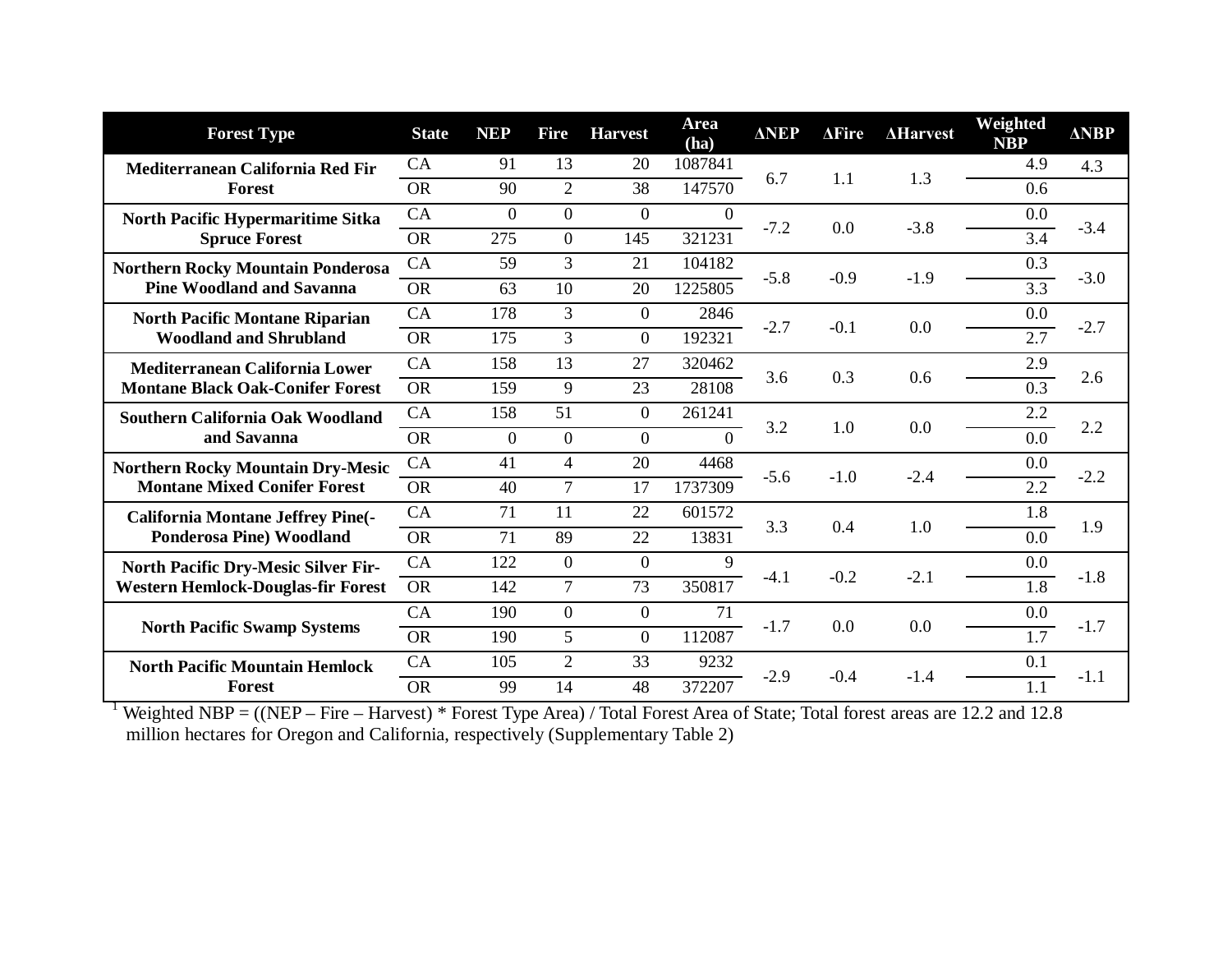| <b>Life-Cycle Factor</b>       | <b>Coefficient</b> | <b>Biomass Pool</b>           | <b>Description and source</b>                                             |
|--------------------------------|--------------------|-------------------------------|---------------------------------------------------------------------------|
| Sawlog (SL)                    | 0.80               | Merchantable wood             | Sawlog fraction of merchantable portion of harvest <sup>39</sup>          |
| Pulpwood (PW)                  | 0.11               | Merchantable wood             | Pulpwood fraction of merchantable portion of harvest <sup>39</sup>        |
| WD1a                           | 0.09               | Merchantable Wood             | Portion of wood lost in initial manufacturing process <sup>39</sup>       |
| Sawlog Wood (PNW)              | 0.56               | Sawlog (SL)                   | Wood product fraction of sawlog <sup>39</sup>                             |
| Sawlog Wood (CA)               | 0.53               |                               |                                                                           |
| Sawlog Paper (PNW)             | 0.25               | Sawlog (SL)                   | Paper product fraction of sawlog <sup>39</sup>                            |
| Sawlog Paper (CA)              | 0.145              |                               |                                                                           |
| Pulpwood Paper (PNW)           | 0.50               | Pulpwood (PW)                 | Paper product fraction of pulpwood <sup>39</sup>                          |
| Pulpwood Paper (CA)            | 0.145              |                               |                                                                           |
| WD1b                           | na                 | $(SL+PW)$ - (Wood + Paper)    | Portion of wood lost in conversion to products <sup>39</sup>              |
| WD <sub>2</sub>                | 0.46               | $(Wood + Paper)$              | 10yr Decomposition (no longer in use or in a landfill) $39$               |
| Wood Industry FFE <sup>2</sup> |                    |                               |                                                                           |
| Harvest                        | .009               | Merchantable Wood             | Harvest FFE <sup>35</sup>                                                 |
| <b>Harvest Transport</b>       | .003               | Merchantable Wood             | Transport FFE $^{36}$ for average 75 km distance <sup>19</sup>            |
| Manufacturing                  |                    |                               |                                                                           |
| Wood                           | 0.004              | Wood                          | Wood FFE <sup>36</sup>                                                    |
| Paper                          | 0.57               | Paper                         | Paper FFE <sup>36</sup>                                                   |
| <b>Product Transport</b>       | 0.009              | $(Wood + Paper)$              | Transport FFE <sup>36</sup> for average 250 km distance <sup>19</sup>     |
| FF WTT <sup>3</sup>            | 0.1675             | Wood Industry FFE             | Fossil Fuel extraction and production <sup>45</sup>                       |
| <b>Bioenergy FFE</b>           |                    |                               |                                                                           |
| Combustion (CHP)               | 0.05               | Non-Merchantable Wood         | Harvest, Transport, Chip manufacturing <sup>36</sup>                      |
| Cellulosic Ethanol (CE)        | 0.35               | Non-Merchantable Wood         | Harvest, Transport, Conversion to Ethanol <sup>37, 38</sup>               |
| <b>Bioenergy Substitution</b>  |                    |                               |                                                                           |
| Combustion (CHP)               | 0.78               | Non-Merchantable Wood         | FFE reduction for the energy potential of wood energy                     |
| Cellulosic Ethanol (CE)        | 0.36               | Non-Merchantable Wood         | compared to fossil fuel <sup>43</sup>                                     |
| FF WTT Displacement            | 0.1675             | <b>Bioenergy Substitution</b> | Displaced FF emissions from crude oil extraction                          |
| <b>Bioenergy Emissions</b>     | 1.00               | Non-Merchantable Wood         | C released from bioenergy use                                             |
| <b>Wood Substitution</b>       | 0.36               | Sawlog Wood                   | FFE reduction with 50:50 mix of aluminum/steel substitution <sup>46</sup> |

Supplementary Table S4. Life Cycle Assessment coefficients. Each coefficient is multiplied by a biomass pool (Tg C yr<sup>-1</sup>). Processing efficiencies vary by state (PNW = Pacific Northwest or Oregon and Washington;  $CA = California$ )

 $1$  LCA = FCO<sub>2</sub> = NBP + Total Harvest – WD1a – WD1b – WD2 – Wood Industry FFE - Bioenergy Emissions + Bioenergy Substitution + FF WTT displacement + (Wood Substitution); WTT = Well to tank emissions; WD = Wood decomposition; Wood Substitution is dependent on increase in wood use

 ${}^{2}$ FFE = Fossil Fuel Emissions

 $3$  WTT = Well to Tank emissions from crude oil extraction are approximately 15% of total well to wheels (extraction plus use) emissions.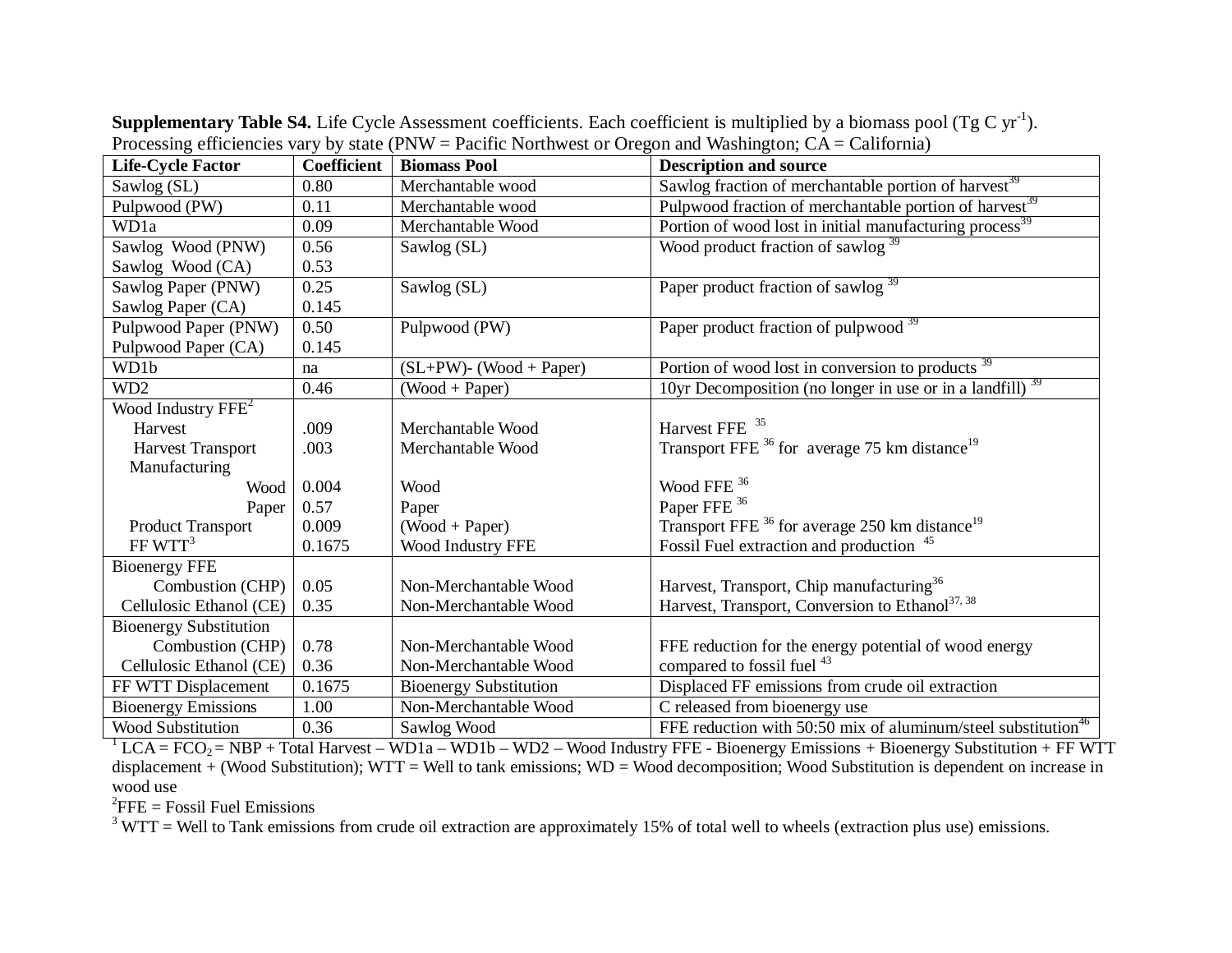**Supplementary Table S5.** Life cycle assessment of forest derived bioenergy for the West Coast region assuming a 50:50 mix of combustion for combined heat and power (CHP) and conversion to cellulosic ethanol (CE). All values are in Tg C yr<sup>-1</sup> unless otherwise noted. Numbers in bold represent optimum conditions, biomass pool specific combustion factors, and no wood substitution.

| <b>Total Region</b>                           |                                                           |                                                     |                                                           |                                                          |  |  |  |
|-----------------------------------------------|-----------------------------------------------------------|-----------------------------------------------------|-----------------------------------------------------------|----------------------------------------------------------|--|--|--|
| <b>LCA</b> Parameter                          | <b>Business-as-Usual</b><br>(BAU)<br>Opt   $Alt$   $Low1$ | <b>Fire</b><br><b>Prevention</b><br>Opt   Alt   Low | <b>Economically</b><br><b>Feasible</b><br>Opt   Alt   Low | <b>Bioenergy</b><br><b>Production</b><br>Opt   Alt   Low |  |  |  |
| <b>NEP</b>                                    | 44.5                                                      | 38.0                                                | 38.0                                                      | 30.5                                                     |  |  |  |
| Regrowth $2$                                  | 0.00                                                      | 9.6                                                 | 9.6                                                       | 20.6                                                     |  |  |  |
| Fire emissions                                | 4.1   8.1   na                                            | $2.5$   3.9   3.0                                   | $2.5$   3.9   3.0                                         | $2.5$   3.9   3.0                                        |  |  |  |
| Total harvest <sup>3</sup>                    |                                                           |                                                     |                                                           |                                                          |  |  |  |
| Current                                       | 14.6                                                      | 14.6                                                | 14.6                                                      | 14.6                                                     |  |  |  |
| Additional                                    | 0.00                                                      | 11.1                                                | 17.1                                                      | 43.8                                                     |  |  |  |
| NBP <sup>4</sup>                              | $25.8$   21.8   na                                        | $19.4$   18.0   18.9                                | $13.4$   12.0   12.9                                      | $-9.7$   $-11.1$  <br>$-10.3$                            |  |  |  |
| Wood Product FFE<br>(fossil fuel emissions)   | 1.06                                                      | 2.74                                                | 6.69                                                      | 8.07                                                     |  |  |  |
| Wood Decomposition<br>(WD1)                   | 7.08                                                      | 9.34                                                | 10.46                                                     | 16.82                                                    |  |  |  |
| Wood Decomposition<br>(WD2)                   | 3.47                                                      | $4.25$   $4.25$   $4.68$                            | $4.64$   $4.64$   $4.96$                                  | $7.12$   $7.12$   $9.16$                                 |  |  |  |
| Bioenergy emissions                           | 0.00                                                      | 6.80                                                | 10.65                                                     | 24.12                                                    |  |  |  |
| FF Substitution                               | 0.00                                                      | $3.9$   3.9   2.5                                   | 6.1   6.1   3.9                                           | $13.7$   13.7   8.9                                      |  |  |  |
| FF WTT Displaced <sup>5</sup>                 | 0.00                                                      | 0.65   0.65   0.42                                  | $1.01 \mid 1.01 \mid 0.67$                                | 2.30   2.30   1.49                                       |  |  |  |
| Wood Substitution                             | 0.00                                                      | 0.7                                                 | 1.0                                                       | 3.1                                                      |  |  |  |
| $FCO2$ <sup>6</sup>                           |                                                           |                                                     |                                                           |                                                          |  |  |  |
| No Wood Sub                                   | 28.9   24.8   na                                          | $26.6$   25.1   24.0                                | $19.8$   18.4   16.1                                      | 8.6   7.2   0.4                                          |  |  |  |
| With Wood Sub                                 | na                                                        | 27.2                                                | 20.8                                                      | 11.6                                                     |  |  |  |
| Uncertainty                                   | 3.0                                                       | 3.1                                                 | 3.3                                                       | 3.5                                                      |  |  |  |
| $\Sigma$ Tg C added to<br>atmosphere (20 yrs) |                                                           |                                                     |                                                           |                                                          |  |  |  |
| No Wood Sub                                   | 0.00                                                      | 46.0   $-7.0$   97.3                                | 174.6   127.7   254.4                                     | $420.7$   352.0   569.1                                  |  |  |  |
| With Wood Sub                                 | 0.00                                                      | 32.9                                                | 161.1                                                     | 344.5                                                    |  |  |  |

 $1$  Opt = Optimum efficiency parameters, Alt = Alternative combustion coefficients, not pool specific,  $Low = Low$  efficiency parameters

 $2$  Thinned plot total NEP is the sum of the NEP and Regrowth rows

<sup>3</sup> Total harvest includes the continued harvest for wood products plus an additional harvest for bioenergy resulting in harvest increases compared to BAU for each scenario

 $4$  NBP = Scenario NEP + Scenario Regrowth – Scenario Total harvest – Scenario Fire emissions

 $5$  FF WTT = Fossil fuel well-to-tank emissions from extraction and refining of crude oil

 $6 FCO<sub>2</sub> = NEP + Regrowth - Fire - Wood Product FFE (includes associated FF WTT) - WD1 -$ 

WD2 – Bioenergy Emissions + FF Substitution + FF WTT displacement + (Wood Substitution)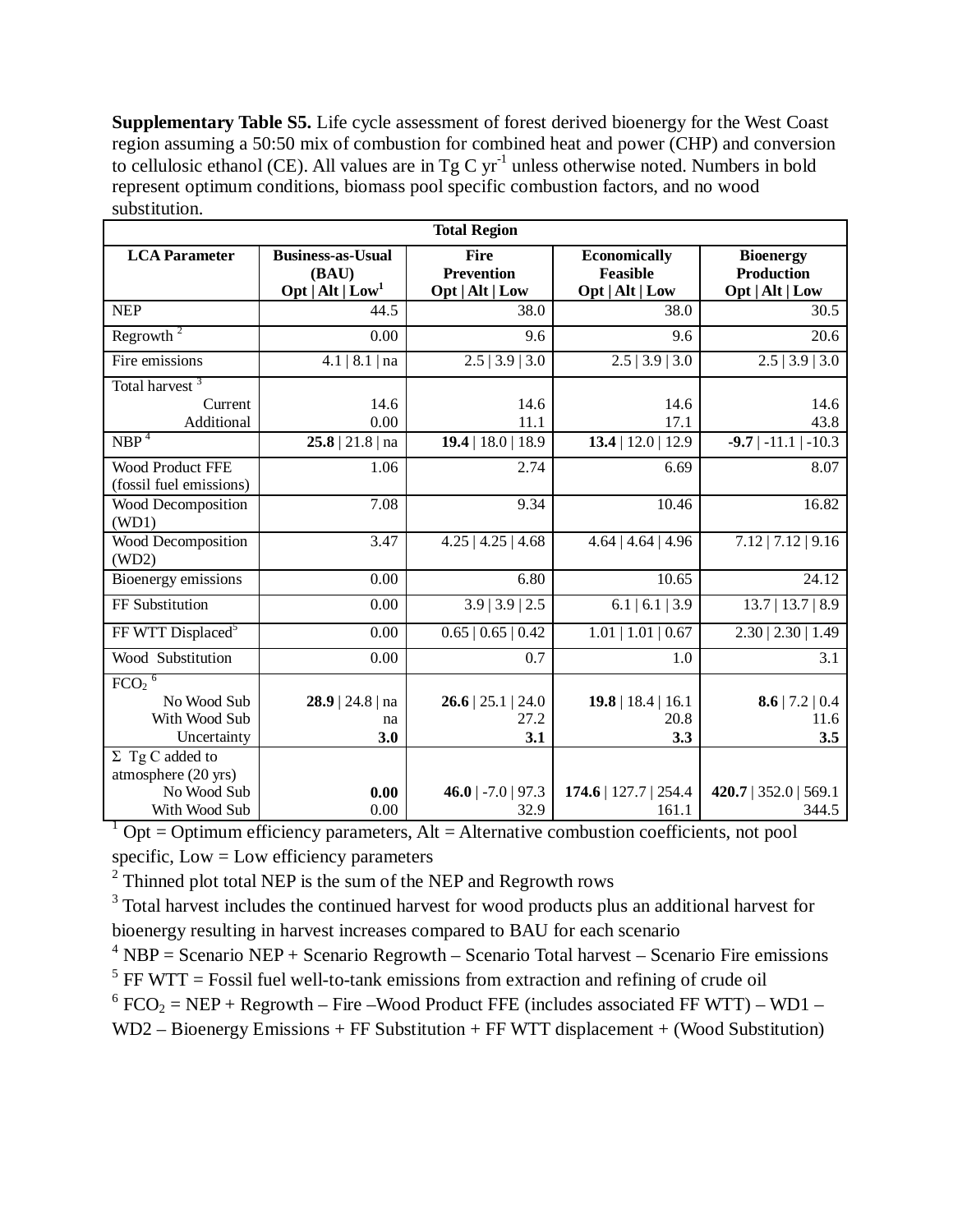**Supplementary Table S6.** Sensitivity Analysis parameters and relative impact on results (CHP = biomass used as combined heat and power;  $FP = Fire$  Prevention scenario;  $EC = Economically$ Feasible scenario; BP = Bioenergy Production scenario).

| <b>Efficiency</b>        | <b>Parameters</b>       | <b>Value</b>       | Impact on result (%)             |
|--------------------------|-------------------------|--------------------|----------------------------------|
|                          | evaluated               |                    |                                  |
| Optimum                  | <b>CHP</b> substitution | 0.78               | These are the optimum or best    |
|                          | efficiency              |                    | case scenario conditions and     |
|                          | Ethanol substitution    | 0.36               | were used for the results. The   |
|                          | efficiency              |                    | other sets of parameter values   |
|                          | Percentage wood         | 0.64               | are compared to the $FCO2$ value |
|                          | products still in use   |                    | obtained for this parameter set. |
|                          | or in landfill          |                    | Negative values indicate         |
|                          | Fire emissions          | 75%                | emissions savings.               |
|                          | reductions              |                    |                                  |
| Moderate                 | <b>CHP</b> substitution | 0.68               | FP<br>$+3%$                      |
|                          | efficiency              |                    | EC<br>$+5%$                      |
|                          | Ethanol substitution    | 0.26               | <b>BP</b><br>$+13%$              |
|                          | efficiency              |                    |                                  |
|                          | Percentage wood         | 0.54               |                                  |
|                          | products still in use   |                    |                                  |
|                          | or in landfill          |                    |                                  |
|                          | Fire emissions          | 75%                |                                  |
|                          | reductions              |                    |                                  |
| Low                      | CHP substitution        | 0.58               | FP<br>$+9%$                      |
|                          | efficiency              |                    | EC<br>$+12%$                     |
|                          | Ethanol substitution    | 0.16               | <b>BP</b><br>$+28%$              |
|                          | efficiency              |                    |                                  |
|                          | Percentage wood         | 0.44               |                                  |
|                          | products still in use   |                    |                                  |
|                          | or in landfill          |                    |                                  |
|                          | Fire emissions          | 50%                |                                  |
|                          | reductions              |                    |                                  |
| Combustion               | Woody biomass           | 30% combustion     | <b>FP</b><br>$-9%$               |
|                          | combustion              | of all aboveground | EC<br>$-6%$                      |
|                          | coefficients            | woody biomass      | BP<br>$+1%$                      |
| <b>Wood Substitution</b> | Included wood           | 36% substitution   | FP<br>$-2%$                      |
|                          | substitution in LCA     | benefit of         | $-3%$<br>EC                      |
|                          |                         | structural wood    | <b>BF</b><br>$-10%$              |
|                          |                         | products pool      |                                  |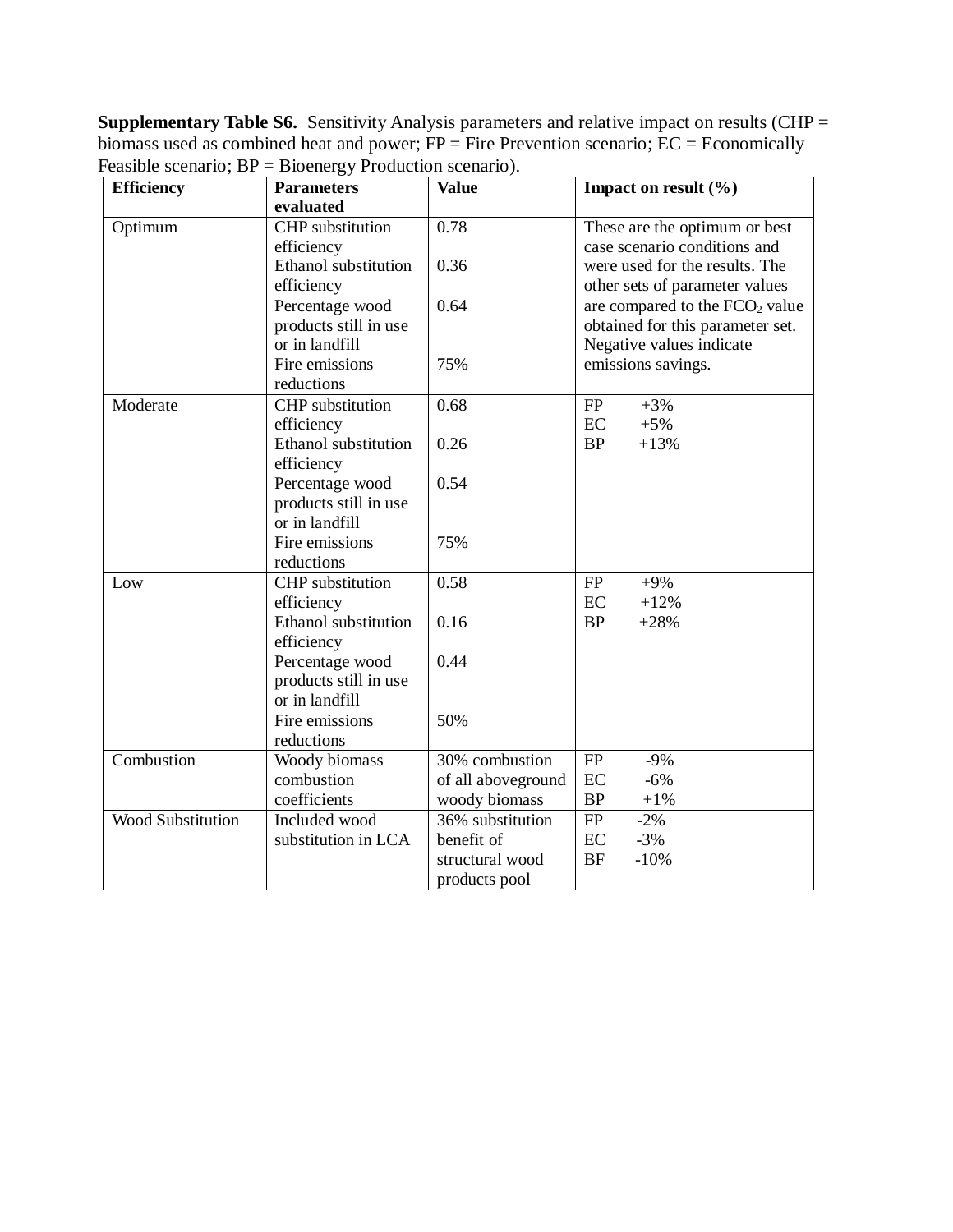| Ecoregion <sup>1</sup> | Number of    | With      | <b>With Phase 3</b> | Percentage |
|------------------------|--------------|-----------|---------------------|------------|
|                        | <b>Plots</b> | Increment | measurements        | excluded   |
|                        |              | Data      |                     |            |
| BM                     | 885          | 857       | 672                 | 22         |
| CB                     | 129          | 126       | 101                 | 20         |
| CO                     | 672          | 633       | 509                 | 20         |
| CP                     | 75           | 66        | 48                  | 27         |
| CR                     | 1057         | 1036      | 819                 | 21         |
| CV                     | 13           | 11        | 10                  | 9          |
| EC                     | 1097         | 1069      | 855                 | 20         |
| KM                     | 1154         | 1137      | 878                 | 23         |
| <b>MB</b>              | 57           | 53        | 42                  | 21         |
| NB                     | 115          | 106       | 76                  | 28         |
| NC                     | 482          | 477       | 359                 | 25         |
| <b>NR</b>              | 338          | 334       | 258                 | 23         |
| PL                     | 174          | 169       | 122                 | 28         |
| SM                     | 204          | 192       | 167                 | 15         |
| SN                     | 1275         | 1258      | 1035                | 18         |
| WC                     | 1019         | 998       | 801                 | 20         |
| WV                     | 115          | 109       | 91                  | 17         |

**Supplementary Table S7. Forest Inventory Analysis plot information for the study region.**

<sup>1</sup>BM, Blue Mountains; CB, Central Basin; CO, California Chaparral and Oak Woodlands; CP, Columbia Plateau; CR, Coast Range; CV, Central California Valley; EC, East Cascades; KM, Klamath Mountains; MB, Mohave Basin; NB, North Basin and Range; NC, North Cascades; NR, Northern Rockies; PL, Puget Lowlands; SB, Sonoran Basin; SM, Southern California Mountains; SN, Sierra Nevada; SR, Snake River; WC, West Cascades; WV, Willamette Valley.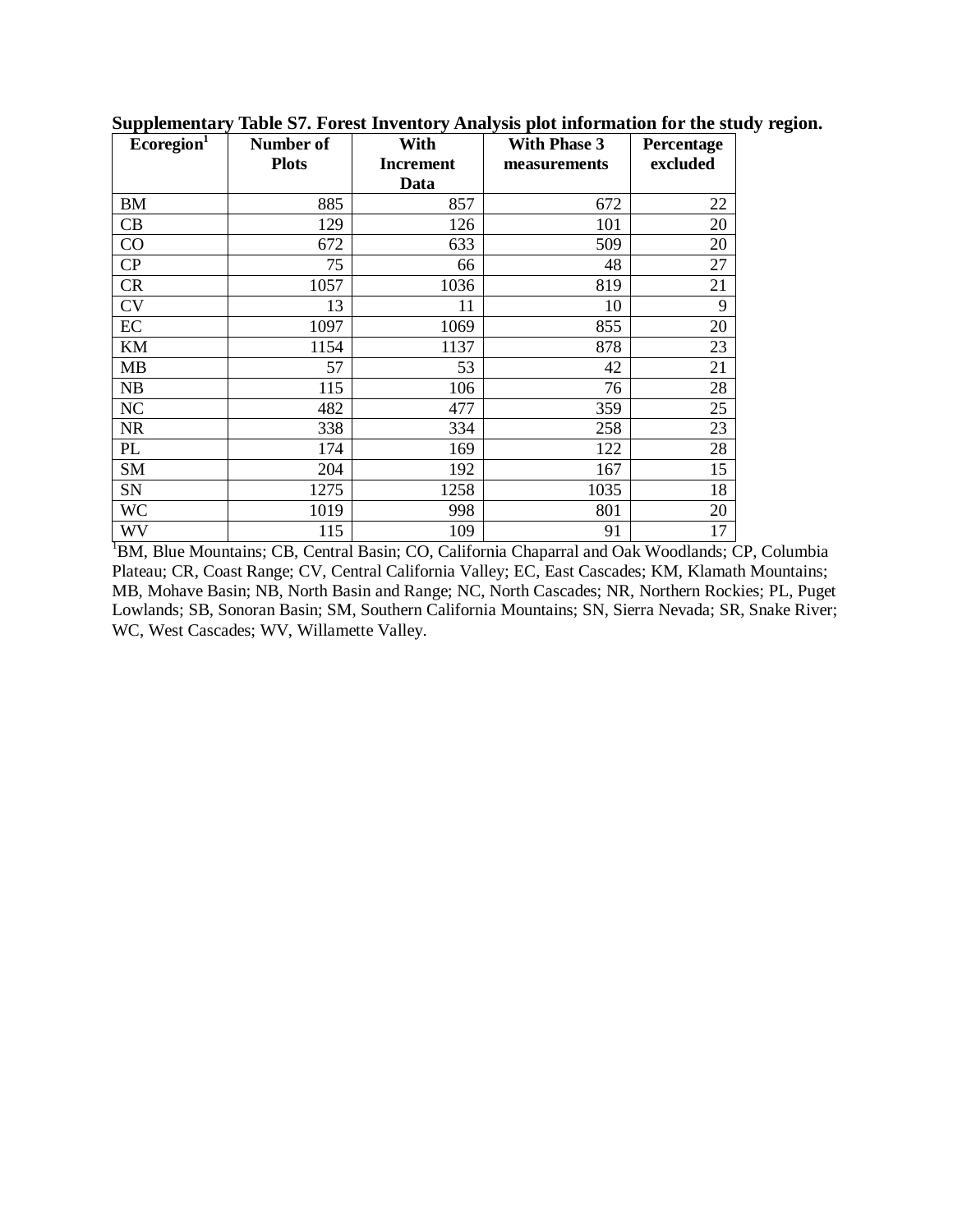| Bole Biomass <sup>1</sup><br><b>Bole Volume</b><br>Bole volume derived from<br>Biomass <sub>b</sub><br>Equation*Wood Density<br>allometric equation using<br>DBH (diameter at breast<br>height) and height; $2,47$<br><b>Branch biomass</b><br>Derived from DBH and/or<br><b>Allometric Equation</b><br>Biomass <sub>br</sub><br>height; $^{2,47}$<br><b>Bark</b> biomass<br><b>Allometric Equation</b><br>Derived from DBH and/or<br><b>Biomass</b> <sub>ba</sub><br>height; $2,47$<br><b>Allometric Equation</b><br>Derived (allometry) from<br>Foliage biomass<br><b>Biomass</b> f<br>2, 47<br>DBH and/or height;<br>Coarse root biomass<br>Derived from a volume<br><b>Allometric Equation</b><br><b>Biomass</b> <sub>cr</sub><br>equation developed for<br>Douglas-fir and species-<br>specific wood densities; $2$ ,<br>Leaf Area Index <sup>2</sup><br>Biomass <sub>f</sub> /LMA<br>LAI<br>Calculated from Biomassf<br>and leaf mass per unit leaf<br>area (LMA)<br><sup>54</sup> , Supplemental plot data<br>Fine root biomass<br>$(exp(4.4179 + (.3256 * LAI))$<br>Biomass <sub>fr</sub><br>$(p<0.001, R^2 = 0.41, n=36)$<br>$-(.0237 * LAI2))$<br>$a*(1-(exp(-b)Shrub))$<br>Shrub volume calculated as<br>Biomass,<br>Understory shrub<br>biomass<br>the product of the recorded<br>Volume))<br>fraction plot cover, plot<br>area, and height |
|---------------------------------------------------------------------------------------------------------------------------------------------------------------------------------------------------------------------------------------------------------------------------------------------------------------------------------------------------------------------------------------------------------------------------------------------------------------------------------------------------------------------------------------------------------------------------------------------------------------------------------------------------------------------------------------------------------------------------------------------------------------------------------------------------------------------------------------------------------------------------------------------------------------------------------------------------------------------------------------------------------------------------------------------------------------------------------------------------------------------------------------------------------------------------------------------------------------------------------------------------------------------------------------------------------------------------------------------------------|
|                                                                                                                                                                                                                                                                                                                                                                                                                                                                                                                                                                                                                                                                                                                                                                                                                                                                                                                                                                                                                                                                                                                                                                                                                                                                                                                                                         |
|                                                                                                                                                                                                                                                                                                                                                                                                                                                                                                                                                                                                                                                                                                                                                                                                                                                                                                                                                                                                                                                                                                                                                                                                                                                                                                                                                         |
|                                                                                                                                                                                                                                                                                                                                                                                                                                                                                                                                                                                                                                                                                                                                                                                                                                                                                                                                                                                                                                                                                                                                                                                                                                                                                                                                                         |
|                                                                                                                                                                                                                                                                                                                                                                                                                                                                                                                                                                                                                                                                                                                                                                                                                                                                                                                                                                                                                                                                                                                                                                                                                                                                                                                                                         |
|                                                                                                                                                                                                                                                                                                                                                                                                                                                                                                                                                                                                                                                                                                                                                                                                                                                                                                                                                                                                                                                                                                                                                                                                                                                                                                                                                         |
|                                                                                                                                                                                                                                                                                                                                                                                                                                                                                                                                                                                                                                                                                                                                                                                                                                                                                                                                                                                                                                                                                                                                                                                                                                                                                                                                                         |
|                                                                                                                                                                                                                                                                                                                                                                                                                                                                                                                                                                                                                                                                                                                                                                                                                                                                                                                                                                                                                                                                                                                                                                                                                                                                                                                                                         |
|                                                                                                                                                                                                                                                                                                                                                                                                                                                                                                                                                                                                                                                                                                                                                                                                                                                                                                                                                                                                                                                                                                                                                                                                                                                                                                                                                         |
|                                                                                                                                                                                                                                                                                                                                                                                                                                                                                                                                                                                                                                                                                                                                                                                                                                                                                                                                                                                                                                                                                                                                                                                                                                                                                                                                                         |
|                                                                                                                                                                                                                                                                                                                                                                                                                                                                                                                                                                                                                                                                                                                                                                                                                                                                                                                                                                                                                                                                                                                                                                                                                                                                                                                                                         |
|                                                                                                                                                                                                                                                                                                                                                                                                                                                                                                                                                                                                                                                                                                                                                                                                                                                                                                                                                                                                                                                                                                                                                                                                                                                                                                                                                         |
|                                                                                                                                                                                                                                                                                                                                                                                                                                                                                                                                                                                                                                                                                                                                                                                                                                                                                                                                                                                                                                                                                                                                                                                                                                                                                                                                                         |
|                                                                                                                                                                                                                                                                                                                                                                                                                                                                                                                                                                                                                                                                                                                                                                                                                                                                                                                                                                                                                                                                                                                                                                                                                                                                                                                                                         |
|                                                                                                                                                                                                                                                                                                                                                                                                                                                                                                                                                                                                                                                                                                                                                                                                                                                                                                                                                                                                                                                                                                                                                                                                                                                                                                                                                         |
|                                                                                                                                                                                                                                                                                                                                                                                                                                                                                                                                                                                                                                                                                                                                                                                                                                                                                                                                                                                                                                                                                                                                                                                                                                                                                                                                                         |
|                                                                                                                                                                                                                                                                                                                                                                                                                                                                                                                                                                                                                                                                                                                                                                                                                                                                                                                                                                                                                                                                                                                                                                                                                                                                                                                                                         |
|                                                                                                                                                                                                                                                                                                                                                                                                                                                                                                                                                                                                                                                                                                                                                                                                                                                                                                                                                                                                                                                                                                                                                                                                                                                                                                                                                         |
|                                                                                                                                                                                                                                                                                                                                                                                                                                                                                                                                                                                                                                                                                                                                                                                                                                                                                                                                                                                                                                                                                                                                                                                                                                                                                                                                                         |
|                                                                                                                                                                                                                                                                                                                                                                                                                                                                                                                                                                                                                                                                                                                                                                                                                                                                                                                                                                                                                                                                                                                                                                                                                                                                                                                                                         |
|                                                                                                                                                                                                                                                                                                                                                                                                                                                                                                                                                                                                                                                                                                                                                                                                                                                                                                                                                                                                                                                                                                                                                                                                                                                                                                                                                         |
| $(9.869/(8*L))*(D^2)^5$<br>Where, L is the transect<br>Volume <sub>cwd</sub>                                                                                                                                                                                                                                                                                                                                                                                                                                                                                                                                                                                                                                                                                                                                                                                                                                                                                                                                                                                                                                                                                                                                                                                                                                                                            |
| Coarse woody debris<br>Volume<br>length in meters and D is                                                                                                                                                                                                                                                                                                                                                                                                                                                                                                                                                                                                                                                                                                                                                                                                                                                                                                                                                                                                                                                                                                                                                                                                                                                                                              |
| the diameter of the piece in                                                                                                                                                                                                                                                                                                                                                                                                                                                                                                                                                                                                                                                                                                                                                                                                                                                                                                                                                                                                                                                                                                                                                                                                                                                                                                                            |
| centimeters                                                                                                                                                                                                                                                                                                                                                                                                                                                                                                                                                                                                                                                                                                                                                                                                                                                                                                                                                                                                                                                                                                                                                                                                                                                                                                                                             |
| Volume <sub>cwd</sub> * Adjusted<br>Derived by multiplying<br>Coarse woody debris<br>Biomass <sub>cwd</sub>                                                                                                                                                                                                                                                                                                                                                                                                                                                                                                                                                                                                                                                                                                                                                                                                                                                                                                                                                                                                                                                                                                                                                                                                                                             |
| Volume <sub>cwd</sub> by a decay class<br>biomass<br>Density                                                                                                                                                                                                                                                                                                                                                                                                                                                                                                                                                                                                                                                                                                                                                                                                                                                                                                                                                                                                                                                                                                                                                                                                                                                                                            |
| adjusted species-specific                                                                                                                                                                                                                                                                                                                                                                                                                                                                                                                                                                                                                                                                                                                                                                                                                                                                                                                                                                                                                                                                                                                                                                                                                                                                                                                               |
| density                                                                                                                                                                                                                                                                                                                                                                                                                                                                                                                                                                                                                                                                                                                                                                                                                                                                                                                                                                                                                                                                                                                                                                                                                                                                                                                                                 |
| Code<br><b>Notes</b><br><b>Equation</b><br>Component                                                                                                                                                                                                                                                                                                                                                                                                                                                                                                                                                                                                                                                                                                                                                                                                                                                                                                                                                                                                                                                                                                                                                                                                                                                                                                    |
| $Biomass_{w2} - Biomass_{w1}$<br>Wood NPP (Bole,<br>Difference between<br>$NPP_w$                                                                                                                                                                                                                                                                                                                                                                                                                                                                                                                                                                                                                                                                                                                                                                                                                                                                                                                                                                                                                                                                                                                                                                                                                                                                       |
| Branch, Bark, and<br>biomass of woody                                                                                                                                                                                                                                                                                                                                                                                                                                                                                                                                                                                                                                                                                                                                                                                                                                                                                                                                                                                                                                                                                                                                                                                                                                                                                                                   |
| Coarse Roots)<br>components at current and                                                                                                                                                                                                                                                                                                                                                                                                                                                                                                                                                                                                                                                                                                                                                                                                                                                                                                                                                                                                                                                                                                                                                                                                                                                                                                              |
| previous time steps                                                                                                                                                                                                                                                                                                                                                                                                                                                                                                                                                                                                                                                                                                                                                                                                                                                                                                                                                                                                                                                                                                                                                                                                                                                                                                                                     |
| Foliage NPP <sup>4</sup><br>Biomass of foliage divided<br>NPP <sub>f</sub><br>$\text{Biomass}_{f}$ Foliage                                                                                                                                                                                                                                                                                                                                                                                                                                                                                                                                                                                                                                                                                                                                                                                                                                                                                                                                                                                                                                                                                                                                                                                                                                              |
| <b>Retention time</b><br>by the average number of                                                                                                                                                                                                                                                                                                                                                                                                                                                                                                                                                                                                                                                                                                                                                                                                                                                                                                                                                                                                                                                                                                                                                                                                                                                                                                       |
| years of foliage a stand                                                                                                                                                                                                                                                                                                                                                                                                                                                                                                                                                                                                                                                                                                                                                                                                                                                                                                                                                                                                                                                                                                                                                                                                                                                                                                                                |
| carries                                                                                                                                                                                                                                                                                                                                                                                                                                                                                                                                                                                                                                                                                                                                                                                                                                                                                                                                                                                                                                                                                                                                                                                                                                                                                                                                                 |
| Biomass <sub>fr</sub> * 1.2 year <sup>-1</sup><br>Fine root NPP<br>NPP <sub>fr</sub><br>Average fine root turnover<br>$(1.2 \text{ year-1})$ obtained from                                                                                                                                                                                                                                                                                                                                                                                                                                                                                                                                                                                                                                                                                                                                                                                                                                                                                                                                                                                                                                                                                                                                                                                              |

**Supplementary Table S8**. Equations and factors used to calculate carbon stocks, fluxes, and lifecycle assessment.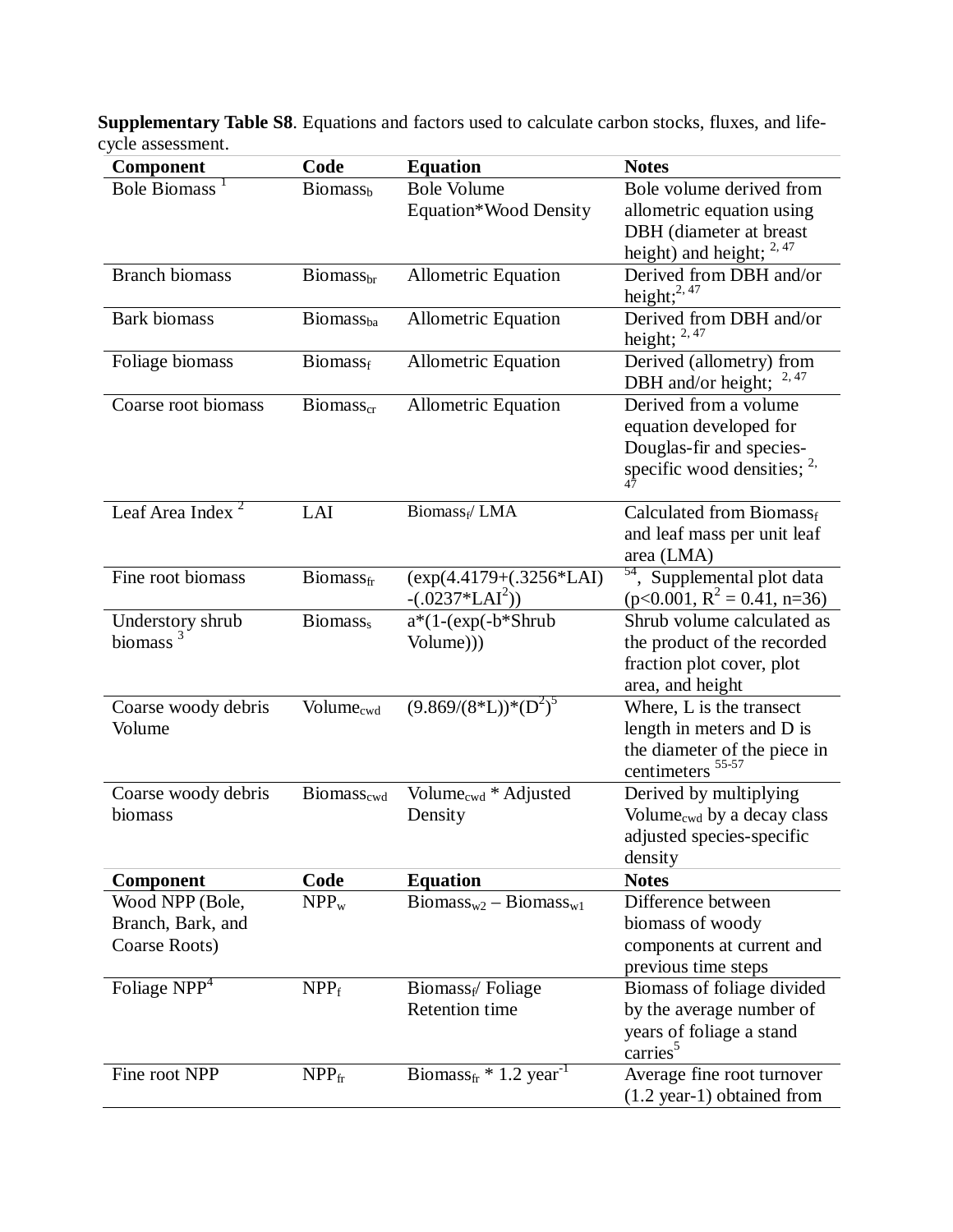|              |             |                                                                | the literature and<br>58, 59                                                                                                                                                                           |
|--------------|-------------|----------------------------------------------------------------|--------------------------------------------------------------------------------------------------------------------------------------------------------------------------------------------------------|
| <b>NEP</b>   | <b>NEP</b>  | $ANPP - Rh_{wood} - litterfall$                                | supplemental plot data<br>Where $\Delta$ fine root and $\Delta$                                                                                                                                        |
|              |             | $+\Delta$ root $+\Delta$ soil C                                | soil C are assumed to be<br>zero over the time period <sup>5</sup>                                                                                                                                     |
| Litterfall   |             | $NPP_f \times 0.79$                                            | Average mass retention of<br>$21\%$ ; $^{60}$                                                                                                                                                          |
| Dead Wood Rh | $Rh_{wood}$ | $Biomass_{\text{cwd}}$ - Biomass <sub>cwd</sub><br>$*exp(-kt)$ | Where k value is calculated<br>as a function of piece size,<br>genus, precipitation, and<br>mean annual temperature (<br>http://www.bgc-<br>jena.mpg.de/bgc-<br>organisms/pmwiki.php/Res<br>earch/FET) |

<sup>1</sup>Species-specific wood densities were obtained from US Forest Service wood density survey for western Oregon  $^{61}$ , the Forest Products Laboratory wood handbook (1974)  $^{62}$ , and from wood cores obtained on our supplemental plots. Wood densities were reduced according to decay class for standing dead trees  $^{57}$ .

<sup>2</sup> Leaf specific mass (LMA) was obtained from a look-up Supplementary Table of speciesspecific values obtained from measurements on the supplemental plots in each of the ecoregions. In some cases, a species-specific value was not available and therefore a closely related species was used.

<sup>3</sup> The parameters 'a' and 'b' are regression coefficients that vary by species. Equations were developed from harvested shrubs at the supplemental field plots.

<sup>4</sup>Foliage (branch) samples from evergreen species were collected at all supplemental plots and the average number of years of growth retained on each branch was recorded to calculate retention time. Samples were also dried and weighed. New shoot growth was recorded for foliage NPP. This information was used to construct species and ecoregion specific lookup Supplementary Tables for the FIA plots.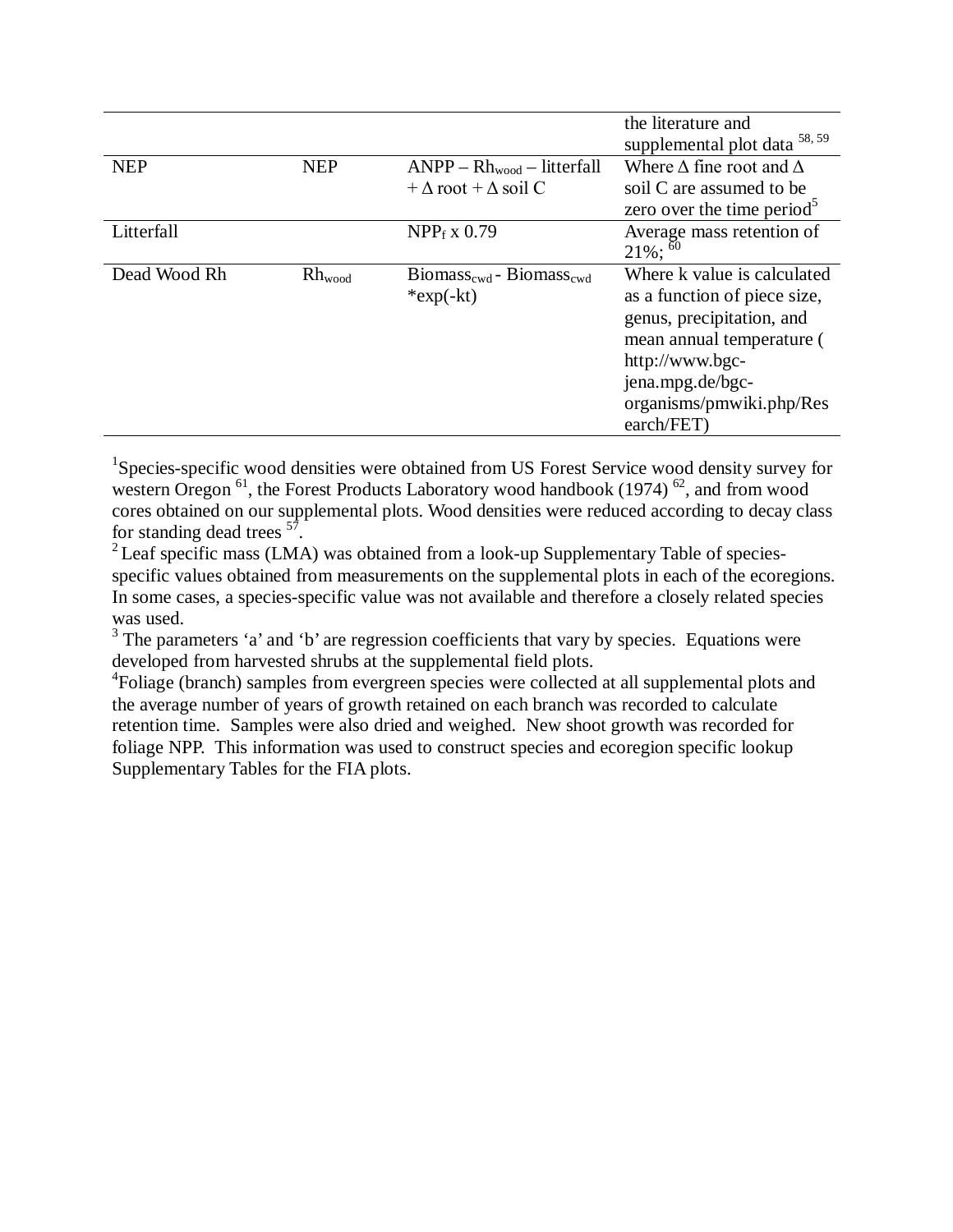| <b>Source</b>     | <b>Forest Types</b> | <b>Fuel Category</b> | <b>Combustion Factor (Fraction Combusted)</b> |                 |             |                          |  |  |
|-------------------|---------------------|----------------------|-----------------------------------------------|-----------------|-------------|--------------------------|--|--|
|                   |                     |                      |                                               |                 | by severity |                          |  |  |
|                   |                     |                      | High                                          | <b>Moderate</b> | Low         | <b>Unburned/Very Low</b> |  |  |
| Campbell et       | Mixed               | Trees                | 0.08                                          | 0.07            | 0.03        | 0.00                     |  |  |
| al., 2007         | Conifer,            | <b>Snags</b>         | 0.18                                          | 0.14            | 0.11        | 0.01                     |  |  |
|                   | Douglas-fir,        | <b>Shrubs</b>        | 0.86                                          | 0.66            | 0.42        | 0.00                     |  |  |
|                   | Western             | Foliage              | 1.00                                          | 0.76            | 0.75        | 0.70                     |  |  |
|                   | Hemlock,            | <b>FWD</b>           | 1.00                                          | 0.76            | 0.75        | 0.70                     |  |  |
|                   | Tanoak,             | <b>CWD</b>           | 0.78                                          | 0.58            | 0.61        | 0.62                     |  |  |
|                   | Jeffrey Pine        | Litter               | 1.00                                          | 0.76            | 0.75        | 0.70                     |  |  |
|                   |                     | Duff                 | 0.99                                          | 0.51            | 0.54        | 0.44                     |  |  |
| Meigs et al.,     | Ponderosa           | Live Trees           | 0.03                                          | 0.014           | .003        | n.a.                     |  |  |
| 2009 <sup>1</sup> | Pine                |                      |                                               |                 |             |                          |  |  |
| Wiedinmyer        | n.a.                | Aboveground          | 0.30                                          | 0.30            | 0.30        | 0.30                     |  |  |
| and Hurteau       |                     | woody mass           |                                               |                 |             |                          |  |  |
| $(2010)^2$ ,      |                     | Litter/Duff          | 0.90                                          | 0.90            | 0.90        | 0.90                     |  |  |
| Wiedinmyer        |                     |                      |                                               |                 |             |                          |  |  |
| et al., 2006      |                     |                      |                                               |                 |             |                          |  |  |

S**upplementary Table S9.** Comparison of combustion factors by source and fuel category.

<sup>1</sup> From Consume 3.0 simulations<sup>12</sup> and field measurements of consumption

<sup>2</sup> Combustion factors were not indicated to vary by severity in the reported citations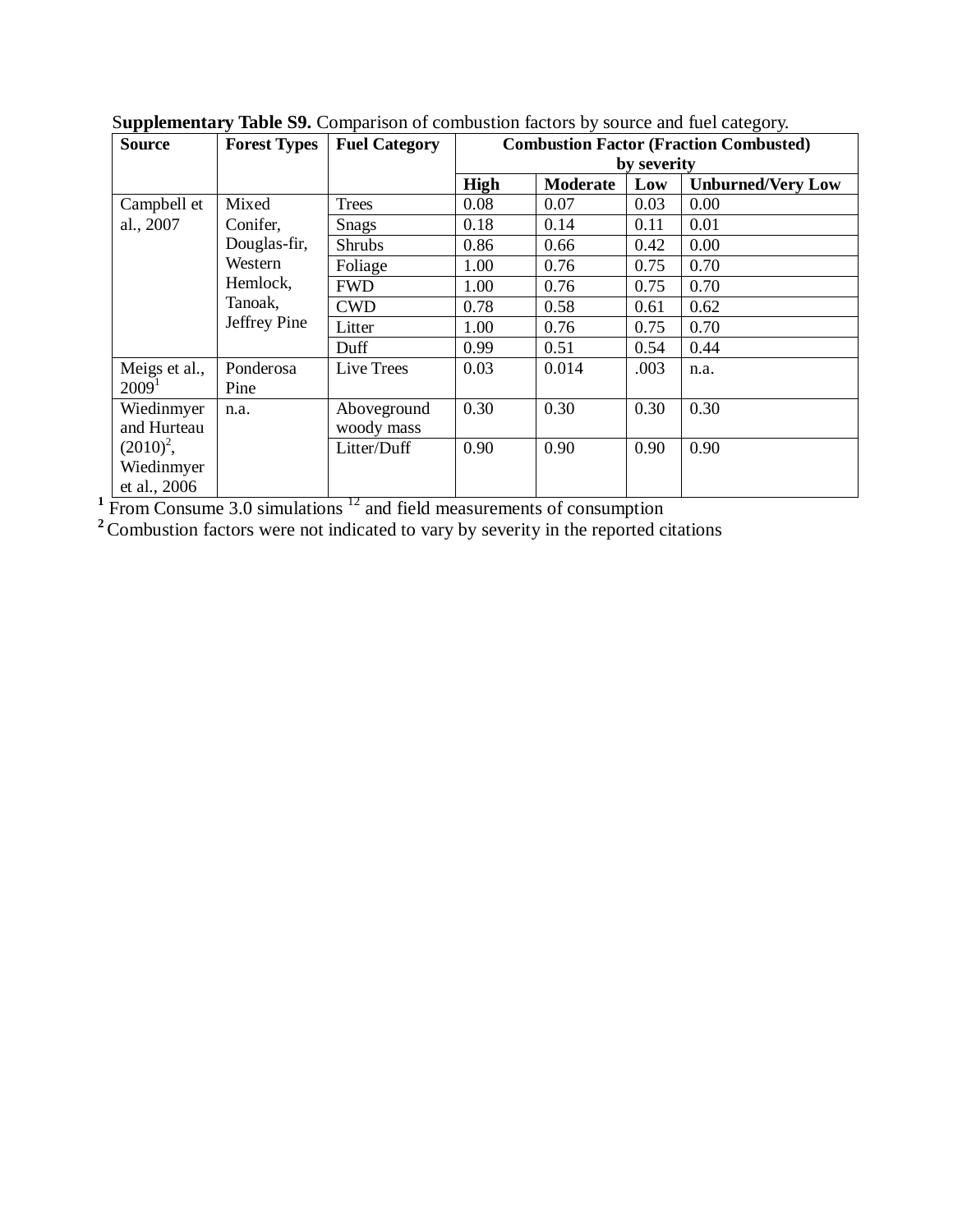**Supplementary Figure S1**. **A**. Thinning treatment scenarios. Included are the percent basal area reductions, the maximum tree diameter (DBH) that can be harvested, and the land area where the proposed treatment would be implemented. The treatments remove enough live biomass in order to lower risk of wildfire and provide biomass for bioenergy. MFRI is the mean fire return interval. **B**. Boundary of the processes accounted for in the life-cycle assessment (LCA). The boundary was expanded to account for substitution of fossil fuels by bio-energy. Full lines show C flow and dotted lines show energy flow. Arrows show fluxes and lines show substitution. Carbon is exchanged between the forest and the atmosphere through photosynthesis (1) and respiration (2) and lost to the atmosphere via fire (2) or removed by harvest (3). The carbon removed is used for bioenergy or wood products. Transport of the biomass to either end use utilizes fossil fuels and contributes to the total fossil fuel emissions (FFE) (4). FFE are associated with both manufacturing of wood products and both forms of bioenergy production (energy is required to convert the biomass to a useable form of energy; (5)). Biomass utilized for wood products can end up in a long term storage product (structural wood), a short term product (paper), imported, or exported. Some wood product carbon reenters the atmosphere through slow (6; wood) or rapid (7; paper) decomposition or combustion while some of it is eventually disposed in landfills (8 and 9) where it is very slowly decomposed. Biomass utilized for bioenergy can be burned or converted to cellulosic ethanol, releasing carbon to the atmosphere (10). Wood products can be substituted for fossil fuel products (11) and bioenergy emissions can be substituted for fossil fuels emissions associated with use, extraction, and production (12). **Supplementary Figure S2.** (A) MFRI (Mean Fire Return Interval) verses delta CO<sub>2</sub> (Fire Prevention;  $FP$  – Business as Usual; BAU) and (B) initial emissions versus delta  $CO<sub>2</sub>$ .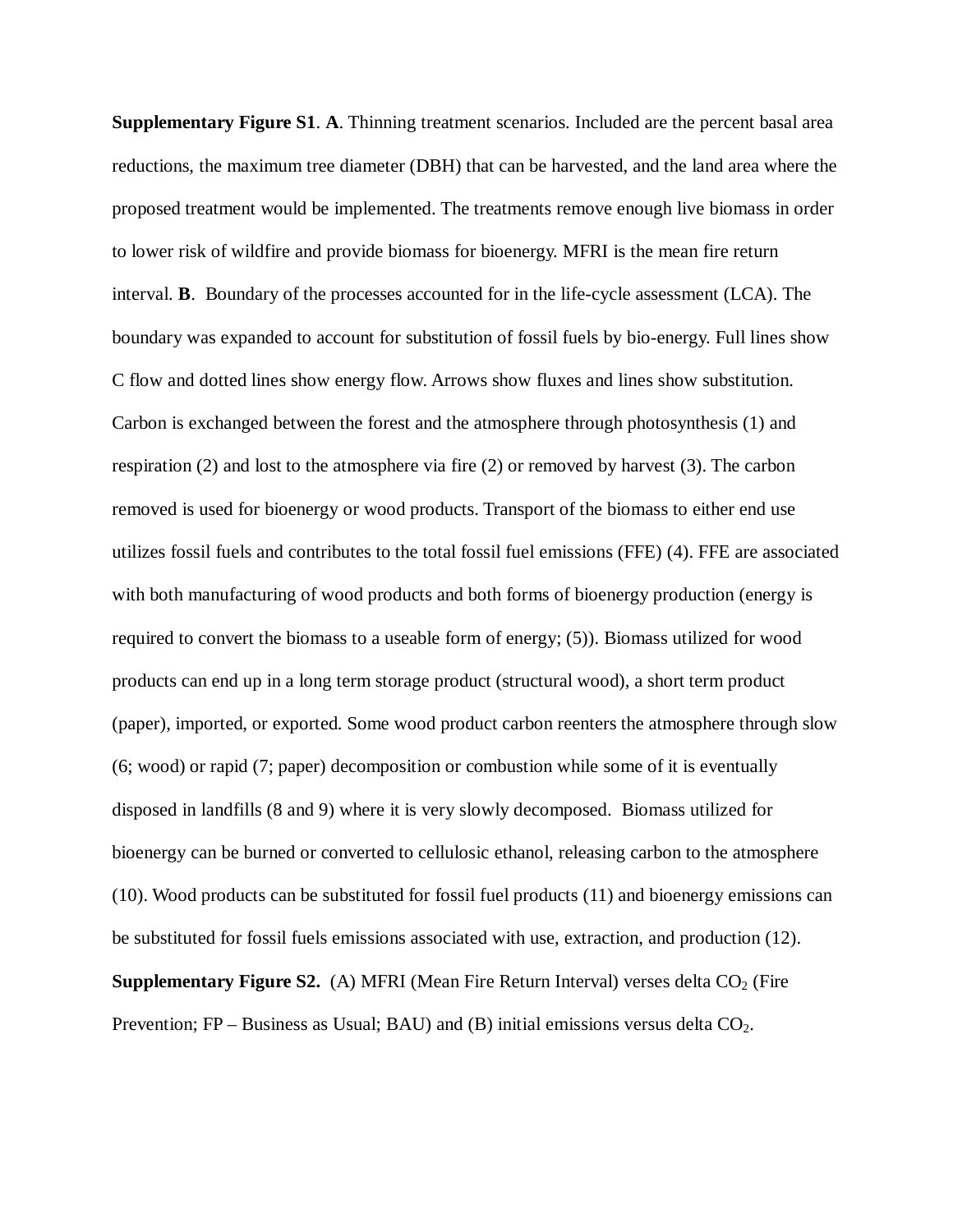**Supplementary Figure S3**. Conceptual analysis of harvest to NEP ratio, product mix, and varying efficiencies of bioenergy production. The x-axis is the harvest to NEP ratio, the y-axis is the product to harvest ratio (a value of 1 indicates all harvest is in wood products, a 0 indicates all harvest is used for bioenergy).  $F_0$  lines (black and grey) are the combinations for carbonneutral flux and  $F_{BAU}$  (dark red and red) are the lines where the flux is equal to BAU. A) Energy mix is 50:50. B) Energy mix is varied. Dark red line  $=$  BAU and red line  $=$  where the energy mix ratio flux is equal to BAU. Black line  $= 100\%$  biomass combustion and the grey line  $= 100\%$ cellulosic ethanol conversion. Nearly all of the harvest must be used for bioenergy to realize a lower emission than BAU. C) Fossil fuel inputs are varied. Black line = fossil fuel inputs are equivalent to product biomass (least efficient) and grey line = No fossil fuel inputs required (most efficient). Even if no fossil fuel inputs are required, only a small increase in harvest decreases emissions compared to BAU. D) Amount of wood in short term pool is varied and used for bioenergy instead of going to landfill. Black line = 100% of wood product enters short term pool and then used for bioenergy and the grey line = 100% of wood product enters long term pool. With complete recycling of wood waste (no short term pool) for use as bioenergy, there is still very little emissions savings.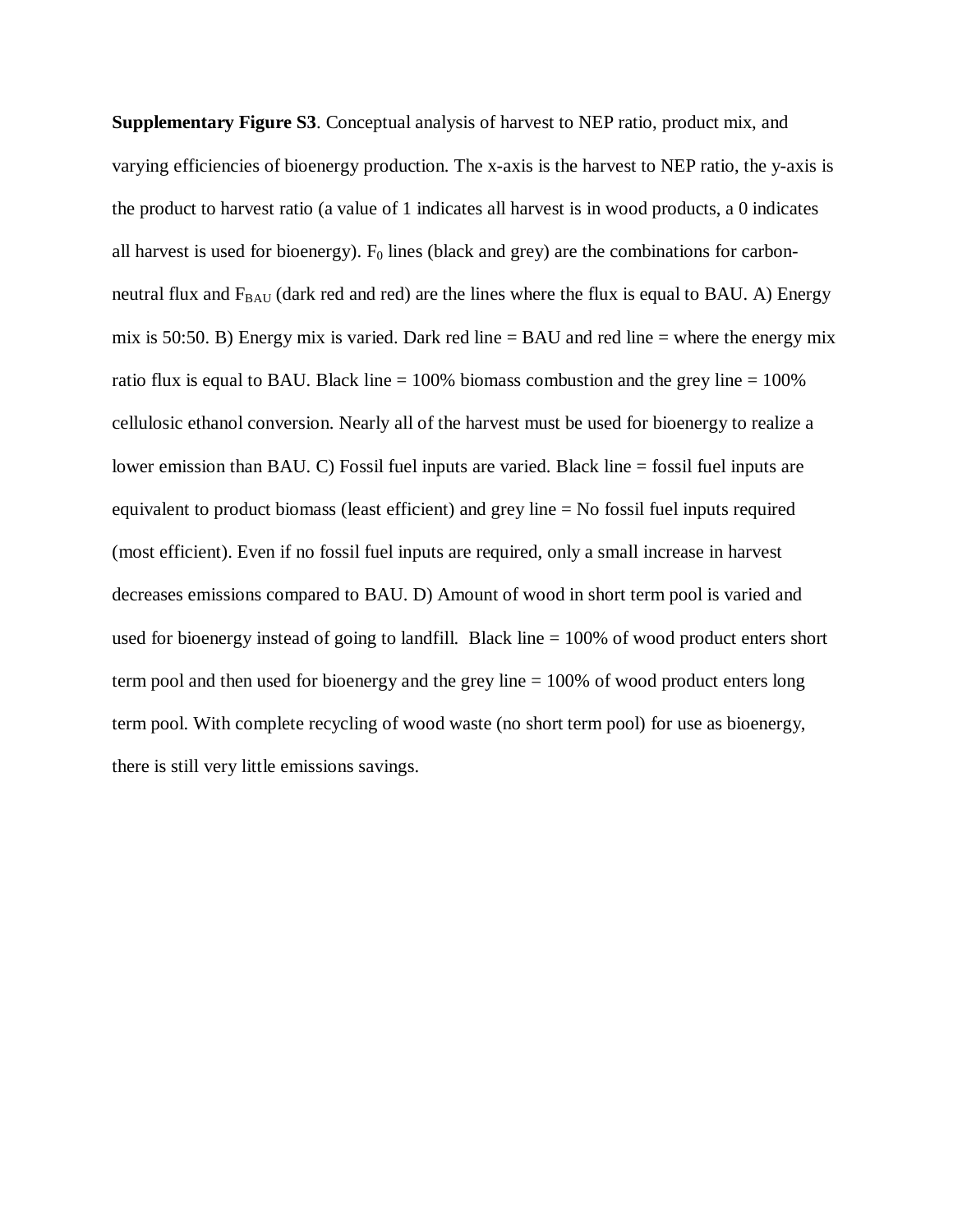**Supplementary Figure S1**

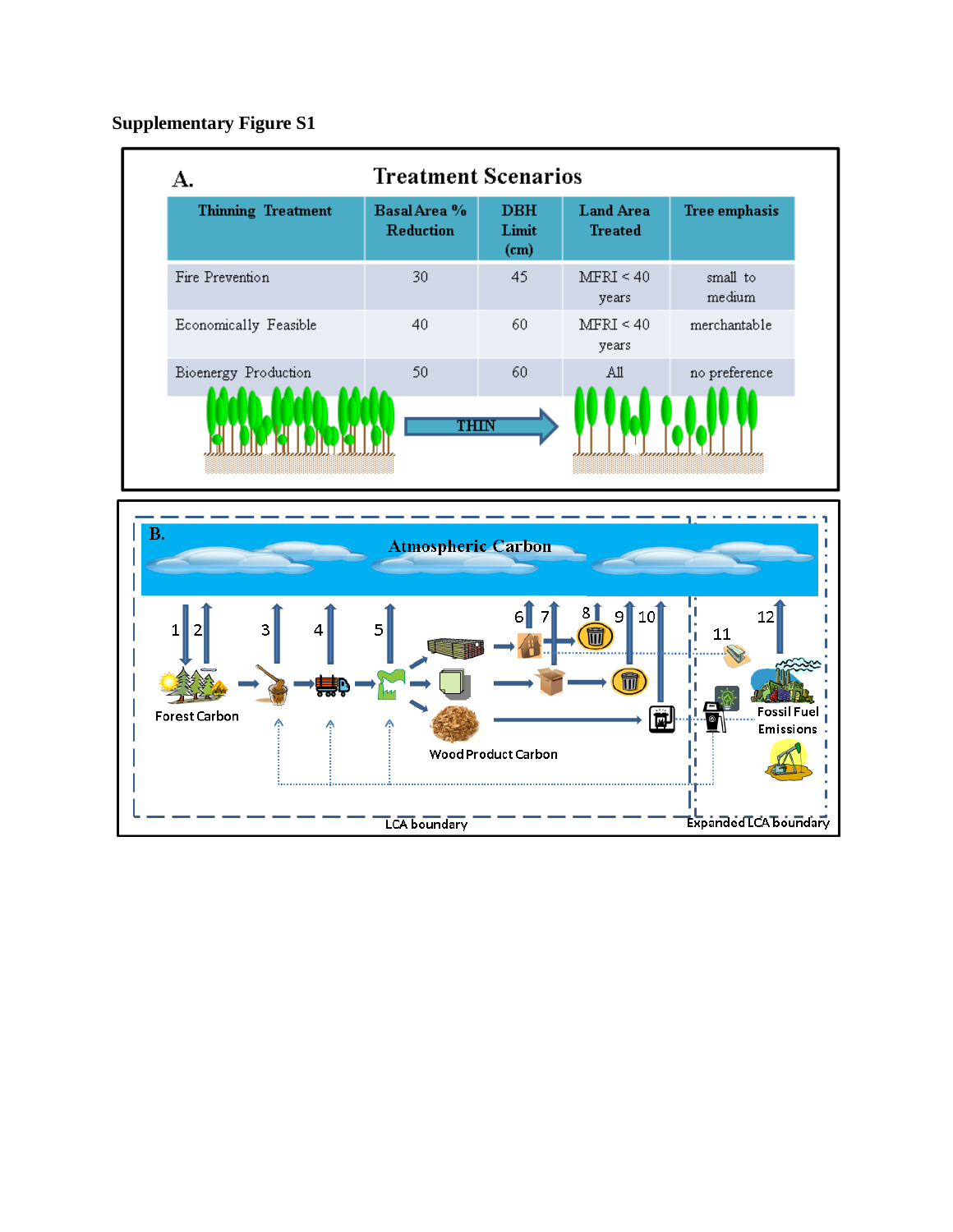# **Supplementary Figure S2**